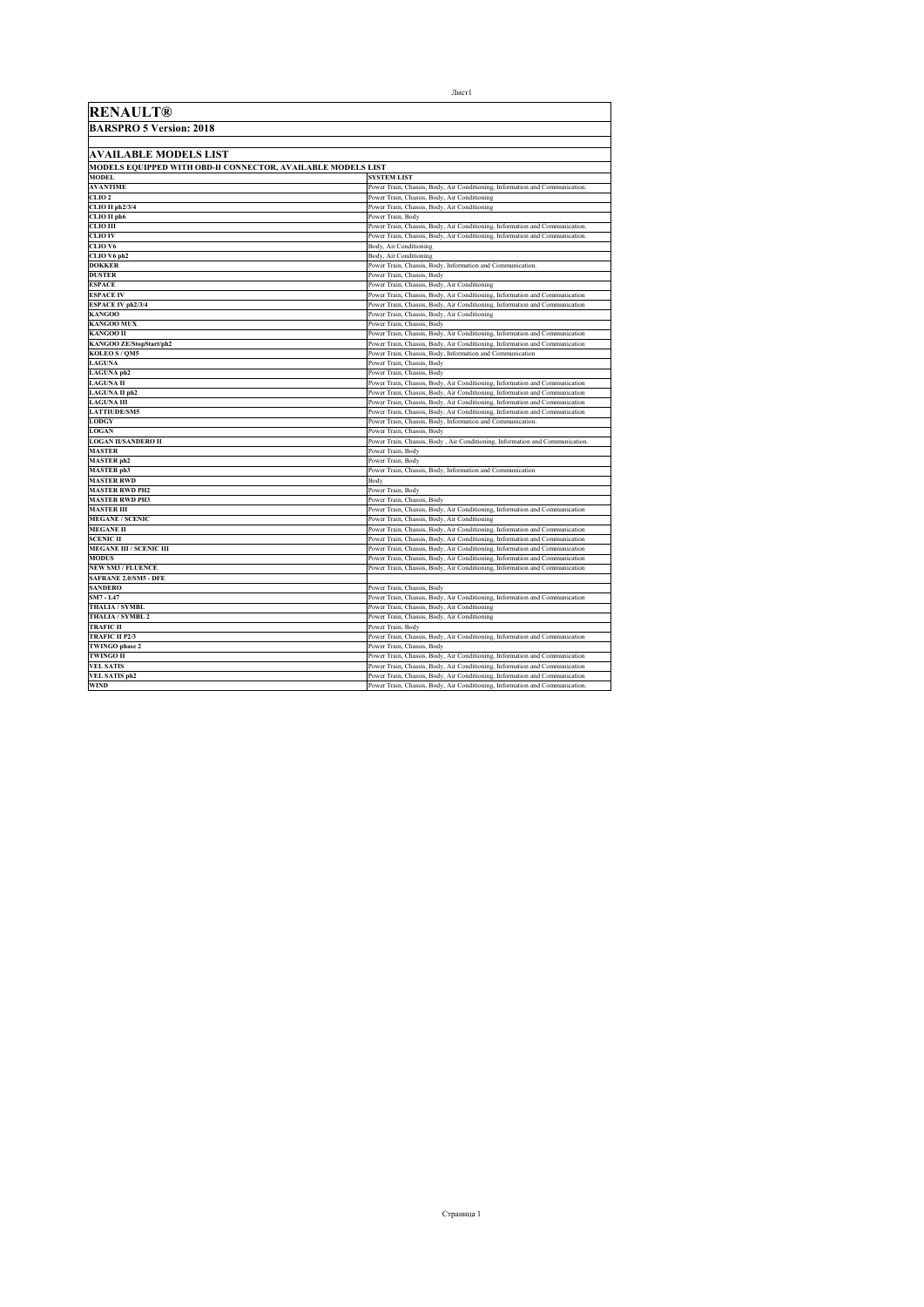| <b>AVANTIME</b>                                           |                    |                                                      |              |                       |                          |                   |                   |
|-----------------------------------------------------------|--------------------|------------------------------------------------------|--------------|-----------------------|--------------------------|-------------------|-------------------|
| <b>AVANTIME</b>                                           |                    |                                                      |              |                       |                          |                   |                   |
|                                                           |                    |                                                      | <b>READ</b>  | <b>CLEAR</b><br>CODES | <b>DATA</b><br>STREAM    |                   |                   |
| <b>GROUP</b>                                              | <b>SYSTEM</b>      | TYPE / SUPPLIER                                      | <b>CODES</b> |                       |                          | <b>ACTIVATION</b> | <b>ADAPTATION</b> |
|                                                           |                    | ME 7.4.6<br>S2000 Turbo                              | v            | v                     | v<br>v                   | J                 | v<br>ر            |
|                                                           |                    | EDC 15C                                              |              |                       |                          |                   | J                 |
|                                                           | <b>ENGINE</b>      | EDC 15C - Vdiag 19 VB0 - IMA                         |              |                       |                          |                   |                   |
|                                                           | <b>AUTOMATIC</b>   |                                                      |              |                       |                          |                   |                   |
| <b>POWER TRAIN</b>                                        | <b>GEARBOX</b>     | SU1 2001                                             |              |                       |                          |                   |                   |
|                                                           |                    |                                                      |              |                       |                          |                   |                   |
| <b>CHASSIS</b>                                            | ABS                | BOSCH 5.3 + TACHY<br>BOSCH 5.3 + REF (2555) (J66)    |              |                       |                          | ú                 |                   |
|                                                           | AIRBAG             | <b>ACU3</b> Avantime                                 | v            | ◡                     | v<br>v                   |                   |                   |
|                                                           |                    | <b>BCH_2.5 (ANT)</b>                                 | v            | v                     | v                        | v                 |                   |
|                                                           | <b>IMMOBILIZER</b> | BCH 2.8 ANT                                          | v            |                       | v                        |                   |                   |
|                                                           |                    | <b>BCH 2.5</b>                                       | v            | v                     | v                        | v                 |                   |
| <b>BODY</b>                                               | UCH *              | <b>BCH 2.8</b>                                       |              |                       | v                        |                   |                   |
| <b>AIR CONDITIONING</b>                                   | AC                 | J66-D66                                              |              | ú                     | v                        |                   |                   |
| <b>INFORMATION AND</b>                                    | <b>INSTRUMENT</b>  | BCH 2.5 (TDB)                                        |              |                       | ⊽                        |                   |                   |
| <b>COMMUNICATION</b>                                      | <b>PANEL</b>       | <b>BCH 2.8 (TDB)</b>                                 |              |                       | $\overline{\phantom{a}}$ |                   |                   |
| Note $(\checkmark)$ : The function depends on ECU version |                    |                                                      |              |                       |                          |                   |                   |
| CLIO 2                                                    |                    |                                                      |              |                       |                          |                   |                   |
| CLIO <sub>2</sub>                                         |                    |                                                      |              |                       |                          |                   |                   |
|                                                           |                    |                                                      | <b>READ</b>  | <b>CLEAR</b>          | <b>DATA</b>              |                   |                   |
| <b>SYSTEM</b>                                             | <b>VERSION</b>     | <b>TYPE/SUPPLIER</b>                                 | <b>CODES</b> | <b>CODES</b>          | <b>STREAM</b>            | <b>ACTIVATION</b> | <b>ADAPTATION</b> |
|                                                           |                    | <b>SIM 32 INJECTOR</b>                               |              | v                     |                          |                   |                   |
|                                                           |                    | <b>FENIX5 04.30</b>                                  | ر            | v                     | v                        |                   |                   |
|                                                           |                    | SIRIUS E1 VDIAG 04                                   | ر            | v                     | v                        | v                 |                   |
|                                                           |                    | SIRIUS E1 VDIAG 08                                   | v            | v                     | v                        | v                 | v                 |
|                                                           |                    | SIRIUS E1 VDIAG 0C                                   |              |                       | v                        |                   | v                 |
|                                                           |                    | SIRIUS E1 VDIAG 10                                   |              | ú                     | v                        | v                 | J                 |
|                                                           |                    | 5NR X06-X65 Ph1 soft 24-25 OBD                       |              |                       |                          |                   |                   |
|                                                           |                    | 5NR SOFT25 (non MUX)                                 |              | ر                     | J                        | v                 |                   |
|                                                           |                    | <b>EMS 3132 VDIAG 11</b>                             | v            | ◡                     | v                        | ú                 | ú                 |
|                                                           |                    | <b>EMS 3132 VDIAG 15</b>                             | ✓            | v                     | v                        | v                 | v                 |
|                                                           |                    | Sim 32 RD420                                         | v            | v                     | v                        | v                 | v                 |
|                                                           |                    | LUCAS DCU 3R vdiag 9                                 | v            | v                     | v                        | v                 |                   |
|                                                           |                    | MSA15 soft CD-CE Vdiag 04                            | v            | ú                     | v                        | v                 |                   |
|                                                           |                    | MSA15 soft CD Vdiag 05                               | lv           | ú                     | v                        | v                 |                   |
|                                                           |                    | MSA15 soft CD Vdiag 06                               | lv           | v                     | ⊽                        | ú                 |                   |
|                                                           |                    | <b>LUCAS DCU3R Vdiag 0</b>                           | J            | ر                     | J                        | ú                 |                   |
|                                                           |                    | LUCAS DCU 3R Vdiag04                                 | v            |                       | v                        |                   |                   |
|                                                           |                    | MSA15 soft CD-CE Vdiag 05<br>DDCR BE Vdiag04 X65 X76 | v            |                       | v<br>v                   |                   |                   |
|                                                           | <b>ENGINE</b>      | DDCR BE Vdiag14 X65 X76                              |              | ر                     | J                        | ú                 |                   |
|                                                           |                    |                                                      |              |                       |                          |                   |                   |
|                                                           |                    | DP0-TA2000-APV Vdiag 4                               |              |                       | ú                        | ú                 |                   |
|                                                           | <b>AUTOMATIC</b>   | DP0-TA2000-APV soft82                                | l.           | ر                     | J                        | ú                 |                   |
| POWER TRAIN                                               | <b>GEARBOX</b>     | <b>BVA DP0</b>                                       |              |                       | v                        |                   |                   |
|                                                           |                    | BOSCH 5.3 + REF (2315)                               |              |                       |                          |                   |                   |
|                                                           |                    | BOSCH 5.3 + TACHY (2225)                             | v            | v                     | v                        | v                 |                   |
|                                                           |                    | BOSCH 5.3 (2205)                                     | v            | ú                     | v                        | v                 |                   |
| <b>CHASSIS</b>                                            | ABS                | <b>BOSCH 5.3 + REF (2215)</b>                        | lv           | v                     | v                        | v                 |                   |
|                                                           |                    | <b>BOSCH AB8.0</b>                                   | v            | ر                     | J                        | $\overline{a}$    |                   |
|                                                           |                    | <b>BOSCH AB8.1</b>                                   | v            |                       | v                        |                   |                   |
|                                                           | AIRBAG             | <b>BOSCH AB7.0</b>                                   | J            | v                     | v                        | v                 |                   |
|                                                           | <b>IMMOBILIZER</b> | ANTIDEMARRAGE BMT N1aN4<br>N5aN6                     |              |                       |                          |                   |                   |
|                                                           |                    | UCH X65 Export                                       | v            | v                     | v                        | v                 |                   |
|                                                           |                    | UCH X65 Mexique                                      | ر            | ú                     | v                        | ú                 |                   |
|                                                           |                    | UCH X65 Export Vdiag08                               |              |                       | v                        |                   |                   |
|                                                           |                    | UCH X65 Mexique Vdiag08                              |              |                       |                          |                   |                   |
|                                                           |                    | HABITACLE BMT N1aN4 N5aN6                            |              |                       | v                        |                   |                   |
|                                                           |                    | UCH x65 hdg trans 7.0 (BIC)                          |              | ú                     | v                        | v                 |                   |
|                                                           |                    | UCH X65 Mexique type03                               | ✓            | v                     | v                        | v                 |                   |
| <b>BODY</b>                                               | UCH                | UCH X65 Mexique Vdiag08 type03                       |              |                       |                          |                   |                   |
| <b>AIR CONDITIONING</b>                                   |                    | <b>CLIM BAC</b><br><b>CLIM BAC-ECO</b>               |              |                       |                          |                   |                   |
| Note $(\vee)$ : The function depends on ECU version       | ${\bf AC}$         |                                                      |              |                       |                          |                   |                   |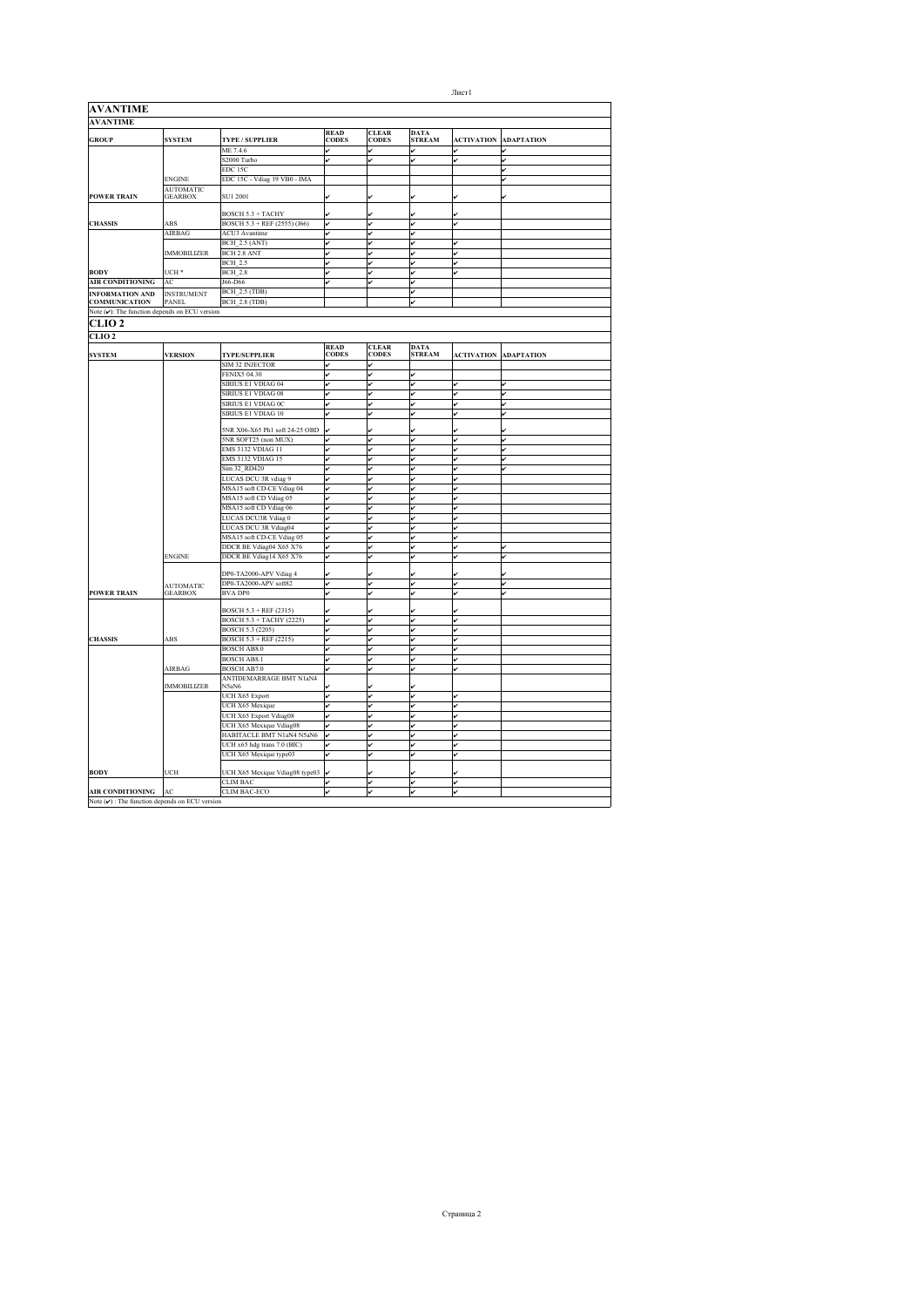| CLIO II ph2/3/4<br><b>CLIO II P2/3/4</b>                             |                                   |                                                    |                             |                              |                              |                   |                              |
|----------------------------------------------------------------------|-----------------------------------|----------------------------------------------------|-----------------------------|------------------------------|------------------------------|-------------------|------------------------------|
| <b>SYSTEM</b>                                                        | <b>VERSION</b>                    | <b>TYPE/SUPPLIER</b>                               | <b>READ</b><br><b>CODES</b> | <b>CLEAR</b><br><b>CODES</b> | <b>DATA</b><br><b>STREAM</b> | <b>ACTIVATION</b> | <b>ADAPTATION</b>            |
|                                                                      |                                   | SIM 32 INJECTOR                                    |                             |                              |                              |                   |                              |
|                                                                      |                                   | 5NR X06-X65 Ph1 soft 24-25 OBD                     |                             |                              |                              |                   |                              |
|                                                                      |                                   | Sirius 34 E553                                     |                             |                              | v                            |                   |                              |
|                                                                      |                                   | <b>Sirius 34 E565</b><br>EMS 3132 VDIAG 15         |                             | v<br>v                       | v                            | v                 | ✓                            |
|                                                                      |                                   | Sim 32 RD420                                       |                             | v                            | v                            | v                 |                              |
|                                                                      |                                   | <b>Sirius 34 E932</b>                              |                             |                              | v                            |                   |                              |
|                                                                      |                                   | Sirius 34 E5BO<br>DDCR BE Vdiag18 X65 X76          | v                           | ú                            | v                            | ú                 |                              |
|                                                                      |                                   | DCM1.2 L4C Vdiag08 X65 X76                         |                             |                              |                              |                   |                              |
|                                                                      |                                   | X90                                                |                             |                              |                              |                   |                              |
|                                                                      |                                   | RENAULT ECU<br>SIRIUS E1 VDIAG 14                  |                             |                              | v<br>v                       | J                 | ر                            |
|                                                                      |                                   | INJECTION DCM 1.2                                  |                             | ر                            | $(\check{\mathbf{v}})$       |                   |                              |
|                                                                      |                                   | DDCR BE Vdiag08 X65 X76                            |                             |                              |                              |                   |                              |
|                                                                      | <b>ENGINE</b>                     | DDCR BE Vdiag04 X65 X76<br>DDCR BE Vdiag14 X65 X76 |                             |                              |                              |                   |                              |
|                                                                      | <b>AUTOMATIC</b>                  | DP0-TA2000-APV                                     | ✓                           |                              | v                            |                   |                              |
| <b>POWER TRAIN</b>                                                   | <b>GEARBOX</b>                    | DP0-TA2000-APV soft82                              | ✓                           | ú                            | v                            | ✓                 | ✓                            |
|                                                                      |                                   | BOSCH 5.3 + REF (2315)                             |                             |                              |                              |                   |                              |
|                                                                      |                                   | BOSCH 5.3 + TACHY (2225)                           |                             |                              |                              |                   |                              |
|                                                                      |                                   | ESP X65 PSP_Bosch_5.7                              |                             |                              |                              |                   |                              |
| <b>CHASSIS</b>                                                       | ABS<br>AIRBAG                     | ABS 8.0 X06_x65_x76 v2<br>AB8.2 X65 Ph2            | ✓<br>✓                      | v                            |                              | v                 |                              |
|                                                                      | <b>IMMOBILIZER</b>                | UCH X65 (ANT)                                      | ✓                           | v                            | v                            | v                 |                              |
|                                                                      |                                   | UCH X65                                            |                             |                              | v                            |                   |                              |
|                                                                      |                                   | UCH X65 vdiag 5                                    | ر<br>ر                      | ر                            | v<br>v                       | v                 |                              |
| <b>BODY</b>                                                          | UCH                               | UCH X65 vdiag9<br>UCH X65 vdiag0D                  | v                           | v                            | v                            | v                 |                              |
| <b>AIR CONDITIONING</b>                                              | AC                                | X65                                                |                             |                              |                              |                   |                              |
| Note $(\checkmark)$ : The function depends on ECU version            |                                   |                                                    |                             |                              |                              |                   |                              |
| CLIO II ph6                                                          |                                   |                                                    |                             |                              |                              |                   |                              |
| СІЛО ІІ РН6                                                          |                                   |                                                    |                             |                              |                              |                   |                              |
| <b>SYSTEM</b>                                                        | <b>VERSION</b>                    | <b>TYPE/SUPPLIER</b>                               | <b>READ</b><br><b>CODES</b> | <b>CLEAR</b><br><b>CODES</b> | <b>DATA</b><br><b>STREAM</b> | <b>ACTIVATION</b> | <b>ADAPTATION</b>            |
| <b>POWER TRAIN</b>                                                   |                                   | V42 INJECTION                                      | v                           | v                            |                              |                   |                              |
| <b>SYSTEM</b><br><b>BODY</b>                                         | <b>ENGINE</b><br>UCH              | SIM 32 INJECTOR<br>UCH                             |                             | v                            |                              |                   |                              |
| Note $(v)$ : The function depends on ECU version                     |                                   |                                                    |                             |                              |                              |                   |                              |
| CLIO III                                                             |                                   |                                                    |                             |                              |                              |                   |                              |
| <b>CLIO III</b>                                                      |                                   |                                                    |                             |                              |                              |                   |                              |
|                                                                      |                                   |                                                    | <b>READ</b>                 | <b>CLEAR</b>                 | <b>DATA</b>                  |                   |                              |
| <b>SYSTEM</b>                                                        | <b>VERSION</b>                    | <b>TYPE/SUPPLIER</b><br><b>S3000 INJECTION</b>     | <b>CODES</b>                | <b>CODES</b>                 | <b>STREAM</b>                | <b>ACTIVATION</b> | <b>ADAPTATION</b>            |
|                                                                      |                                   | SID 301 INJECTION                                  | ✓                           | ر                            | $(\check{\phantom{a}})$      | $(\checkmark)$    | $(\checkmark)$               |
|                                                                      |                                   | SIM 32 INJECTOR                                    | ✓                           | v                            |                              |                   |                              |
|                                                                      |                                   | INJECTION DCM 1.2                                  | v                           | v                            | $(\boldsymbol{\mathcal{U}})$ | $(\checkmark)$    | $(\checkmark)$               |
|                                                                      |                                   | SID 304 INJECTION<br>SID 305 INJECTION             | ر                           |                              |                              |                   |                              |
|                                                                      |                                   | INJECTION DCM 3.4                                  | v                           | ú                            |                              |                   |                              |
|                                                                      |                                   | <b>EMS 3110 INJECTION</b>                          | v                           | v                            |                              |                   |                              |
|                                                                      | <b>ENGINE</b>                     | <b>INJECTION WB56</b>                              |                             |                              |                              |                   |                              |
| <b>POWER TRAIN</b>                                                   | <b>AUTOMATIC</b>                  | DP0 Ta2000 AUTO TRANS                              |                             |                              | $(\checkmark)$               |                   |                              |
| <b>SYSTEM</b>                                                        | <b>GEARBOX</b>                    | JA AUTO. GEARBOX                                   |                             |                              |                              |                   |                              |
|                                                                      |                                   | ABS 8.0                                            |                             |                              |                              |                   |                              |
| <b>CHASSIS SYSTEM</b>                                                | ABS                               | ESP 8.0<br>VSU                                     |                             | ر                            |                              |                   |                              |
|                                                                      |                                   | AB9 AIRBAG                                         |                             |                              |                              |                   |                              |
|                                                                      | AIRBAG                            | AIRBAG                                             |                             |                              |                              |                   |                              |
|                                                                      | <b>VARIABLE P.A.S</b>             | Electric PAS<br>UCH                                | ✓<br>✓                      | v                            |                              |                   |                              |
| <b>BODY SYSTEM</b>                                                   | UCH                               | UCH CLIO III                                       | v                           | v                            |                              |                   |                              |
| AIR CONDITIONING                                                     |                                   |                                                    |                             |                              |                              |                   |                              |
| <b>SYSTEM</b>                                                        | AC<br><b>INSTRUMENT</b>           | AIR CONDITIONING                                   |                             |                              | v                            |                   |                              |
| <b>INFORMATION AND</b>                                               | PANEL                             | <b>INSTRUMENT PANEL</b>                            |                             |                              |                              |                   |                              |
| <b>COMMUNICATION</b><br><b>SYSTEM</b>                                | PARKING<br><b>ASSISTANCE</b>      | PARKING AID                                        |                             |                              | $(\check{v})$                |                   |                              |
| Note $(\nu)$ : The function depends on ECU version                   |                                   |                                                    |                             |                              |                              |                   |                              |
| <b>CLIO IV</b>                                                       |                                   |                                                    |                             |                              |                              |                   |                              |
| <b>CLIO IV</b>                                                       |                                   |                                                    |                             |                              |                              |                   |                              |
|                                                                      |                                   |                                                    | <b>READ</b>                 | <b>CLEAR</b>                 | <b>DATA</b>                  |                   |                              |
| <b>SYSTEM</b>                                                        | <b>VERSION</b>                    | <b>TYPE/SUPPLIER</b><br>V42 INJECTION              | CODES<br>✓                  | <b>CODES</b>                 | <b>STREAM</b>                | <b>ACTIVATION</b> | <b>ADAPTATION</b>            |
|                                                                      |                                   | <b>EMS 3150 INJECTION</b>                          | v                           | v                            | v                            | v                 |                              |
|                                                                      |                                   | <b>INJECTION DCM 3.4</b>                           | ✓                           | ú                            |                              |                   |                              |
|                                                                      |                                   | EDC17 C42 INJECTION                                |                             | v<br>ر                       |                              |                   |                              |
| <b>POWER TRAIN</b>                                                   | <b>ENGINE</b><br><b>AUTOMATIC</b> | V50 INJECTION                                      |                             |                              |                              |                   |                              |
| <b>SYSTEM</b>                                                        | <b>GEARBOX</b>                    | <b>AUTO GB</b>                                     |                             |                              |                              |                   |                              |
| <b>CHASSIS SYSTEM</b>                                                | ABS<br>AIRBAG                     | ABS<br>AIRBAG                                      | ✓<br>✓                      | ú<br>v                       |                              |                   |                              |
|                                                                      |                                   | ELECTRIC POWER ASSISTED                            |                             |                              |                              |                   |                              |
|                                                                      | <b>VARIABLE P.A.S</b>             | <b>STEERING</b>                                    |                             |                              |                              |                   |                              |
| <b>BODY SYSTEM</b><br>AIR CONDITIONING                               | UCH                               | UCH                                                | ✓                           | v                            |                              |                   |                              |
| <b>SYSTEM</b>                                                        | AC                                | AIR CONDITIONING                                   |                             |                              |                              |                   |                              |
|                                                                      | <b>INSTRUMENT</b><br><b>PANEL</b> | <b>INSTRUMENT PANEL</b>                            |                             |                              |                              |                   |                              |
| <b>INFORMATION AND</b><br><b>COMMUNICATION</b>                       | PARKING                           |                                                    |                             |                              |                              |                   |                              |
| <b>SYSTEM</b>                                                        | ASSISTANCE                        | PARKING AID                                        |                             |                              |                              |                   |                              |
| $Note(\checkmark)$ : The function depends on ECU version             |                                   |                                                    |                             |                              |                              |                   |                              |
| CLIO V6                                                              |                                   |                                                    |                             |                              |                              |                   |                              |
| CLIO V6                                                              |                                   |                                                    | <b>READ</b>                 | <b>CLEAR</b>                 | <b>DATA</b>                  |                   |                              |
| <b>SYSTEM</b>                                                        | <b>VERSION</b>                    | <b>TYPE/SUPPLIER</b>                               | <b>CODES</b>                | <b>CODES</b>                 | <b>STREAM</b>                | <b>ACTIVATION</b> | <b>ADAPTATION</b>            |
|                                                                      | <b>AIRBAG</b>                     | <b>BOSCH AB8.1</b>                                 |                             |                              | v                            | v                 |                              |
| <b>BODY</b>                                                          | UCH                               | HABITACLE BMT N1aN4 N5aN6                          |                             | v                            |                              |                   |                              |
| <b>AIR CONDITIONING</b><br>Note: The function depends on ECU version | AC                                | CLIM BAC-ECO                                       |                             |                              | v                            |                   |                              |
| CLIO V6 ph2                                                          |                                   |                                                    |                             |                              |                              |                   |                              |
| CLIO V6 PH2                                                          |                                   |                                                    |                             |                              |                              |                   |                              |
|                                                                      |                                   |                                                    | <b>READ</b>                 | <b>CLEAR</b>                 | <b>DATA</b>                  |                   |                              |
| <b>SYSTEM</b>                                                        | <b>VERSION</b>                    | <b>TYPE/SUPPLIER</b>                               | <b>CODES</b>                | <b>CODES</b>                 | <b>STREAM</b>                |                   | <b>ACTIVATION ADAPTATION</b> |

AIRBAG  $AB8.2 X65 Ph2$   $\checkmark$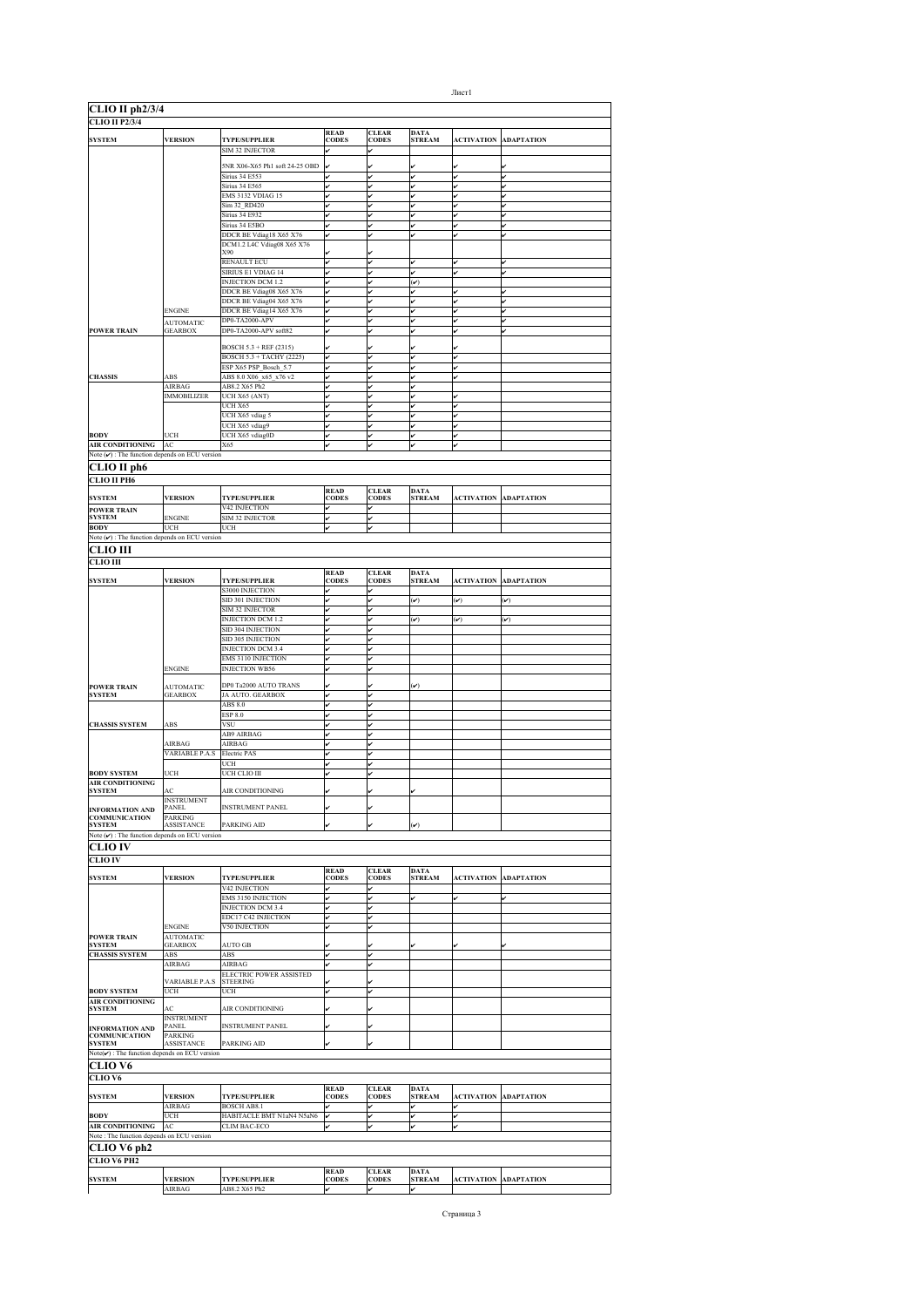|                                                                 |                                     |                           |                             |                                     |                              | Лист1             |                   |
|-----------------------------------------------------------------|-------------------------------------|---------------------------|-----------------------------|-------------------------------------|------------------------------|-------------------|-------------------|
|                                                                 | <b>IMMOBILIZER</b>                  | UCH X65 (ANT)             | v                           | v                                   | v                            | v                 |                   |
|                                                                 |                                     | UCH X65                   | v                           | v                                   | v                            | v                 |                   |
|                                                                 |                                     | UCH X65 vdiag 5           | v                           | v                                   | v                            | v                 |                   |
|                                                                 |                                     | UCH X65 vdiag9            | v                           | v                                   | v                            | v                 |                   |
| <b>BODY</b>                                                     | UCH                                 | UCH X65 vdiag0D           | v                           | v                                   | v                            | v                 |                   |
| <b>AIR CONDITIONING</b>                                         | AC                                  | X65                       | v                           | v                                   | v                            | v                 |                   |
| Note $(\vee)$ : The function depends on ECU version             |                                     |                           |                             |                                     |                              |                   |                   |
| <b>DOKKER</b>                                                   |                                     |                           |                             |                                     |                              |                   |                   |
| <b>DOKKER</b>                                                   |                                     |                           |                             |                                     |                              |                   |                   |
| <b>SYSTEM</b>                                                   | <b>VERSION</b>                      | <b>TYPE/SUPPLIER</b>      | <b>READ</b><br><b>CODES</b> | <b>CLEAR</b><br><b>CODES</b>        | <b>DATA</b><br><b>STREAM</b> | <b>ACTIVATION</b> | <b>ADAPTATION</b> |
|                                                                 |                                     | V42 INJECTION             | v                           | v                                   |                              |                   |                   |
|                                                                 |                                     | <b>EMS 3150 INJECTION</b> | v                           | v                                   | v                            | v                 | v                 |
|                                                                 |                                     | EDC17 C42 INJECTION       | v                           | v                                   |                              |                   |                   |
| <b>POWER TRAIN</b>                                              | <b>ENGINE</b>                       | <b>INJECTION DCM 3.4</b>  | v                           | ✓                                   |                              |                   |                   |
|                                                                 |                                     | <b>ESP</b>                | v                           | v                                   |                              |                   |                   |
| <b>CHASSIS</b>                                                  | <b>ABS</b>                          | ABS                       | v                           |                                     |                              |                   |                   |
|                                                                 | <b>AIRBAG</b>                       | <b>AIRBAG</b>             | v                           | v                                   |                              |                   |                   |
|                                                                 | <b>VARIABLE P.A.S</b>               | PAS PUMP ASS.             | v                           | v                                   |                              |                   |                   |
| <b>BODY</b>                                                     | UCH                                 | UCH                       | v                           | v                                   |                              |                   |                   |
| <b>INFORMATION AND</b><br><b>COMMUNICATION</b><br><b>SYSTEM</b> | <b>INSTRUMENT PA</b><br><b>NEL</b>  | <b>INSTRUMENT PANEL</b>   | v                           | v                                   |                              |                   |                   |
| Note $(v)$ : The function depends on ECU version                |                                     |                           |                             |                                     |                              |                   |                   |
| <b>DUSTER</b>                                                   |                                     |                           |                             |                                     |                              |                   |                   |
| <b>DUSTER</b>                                                   |                                     |                           |                             |                                     |                              |                   |                   |
| <b>SYSTEM</b>                                                   | <b>VERSION</b>                      | <b>TYPE/SUPPLIER</b>      | s                           | READ CODE CLEAR COD DATA STRE<br>ES | AM                           | <b>ACTIVATION</b> | <b>ADAPTATION</b> |
|                                                                 |                                     | V42 INJECTION             | v                           | v                                   | $(\check{ }')$               |                   |                   |
|                                                                 |                                     | <b>INJECTION DCM 3.4</b>  | v                           | v                                   | $(\check{v})$                |                   |                   |
|                                                                 |                                     | SID 305 INJECTION         | v                           | v                                   |                              |                   |                   |
|                                                                 |                                     | <b>INJECTION DCM 1.2</b>  | v                           | v                                   | $(\check{v})$                |                   |                   |
|                                                                 | <b>ENGINE</b>                       | <b>EMS 3130 INJECTION</b> | v                           | v                                   |                              |                   |                   |
| <b>POWER TRAIN</b>                                              | <b>AUTOMATIC GE</b><br><b>ARBOX</b> | DPO TA2005 ATX            | v                           | ✓                                   |                              |                   |                   |
|                                                                 |                                     | <b>ESP</b>                | v                           | v                                   |                              |                   |                   |
| <b>CHASSIS</b>                                                  | <b>ABS</b>                          | ABS                       | v                           | v                                   |                              |                   |                   |
|                                                                 | AIRBAG                              | <b>AIRBAG</b>             | v                           | v                                   |                              |                   |                   |
|                                                                 | VARIABLE P.A.S                      | PAS PUMP ASS.             | v                           | ✓                                   |                              |                   |                   |
| <b>BODY</b>                                                     | UCH                                 | UCH                       | v                           | ✓                                   |                              |                   |                   |
| Note $(\vee)$ : The function depends on ECU version             |                                     |                           |                             |                                     |                              |                   |                   |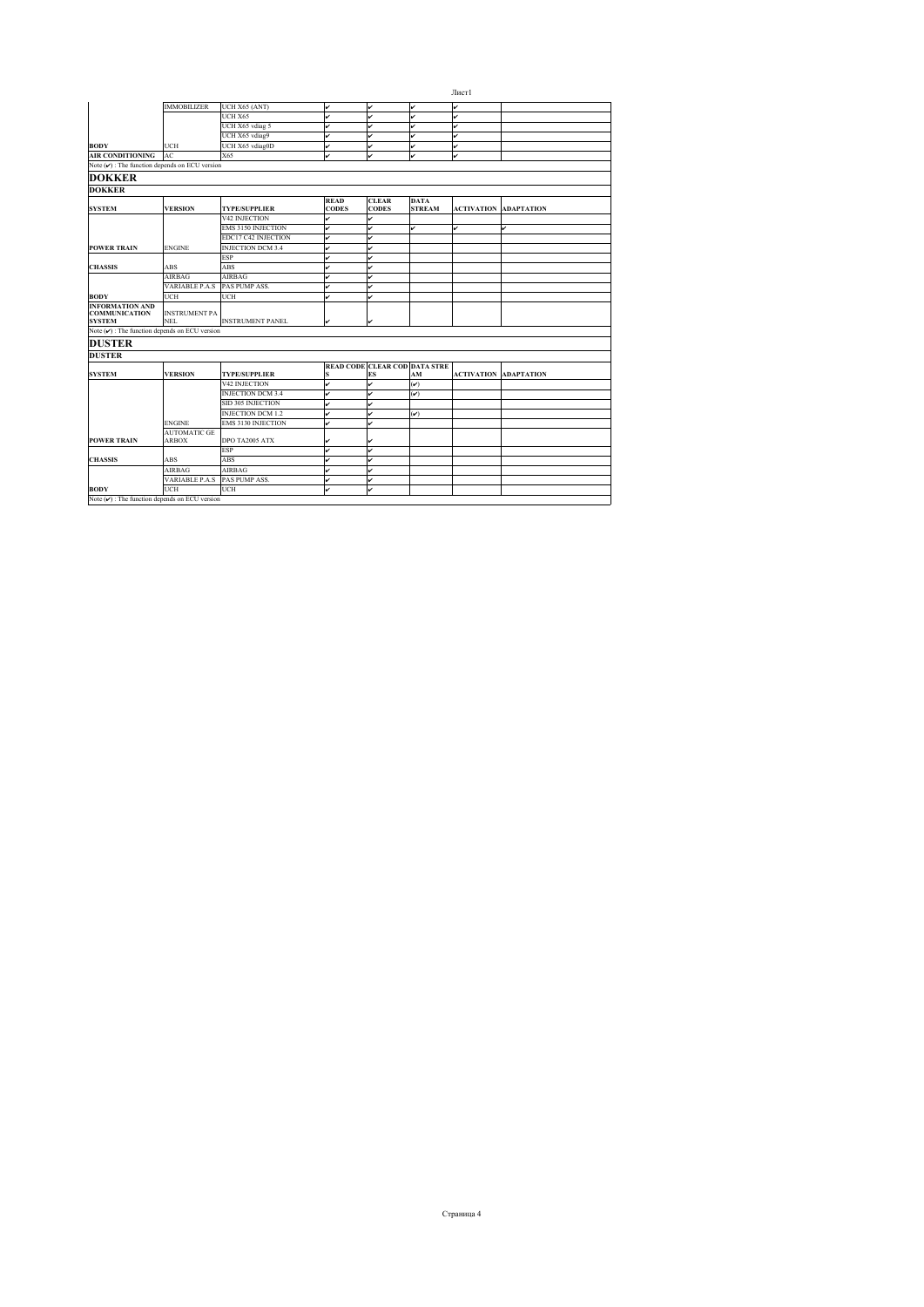| <b>ESPACE</b>                                             |                                    |                                                     |                             |                               |                              |                   |                              |
|-----------------------------------------------------------|------------------------------------|-----------------------------------------------------|-----------------------------|-------------------------------|------------------------------|-------------------|------------------------------|
| <b>ESPACE</b>                                             |                                    |                                                     |                             |                               |                              |                   |                              |
|                                                           |                                    |                                                     |                             | READ CODE CLEAR COD DATA STRE |                              |                   |                              |
| <b>SYSTEM</b>                                             | <b>VERSION</b>                     | <b>TYPE/SUPPLIER</b>                                |                             | ES                            | ${\bf AM}$                   |                   | <b>ACTIVATION ADAPTATION</b> |
|                                                           |                                    | <b>FENIX5 08.40</b>                                 | v                           | v                             | v                            |                   |                              |
|                                                           |                                    | MOTRONIC <sub>7.0</sub>                             | v                           | v                             | v                            |                   |                              |
|                                                           |                                    | SIRIUS E1 VDIAG 04                                  |                             |                               | v                            |                   |                              |
|                                                           |                                    | SIRIUS E1 VDIAG 08<br><b>SIRIUS E1 VDIAG 0C</b>     | lu                          | ✓                             | v                            | v                 | v                            |
|                                                           |                                    | SIRIUS E1 VDIAG 10                                  | lv                          |                               | v                            |                   |                              |
|                                                           |                                    |                                                     | v                           | ú<br>v                        | v                            | ú<br>v            | ú                            |
|                                                           |                                    | <b>EMS 3132 VDIAG 11</b>                            |                             |                               |                              | v                 |                              |
|                                                           |                                    | MSA15 soft CA vdiag 04<br>MSA15 soft CD-CE Vdiag 04 | v<br>v                      | v<br>v                        | v<br>v                       | v                 |                              |
|                                                           |                                    | MSA15 soft CD Vdiag 05                              |                             | v                             | v                            |                   |                              |
|                                                           |                                    | MSA15 soft CD Vdiag 06                              | v                           | ر                             | v                            |                   |                              |
|                                                           | <b>ENGINE</b>                      | MSA15 soft CD-CE Vdiag 05                           | l.                          | v                             | J                            | ú                 |                              |
|                                                           |                                    | <b>BVA DP0</b>                                      | v                           | v                             | v                            | v                 | ú                            |
| <b>POWER TRAIN</b>                                        | <b>AUTOMATIC</b><br><b>GEARBOX</b> | DP0-TA2000-APV Vdiag 4                              | v                           | v                             | v                            |                   |                              |
|                                                           |                                    |                                                     |                             |                               |                              |                   |                              |
|                                                           |                                    |                                                     |                             |                               |                              |                   |                              |
|                                                           |                                    | BOSCH 5.3 + TACHY (2335) (J66)                      |                             |                               |                              |                   |                              |
|                                                           |                                    | <b>BOSCH 5.0</b>                                    |                             | v                             | v                            | ر                 |                              |
| <b>CHASSIS</b>                                            | ABS                                | BOSCH 5.3 + REF (2555) (J66)                        |                             |                               |                              |                   |                              |
|                                                           |                                    | ANTIDEMARRAGE BI                                    |                             |                               |                              |                   |                              |
| <b>BODY</b>                                               | <b>IMMOBILIZER</b>                 | FONCTION                                            |                             |                               |                              |                   |                              |
| <b>AIR CONDITIONING</b>                                   | AC                                 | J66-D66                                             | v                           | ✓                             | v                            |                   |                              |
| Note $(v)$ : The function depends on ECU version          |                                    |                                                     |                             |                               |                              |                   |                              |
| <b>ESPACE IV</b>                                          |                                    |                                                     |                             |                               |                              |                   |                              |
| <b>ESPACE IV</b>                                          |                                    |                                                     |                             |                               |                              |                   |                              |
|                                                           |                                    |                                                     | <b>READ</b>                 | <b>CLEAR</b>                  | <b>DATA</b>                  |                   |                              |
| <b>SYSTEM</b>                                             | <b>VERSION</b>                     | <b>TYPE/SUPPLIER</b>                                | <b>CODES</b>                | <b>CODES</b>                  | <b>STREAM</b>                | <b>ACTIVATION</b> | <b>ADAPTATION</b>            |
|                                                           |                                    | S3000 INJECTION                                     | v                           | v                             |                              |                   |                              |
|                                                           |                                    | <b>EDC15 INJECTION</b>                              |                             | v                             |                              |                   |                              |
|                                                           |                                    | INJ. S2000 TURBO                                    | v                           |                               |                              |                   |                              |
|                                                           |                                    | <b>INJECTION DENSO</b>                              | v                           | v                             |                              |                   |                              |
|                                                           |                                    | <b>INJECTION EWR 20</b>                             | lv                          | v                             |                              |                   |                              |
|                                                           | <b>ENGINE</b>                      | <b>INJECTION S2000</b>                              | v                           | v                             | v                            | v                 | v                            |
|                                                           |                                    |                                                     |                             |                               |                              |                   |                              |
|                                                           | <b>AUTOMATIC</b>                   | SU4 AUTO GEARBOX                                    |                             |                               |                              |                   |                              |
| <b>POWER TRAIN</b>                                        | <b>GEARBOX</b>                     | <b>BVA SUI</b>                                      | v                           | v                             | v                            | v                 | v                            |
|                                                           |                                    | <b>ESP</b>                                          | v                           | v                             |                              |                   |                              |
|                                                           |                                    | ABS                                                 | v                           | ú                             | v                            | ú                 |                              |
|                                                           | ABS                                | ESP                                                 |                             | ú                             | v                            |                   |                              |
|                                                           |                                    | PARKING BRAKE PARKING BRAKE                         |                             |                               |                              |                   |                              |
| <b>CHASSIS</b>                                            | <b>AIRBAG</b>                      | AIRBAG                                              |                             | v                             | $(\check{v})$                |                   |                              |
|                                                           | UCH                                | UCH                                                 |                             | v                             |                              |                   |                              |
|                                                           |                                    | LAD                                                 | v                           |                               | v                            |                   |                              |
| <b>BODY</b>                                               |                                    |                                                     | v                           | v                             | v                            |                   |                              |
| <b>AIR CONDITIONING</b>                                   | LAMP<br>AC                         | DISCHARGE LAMP<br><b>CONTROLLED AC</b>              | lv                          | ✓                             | $(\boldsymbol{\mathcal{V}})$ |                   |                              |
|                                                           | <b>INSTRUMENT</b>                  |                                                     |                             |                               |                              |                   |                              |
|                                                           | PANEL                              | <b>INSTRUMENT PANEL</b>                             |                             |                               |                              |                   |                              |
| <b>INFORMATION AND</b>                                    | <b>PARKING</b>                     |                                                     |                             |                               |                              |                   |                              |
| <b>COMMUNICATION</b>                                      | ASSISTANCE                         | PARKING AID                                         |                             |                               |                              |                   |                              |
| Note $(\checkmark)$ : The function depends on ECU version |                                    |                                                     |                             |                               |                              |                   |                              |
| <b>ESPACE IV ph2/3/4</b>                                  |                                    |                                                     |                             |                               |                              |                   |                              |
|                                                           |                                    |                                                     |                             |                               |                              |                   |                              |
| <b>ESPACE IV PH2/3/4</b>                                  |                                    |                                                     |                             |                               |                              |                   |                              |
| <b>SYSTEM</b>                                             | <b>VERSION</b>                     | <b>TYPE/SUPPLIER</b>                                | <b>READ</b><br><b>CODES</b> | <b>CLEAR</b><br><b>CODES</b>  | <b>DATA</b><br><b>STREAM</b> | <b>ACTIVATION</b> | <b>ADAPTATION</b>            |
|                                                           |                                    |                                                     | v                           | v                             |                              |                   |                              |
|                                                           |                                    | S3000 INJECTION<br>EDC16 CP33 INJECTION             | v                           | v                             |                              |                   |                              |
|                                                           |                                    | EDC16 C36 INJECTION                                 | J                           | v                             |                              |                   |                              |
|                                                           |                                    |                                                     |                             |                               |                              |                   |                              |
|                                                           |                                    | EDC17 CP58 INJECTION<br>EDC15 INJECTION             | v<br>lv                     | v<br>v                        |                              |                   |                              |
|                                                           |                                    | <b>INJECTION EWR 20</b>                             | lv                          |                               |                              |                   |                              |
|                                                           |                                    |                                                     |                             | v                             |                              |                   |                              |
|                                                           | <b>ENGINE</b>                      | <b>INJECTION DENSO</b>                              | v                           | v                             |                              |                   |                              |
|                                                           |                                    | AJ0 BVA                                             |                             |                               |                              |                   |                              |
|                                                           | Automatic Gearbox                  | <b>SU4 AUTO GEARBOX</b>                             | u                           | v                             |                              |                   |                              |
| <b>POWER TRAIN</b>                                        |                                    | <b>BVA SUI</b>                                      |                             | v                             |                              | v                 |                              |
|                                                           | ABS                                | <b>ESP</b>                                          |                             |                               | $(\boldsymbol{\mathcal{v}})$ |                   |                              |
| <b>CHASSIS</b>                                            | PARKING BRAKE                      | PARKING BRAKE                                       |                             |                               |                              |                   |                              |
|                                                           | AIRBAG                             | AIRBAG                                              | v                           |                               |                              |                   |                              |
|                                                           | VARIABLE P.A.S                     | PAS PUMP ASS.                                       |                             |                               |                              |                   |                              |
| <b>BODY</b>                                               | UCH                                | UCH                                                 | v                           | v                             |                              |                   |                              |
| <b>AIR CONDITIONING</b>                                   | AC                                 | CONTROLLED AC                                       | v                           |                               | $(\check{v})$                |                   |                              |
|                                                           | <b>INSTRUMENT</b>                  |                                                     |                             |                               |                              |                   |                              |
|                                                           | PANEL                              | <b>INSTRUMENT PANEL</b>                             |                             |                               |                              |                   |                              |
| <b>INFORMATION AND</b>                                    | PARKING                            |                                                     |                             |                               |                              |                   |                              |
| <b>COMMUNICATION</b>                                      | <b>ASSISTANCE</b>                  | <b>PARKING AID</b>                                  |                             |                               | $(\checkmark)$               |                   |                              |
| Note $(v)$ : The function depends on ECU version          |                                    |                                                     |                             |                               |                              |                   |                              |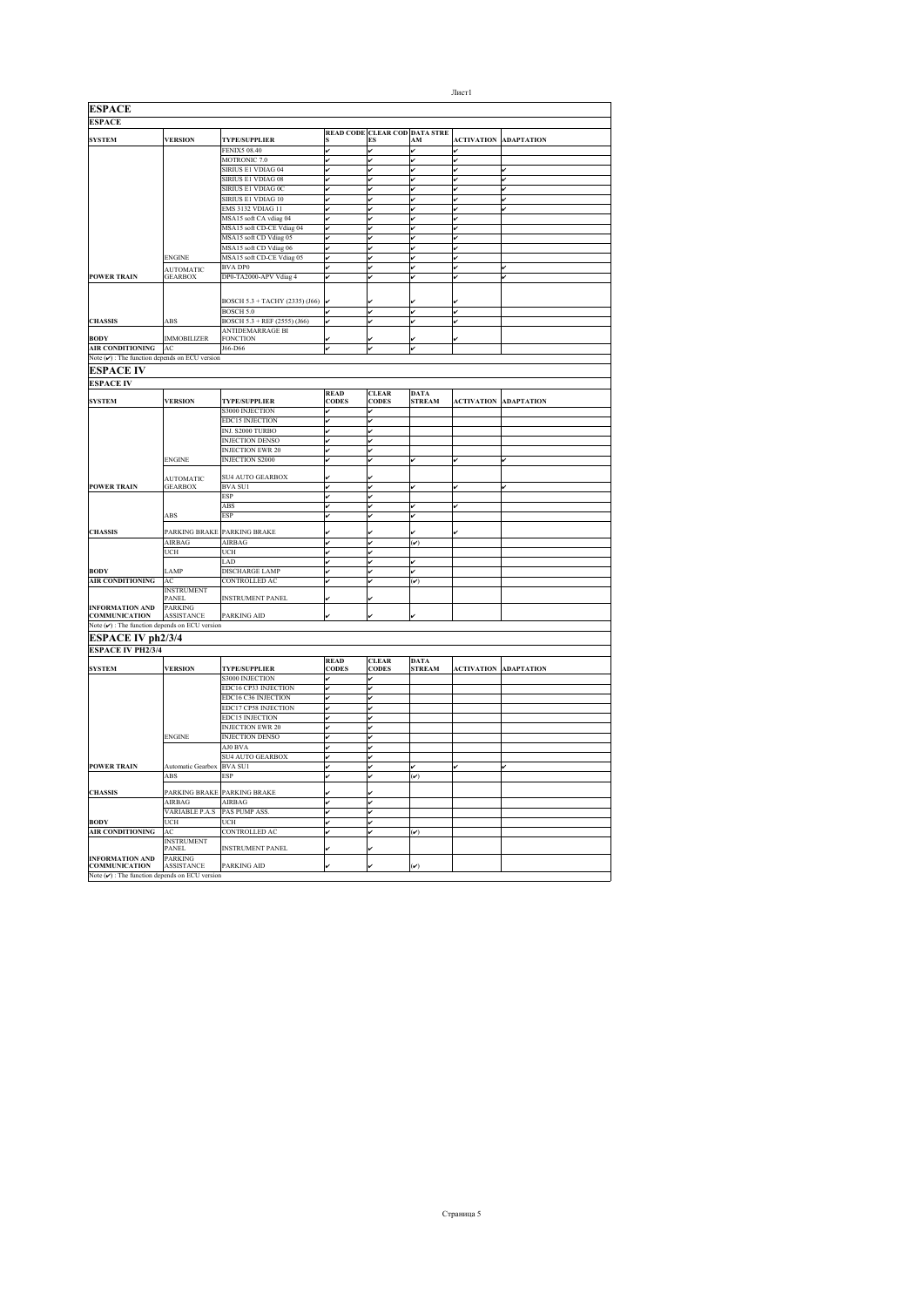| <b>KANGOO</b>                                       |                    |                                  |                             |                              |                              |              |                              |
|-----------------------------------------------------|--------------------|----------------------------------|-----------------------------|------------------------------|------------------------------|--------------|------------------------------|
| <b>KANGOO</b>                                       |                    |                                  |                             |                              |                              |              |                              |
| <b>SYSTEM</b>                                       | <b>VERSION</b>     | <b>TYPE/SUPPLIER</b>             | <b>READ</b><br><b>CODES</b> | <b>CLEAR</b><br><b>CODES</b> | <b>DATA</b><br><b>STREAM</b> |              | <b>ACTIVATION ADAPTATION</b> |
|                                                     |                    | SIM 32 INJECTOR                  | v                           |                              |                              |              |                              |
|                                                     |                    | EDC 15C - Vdiag 18 VB0 - IMA     |                             |                              |                              |              | v                            |
|                                                     |                    | SIRIUS E1 VDIAG 04               | v                           | J                            | v                            | $\checkmark$ | J                            |
|                                                     |                    | SIRIUS E1 VDIAG 08               | v                           | ú                            | v                            | v            | v                            |
|                                                     |                    | SIRIUS E1 VDIAG 0C               | v                           | ر                            | v                            | v            |                              |
|                                                     |                    | S2000 - A3 60 - Vdiag 04         | v                           | ر                            | v                            | v            | ú                            |
|                                                     |                    | SIRIUS E1 VDIAG 10               |                             |                              | v                            | v            | ú                            |
|                                                     |                    | 5NR X06-X65 Ph1 soft 24-25 OBD   | v                           | ر                            | ✓                            |              |                              |
|                                                     |                    | <b>Sirius 34 E553</b>            | v                           | ú                            | v                            | v            | ú                            |
|                                                     |                    | 5NR SOFT25 (non MUX)             | v                           | ú                            | v                            | v            | u                            |
|                                                     |                    | <b>Sirius 34 E565</b>            | v                           | ú                            | v                            | v            |                              |
|                                                     |                    | <b>EMS 3132 VDIAG 11</b>         | v                           |                              | v                            | v            | v                            |
|                                                     |                    | <b>Sirius 34 E932</b>            | v                           |                              | v                            | ú            |                              |
|                                                     |                    | Sirius 34 E5BO                   | v                           | ر                            | v                            | ú            | ر                            |
|                                                     |                    | LUCAS DCU 3R vdiag 9             | v                           |                              | v                            | ú            |                              |
|                                                     |                    | MSA15 soft CD-CE Vdiag 04        | v                           |                              | v                            | v            |                              |
|                                                     |                    | MSA15 soft CD Vdiag 05           | v                           | J                            | v                            | ú            |                              |
|                                                     |                    | MSA15 soft CD Vdiag 06           | v                           |                              | v                            | v            |                              |
|                                                     |                    | LUCAS DCU3R Vdiag 0              | v                           |                              | v                            | ú            |                              |
|                                                     |                    | LUCAS DCU 3R Vdiag04             | v                           |                              | v                            | ú            |                              |
|                                                     |                    | <b>FENIX5 04.30</b>              | v                           | ú                            | v                            |              |                              |
| <b>POWER TRAIN</b>                                  | <b>ENGINE</b>      | MSA15 soft CD-CE Vdiag 05        | v                           |                              | v                            | v            |                              |
|                                                     |                    | EDC 15C - Vdiag 19 VB0 - IMA     |                             |                              |                              |              |                              |
|                                                     |                    | DDCR BE Vdiag04 X65 X76          | v                           | ú                            | v                            | ú            | ú                            |
|                                                     | <b>ENGINE</b>      | DDCR BE Vdiag14 X65 X76          | v                           | v                            | v                            | ú            |                              |
|                                                     |                    | DP0-TA2000-APV Vdiag 4           | v                           |                              |                              |              |                              |
|                                                     |                    | <b>BVA DP0</b>                   | v                           | ú                            | v                            | v            | ú                            |
|                                                     |                    | DP0-TA2000-APV soft82 SW17       | v                           | ú                            | v                            | v            | v                            |
|                                                     |                    | DP0-TA2000-APV soft82 SW14       | v                           |                              | v                            | v            |                              |
|                                                     |                    | DP0-TA2000-APV soft82 SW1B       | v                           | ر                            | v                            | ú            |                              |
|                                                     | <b>AUTOMATIC</b>   | DP0-TA2000-APV soft82 SW98       | v                           |                              | ✓                            | ú            |                              |
|                                                     | <b>GEARBOX</b>     | DP0-TA2000-APV soft82 SWA5       | v                           | ر                            | v                            | ú            |                              |
|                                                     |                    | BOSCH 5.3 + TACHY Kangoo         | v                           | v                            | v                            |              |                              |
|                                                     |                    | BOSCH 5.3 (2205)                 | v                           | ú                            | v                            | v            |                              |
| <b>CHASSIS</b>                                      | <b>ABS</b>         | OSCH 5.3 + REF (2305)            | v                           | ر                            | v                            | v            |                              |
|                                                     |                    |                                  |                             |                              |                              |              |                              |
|                                                     |                    | AUTOLIV AC4 ph1 version 01       | v                           | ✓                            | v                            |              |                              |
|                                                     |                    | AUTOLIV AC4 ph1 version 02       | v                           | ú                            | v                            |              |                              |
|                                                     |                    | AUTOLIV AC4 ph2                  | v                           | v                            | v                            | ú            |                              |
|                                                     |                    | ACU3 MK2 X76                     | v                           |                              | v                            |              |                              |
|                                                     | AIRBAG             | AUTOLIV AC4 ph1 version B8       | v                           | ر                            | v                            |              |                              |
| <b>BODY</b>                                         | <b>IMMOBILIZER</b> | ANTIDEMARRAGE BMT N1aN4<br>N5aN6 |                             | ر                            | v                            |              |                              |
|                                                     |                    | <b>CLIM BAC</b>                  | v                           | v                            | v                            | v            |                              |
| <b>AIR CONDITIONING</b>                             | AC                 | CLIM BAC-ECO                     |                             |                              | v                            | ú            |                              |
| Note $(\vee)$ : The function depends on ECU version |                    |                                  |                             |                              |                              |              |                              |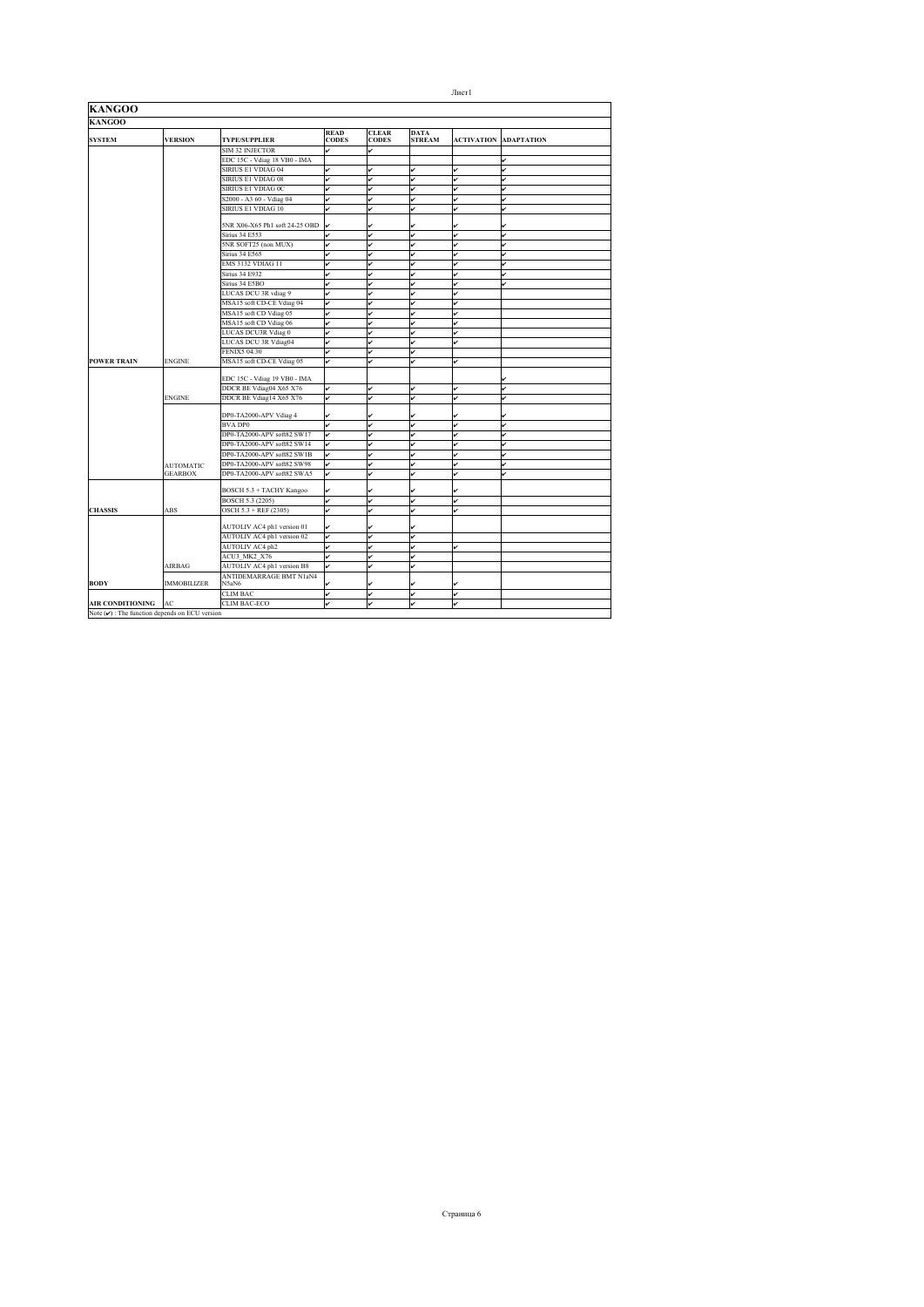| KANGOO MUX                                         |                                    |                                          |                             |                              |                              |                         |                   |
|----------------------------------------------------|------------------------------------|------------------------------------------|-----------------------------|------------------------------|------------------------------|-------------------------|-------------------|
| <b>KANGOO MUX</b>                                  |                                    |                                          |                             |                              |                              |                         |                   |
| <b>SYSTEM</b>                                      | <b>VERSION</b>                     | <b>TYPE/SUPPLIER</b>                     | <b>READ</b><br><b>CODES</b> | <b>CLEAR</b><br><b>CODES</b> | <b>DATA</b><br><b>STREAM</b> | <b>ACTIVATION</b>       | <b>ADAPTATION</b> |
|                                                    |                                    | <b>SIM 32 INJECTOR</b>                   | v                           | v                            |                              |                         |                   |
|                                                    |                                    | EDC 15C - Vdiag 18 VB0 - IMA             |                             |                              |                              |                         |                   |
|                                                    |                                    | Sirius 34 E553                           | v                           |                              | u                            |                         |                   |
|                                                    |                                    | <b>Sirius 34 E565</b>                    | v                           | v                            | v                            |                         |                   |
|                                                    |                                    | EMS 3132 VDIAG 15                        | v                           | v                            | v                            | v                       |                   |
|                                                    |                                    | Sim 32 RD420                             | v                           | J                            | v                            |                         |                   |
|                                                    |                                    | <b>Sirius 34 E932</b>                    |                             |                              | v                            |                         |                   |
|                                                    |                                    | Sirius 34 E5BO                           | ↙                           | v                            | v                            |                         |                   |
|                                                    |                                    | DDCR BE Vdiag18 X65 X76                  | v                           | v                            | v                            | v                       |                   |
|                                                    |                                    | DCM1.2 L4C Vdiag08 X65 X76               |                             |                              |                              |                         |                   |
|                                                    |                                    | X90                                      |                             |                              |                              |                         |                   |
|                                                    |                                    | SIRIUS E1 VDIAG 14                       | v                           | v                            | v                            | v                       |                   |
|                                                    |                                    | <b>INJECTION DCM 1.2</b>                 | ر                           | ر                            | $(\check{v})$                |                         |                   |
|                                                    |                                    | EDC 15C - Vdiag 19 VB0 - IMA             |                             |                              |                              |                         | v                 |
|                                                    |                                    | DDCR BE Vdiag08 X65 X76                  |                             |                              | v                            |                         |                   |
|                                                    | <b>ENGINE</b>                      | DCM1.2 L4C Vdiag08 X65 X76<br><b>X90</b> |                             |                              |                              |                         |                   |
|                                                    |                                    | DP0-TA2000-APV                           | v                           | v                            | v                            | v                       |                   |
|                                                    |                                    | DP0-TA2000-APV Vdiag 4                   | v                           | ú                            | v                            | ú                       | v                 |
|                                                    |                                    | DP0-TA2000-APV soft82 SW17               | ✓                           | ú                            | v                            | v                       |                   |
|                                                    |                                    | DP0-TA2000-APV soft82 SW14               | v                           | ú                            | v                            |                         |                   |
|                                                    |                                    | DP0-TA2000-APV soft82 SW1B               | v                           | ú                            | v                            |                         |                   |
|                                                    |                                    | DP0-TA2000-APV soft82 SW98               |                             |                              | v                            | ر                       |                   |
| <b>POWER TRAIN</b>                                 | <b>AUTOMATIC</b><br><b>GEARBOX</b> | DP0-TA2000-APV soft82 SWA5               | v                           | ú                            | v                            |                         |                   |
|                                                    |                                    |                                          |                             |                              |                              |                         |                   |
|                                                    |                                    | BOSCH 5.3 + TACHY (2225)                 |                             |                              |                              |                         |                   |
|                                                    |                                    | BOSCH 5.3 + TACHY Kangoo                 | v                           | v                            | v                            | v                       |                   |
| <b>CHASSIS</b>                                     | ABS                                | ABS 8.0 X06 x65 x76 v2                   | v                           | v                            | v                            | ú                       |                   |
|                                                    |                                    | AUTOLIV AC4 ph2                          | v                           |                              | v                            |                         |                   |
|                                                    | AIRBAG                             | ACU3 MK2 X76                             | v                           | ú                            | v                            |                         |                   |
|                                                    | <b>IMMOBILIZER</b>                 | UCH X76 (ANT) Mux                        | v                           | ú                            | v                            |                         |                   |
|                                                    |                                    | UCH X76 Mux                              |                             | ú                            | v                            | J                       |                   |
|                                                    |                                    | UCH X76 OC Mux                           | v                           | v                            | v                            | ر                       |                   |
| <b>BODY</b>                                        | UCH                                | UCH X76 10 Mux                           |                             |                              | v                            |                         |                   |
| Note $(\nu)$ : The function depends on ECU version |                                    |                                          |                             |                              |                              |                         |                   |
| KANGOO II                                          |                                    |                                          |                             |                              |                              |                         |                   |
| <b>KANGOO II</b>                                   |                                    |                                          |                             |                              |                              |                         |                   |
| <b>SYSTEM</b>                                      | <b>VERSION</b>                     | <b>TYPE/SUPPLIER</b>                     | <b>READ</b><br><b>CODES</b> | <b>CLEAR</b><br><b>CODES</b> | <b>DATA</b><br><b>STREAM</b> | <b>ACTIVATION</b>       | <b>ADAPTATION</b> |
|                                                    |                                    | <b>S3000 INJECTION</b>                   |                             | v                            |                              |                         |                   |
|                                                    |                                    | SID 301 INJECTION                        | v                           | v                            |                              |                         |                   |
|                                                    |                                    | SID 304 INJECTION                        | ✓                           | ر                            |                              |                         |                   |
|                                                    |                                    |                                          | v                           | J                            |                              |                         |                   |
|                                                    |                                    | <b>INJECTION DCM 1.2</b>                 |                             |                              | $(\checkmark)$               | $(\check{\phantom{a}})$ | $(\checkmark)$    |
|                                                    |                                    | <b>INJECTION DCM 3.4</b>                 | v                           | v                            |                              |                         |                   |
|                                                    |                                    | SID 305 INJECTION                        | ر                           | ر                            |                              |                         |                   |
|                                                    | <b>ENGINE</b>                      | <b>EMS 3110 INJECTION</b>                |                             | ú                            |                              |                         |                   |
|                                                    | <b>AUTOMATIC</b>                   | DP0 Ta2000 AUTO TRANS                    |                             |                              |                              |                         |                   |
|                                                    | <b>GEARBOX</b>                     | DP2 TA2005 AUTO G/BOX                    | v                           | v                            |                              |                         |                   |
| <b>POWER TRAIN</b>                                 | <b>ADAPTION UNIT</b>               | <b>ADAPTATION UNIT</b>                   | v                           | v                            | v                            |                         |                   |
|                                                    |                                    | ABS                                      |                             |                              |                              |                         |                   |
|                                                    |                                    | ESP                                      |                             | v                            |                              |                         |                   |
| <b>CHASSIS</b>                                     | ABS                                | <b>VSU</b>                               | v                           | v                            |                              |                         |                   |
|                                                    | AIRBAG                             | AIRBAG                                   | ر                           | ر                            |                              |                         |                   |
|                                                    | <b>VARIABLE P.A.S</b>              | <b>Electric PAS</b>                      | v                           | ú                            |                              |                         |                   |
| <b>BODY</b>                                        | UCH                                | UCH                                      |                             | v                            |                              |                         |                   |
| <b>AIR CONDITIONING</b>                            | AC                                 | <b>CONTROLLED AC</b>                     | v                           | ú                            |                              |                         |                   |
|                                                    | <b>INSTRUMENT</b><br>PANEL         | <b>INSTRUMENT PANEL</b>                  |                             | ú                            |                              |                         |                   |
|                                                    |                                    |                                          | v                           |                              |                              |                         |                   |
| <b>INFORMATION AND</b><br><b>COMMUNICATION</b>     | <b>PARKING</b><br>ASSISTANCE       | PARKING AID                              |                             |                              | $\mathcal{V}$                |                         |                   |
| Note $(\nu)$ : The function depends on ECU version |                                    |                                          |                             |                              |                              |                         |                   |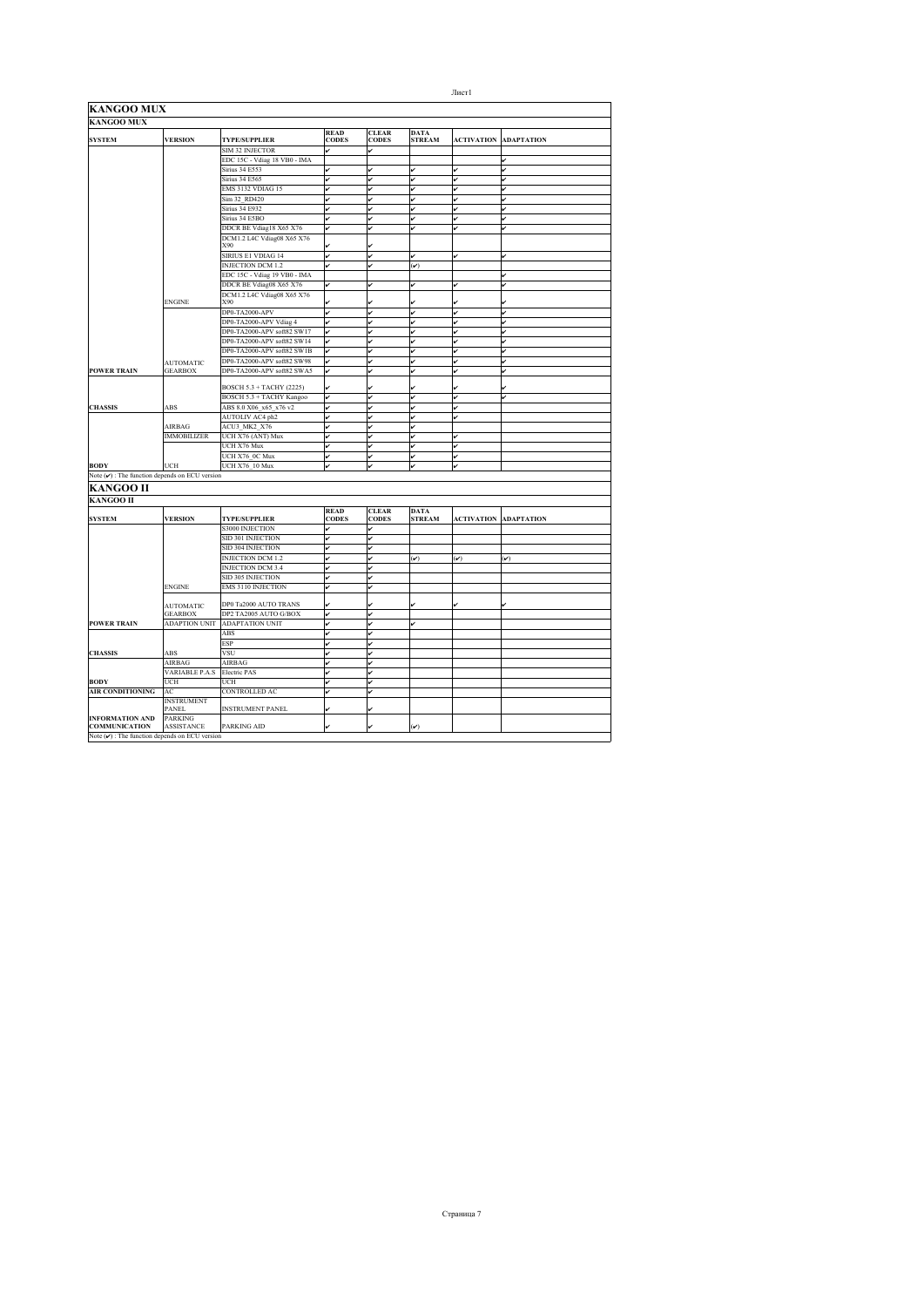| <b>KANGOO ZE/StopStart/ph2</b><br>KANGOO ZE/StopStart/ph2                  |                           |                                                          |                             |                              |                              |                   |                              |
|----------------------------------------------------------------------------|---------------------------|----------------------------------------------------------|-----------------------------|------------------------------|------------------------------|-------------------|------------------------------|
|                                                                            | <b>VERSION</b>            |                                                          | <b>READ</b><br><b>CODES</b> | <b>CLEAR</b><br><b>CODES</b> | <b>DATA</b><br><b>STREAM</b> |                   |                              |
| <b>SYSTEM</b>                                                              |                           | <b>TYPE/SUPPLIER</b>                                     |                             |                              |                              | <b>ACTIVATION</b> | <b>ADAPTATION</b>            |
|                                                                            |                           | EMS 3150 INJECTION                                       |                             |                              | $(\check{\phantom{a}})$      | $(\checkmark)$    | $(\check{\mathbf{v}})$       |
|                                                                            | <b>ENGINE</b>             | EDC17 C42 INJECTION<br>SID 307 INJECTION                 | v<br>v                      | v<br>v                       | v                            | v                 |                              |
|                                                                            | <b>AUTOMATIC</b>          |                                                          |                             |                              |                              |                   |                              |
|                                                                            | GEARBOX                   | AUTO GB                                                  |                             |                              | ✓                            |                   |                              |
| <b>POWER TRAIN</b>                                                         | <b>ADAPTION UNIT</b>      | CAN INTERFACE UNIT                                       | v                           | v                            |                              |                   |                              |
| <b>CHASSIS</b>                                                             | <b>ABS</b>                | ABS<br><b>ESP</b>                                        | v<br>v                      | v                            |                              |                   |                              |
|                                                                            | AIRBAG                    | AIRBAG                                                   | v                           | v                            |                              |                   |                              |
|                                                                            | VARIABLE P.A.S            | Electric PAS                                             | v                           | u                            |                              |                   |                              |
| <b>BODY</b>                                                                | UCH                       | UCH                                                      |                             |                              |                              |                   |                              |
| AIR CONDITIONING                                                           | AC<br><b>INSTRUMENT</b>   | CONTROLLED AC                                            |                             |                              |                              |                   |                              |
|                                                                            | <b>PANEL</b>              | <b>INSTRUMENT PANEL</b>                                  |                             |                              |                              |                   |                              |
| <b>INFORMATION AND</b>                                                     | <b>PARKING</b>            |                                                          |                             |                              |                              |                   |                              |
| <b>COMMUNICATION</b><br>Note $(\nu)$ : The function depends on ECU version | ASSISTANCE                | PARKING AID                                              |                             |                              |                              |                   |                              |
| <b>KOLEO S / QM5</b>                                                       |                           |                                                          |                             |                              |                              |                   |                              |
| KOLEO S / QM5                                                              |                           |                                                          |                             |                              |                              |                   |                              |
|                                                                            |                           |                                                          | <b>READ</b>                 | <b>CLEAR</b>                 | <b>DATA</b>                  |                   |                              |
| <b>SYSTEM</b>                                                              | <b>VERSION</b>            | <b>TYPE/SUPPLIER</b>                                     | <b>CODES</b>                | <b>CODES</b>                 | <b>STREAM</b>                | <b>ACTIVATION</b> | <b>ADAPTATION</b>            |
|                                                                            |                           | <b>INJECTION WB56</b>                                    |                             |                              |                              |                   |                              |
|                                                                            | <b>ENGINE</b>             | 2TR INJECTION<br>EDC16 CP33 INJECTION                    | v                           | ú                            |                              |                   |                              |
| <b>POWER TRAIN</b>                                                         | <b>AUTOMATIC</b>          | AJ0 BVA                                                  | v                           | v                            | v<br>v                       |                   | v                            |
| <b>SYSTEM</b>                                                              | GEARBOX                   | <b>CVT</b>                                               | v                           | ú                            | v                            |                   | v                            |
|                                                                            | ABS                       | ABS                                                      | v                           |                              | v                            |                   |                              |
| <b>CHASSIS SYSTEM</b>                                                      | PARKING BRAKE             | PARKING BRAKE                                            |                             |                              |                              |                   |                              |
|                                                                            | AIRBAG                    | AIRBAG C/U                                               |                             |                              |                              |                   |                              |
|                                                                            | <b>VARIABLE P.A.S</b>     | EPS C/U                                                  |                             |                              |                              |                   |                              |
|                                                                            | UCH                       | <b>BCM</b>                                               | v                           | v                            |                              |                   |                              |
| <b>BODY SYSTEM</b>                                                         | LAMP<br><b>INSTRUMENT</b> | AHLD C/U                                                 | v                           | v                            |                              |                   |                              |
| <b>INFORMATION AND</b>                                                     | PANEL                     | <b>INSTRUMENT PANEL</b>                                  |                             |                              |                              |                   |                              |
| <b>COMMUNICATION</b>                                                       | <b>PARKING</b>            |                                                          |                             |                              |                              |                   |                              |
| <b>SYSTEM</b>                                                              | <b>ASSISTANCE</b>         | <b>PARKING AID</b>                                       |                             | ú                            |                              |                   |                              |
| Note $(\checkmark)$ : The function depends on ECU version                  |                           |                                                          |                             |                              |                              |                   |                              |
| <b>LAGUNA</b>                                                              |                           |                                                          |                             |                              |                              |                   |                              |
| <b>LAGUNA</b>                                                              |                           |                                                          | <b>READ</b>                 | <b>CLEAR</b>                 | <b>DATA</b>                  |                   |                              |
| <b>SYSTEM</b>                                                              | <b>VERSION</b>            | <b>TYPE/SUPPLIER</b>                                     | <b>CODES</b>                | <b>CODES</b>                 | <b>STREAM</b>                | <b>ACTIVATION</b> | <b>ADAPTATION</b>            |
|                                                                            |                           | <b>FENIX5 08.40</b>                                      | v                           |                              | v                            |                   |                              |
|                                                                            |                           | MOTRONIC 7.0                                             | v                           | ú                            | v                            | v                 |                              |
| <b>POWER TRAIN</b><br><b>CHASSIS</b>                                       | ENGINE<br>ABS             | MSA15 soft CA vdiag 04<br>TEVES MK20i ref+tachy (3035)   | v<br>v                      |                              | v                            |                   |                              |
|                                                                            |                           |                                                          |                             |                              |                              |                   |                              |
|                                                                            |                           | AUTOLIV AC4 ph1 version 01                               |                             |                              |                              |                   |                              |
|                                                                            | AIRBAG                    | AUTOLIV AC4 ph1 version 02<br>AUTOLIV AC4 ph1 version B8 | v                           | v<br>v                       | v<br>v                       |                   |                              |
|                                                                            |                           | ANTIDEMARRAGE BI                                         | v                           |                              |                              |                   |                              |
| <b>BODY</b>                                                                | <b>IMMOBILIZER</b>        | <b>FONCTION</b>                                          |                             |                              |                              |                   |                              |
| Note $(\checkmark)$ : The function depends on ECU version                  |                           |                                                          |                             |                              |                              |                   |                              |
| LAGUNA ph2                                                                 |                           |                                                          |                             |                              |                              |                   |                              |
| <b>LAGUNA PHASE 2</b>                                                      |                           |                                                          |                             |                              |                              |                   |                              |
| <b>SYSTEM</b>                                                              | <b>VERSION</b>            | <b>TYPE/SUPPLIER</b>                                     | <b>READ</b><br><b>CODES</b> | <b>CLEAR</b><br><b>CODES</b> | <b>DATA</b><br><b>STREAM</b> |                   | <b>ACTIVATION ADAPTATION</b> |
|                                                                            |                           |                                                          |                             |                              |                              |                   |                              |
|                                                                            |                           | SIRIUS E1 VDIAG 04                                       |                             |                              |                              |                   |                              |
|                                                                            |                           | SIRIUS E1 VDIAG 08<br>SIRIUS E1 VDIAG 0C                 | v<br>v                      |                              | v<br>v                       |                   | v<br>v                       |
|                                                                            |                           | SIRIUS E1 VDIAG 10                                       | v                           | v                            | v                            |                   | v                            |
|                                                                            |                           | <b>EMS 3132 VDIAG 11</b>                                 | v                           | v                            | v                            |                   |                              |
|                                                                            |                           | MSA15 soft CD-CE Vdiag 04                                | v                           | Iv                           | v                            |                   |                              |
|                                                                            |                           | MSA15 soft CD Vdiag 05                                   | v                           | ú                            | v                            |                   |                              |
|                                                                            |                           | MSA15 soft CD Vdiag 06                                   | v                           | v                            | v                            |                   |                              |
|                                                                            |                           | <b>FENIX5 08.40</b><br><b>MOTRONIC 7.0</b>               | v                           | v                            | v                            |                   |                              |
|                                                                            |                           | MSA15 soft CA vdiag 04                                   |                             |                              | v                            |                   |                              |
|                                                                            | <b>ENGINE</b>             | MSA15 soft CD-CE Vdiag 05                                | v                           | v                            | v                            | v                 |                              |
|                                                                            | AUTOMATIC                 |                                                          |                             |                              |                              |                   |                              |
| <b>POWER TRAIN</b><br><b>CHASSIS</b>                                       | <b>GEARBOX</b><br>ABS     | <b>BVA DP0</b><br>TEVES MK20i ref+tachy (3035)           | v                           |                              | v                            |                   |                              |
|                                                                            |                           |                                                          |                             |                              |                              |                   |                              |
|                                                                            |                           | AUTOLIV AC4 ph1 version 01                               |                             | ú                            | v                            |                   |                              |
|                                                                            |                           | AUTOLIV AC4 ph1 version 02                               | v                           | v                            | v                            |                   |                              |
|                                                                            |                           |                                                          |                             |                              |                              |                   |                              |
|                                                                            |                           | AUTOLIV AC4 ph2                                          | v                           |                              | v                            |                   |                              |
|                                                                            | AIRBAG                    | AUTOLIV AC4 ph1 version B8<br><b>ANTIDEMARRAGE BI</b>    |                             |                              |                              |                   |                              |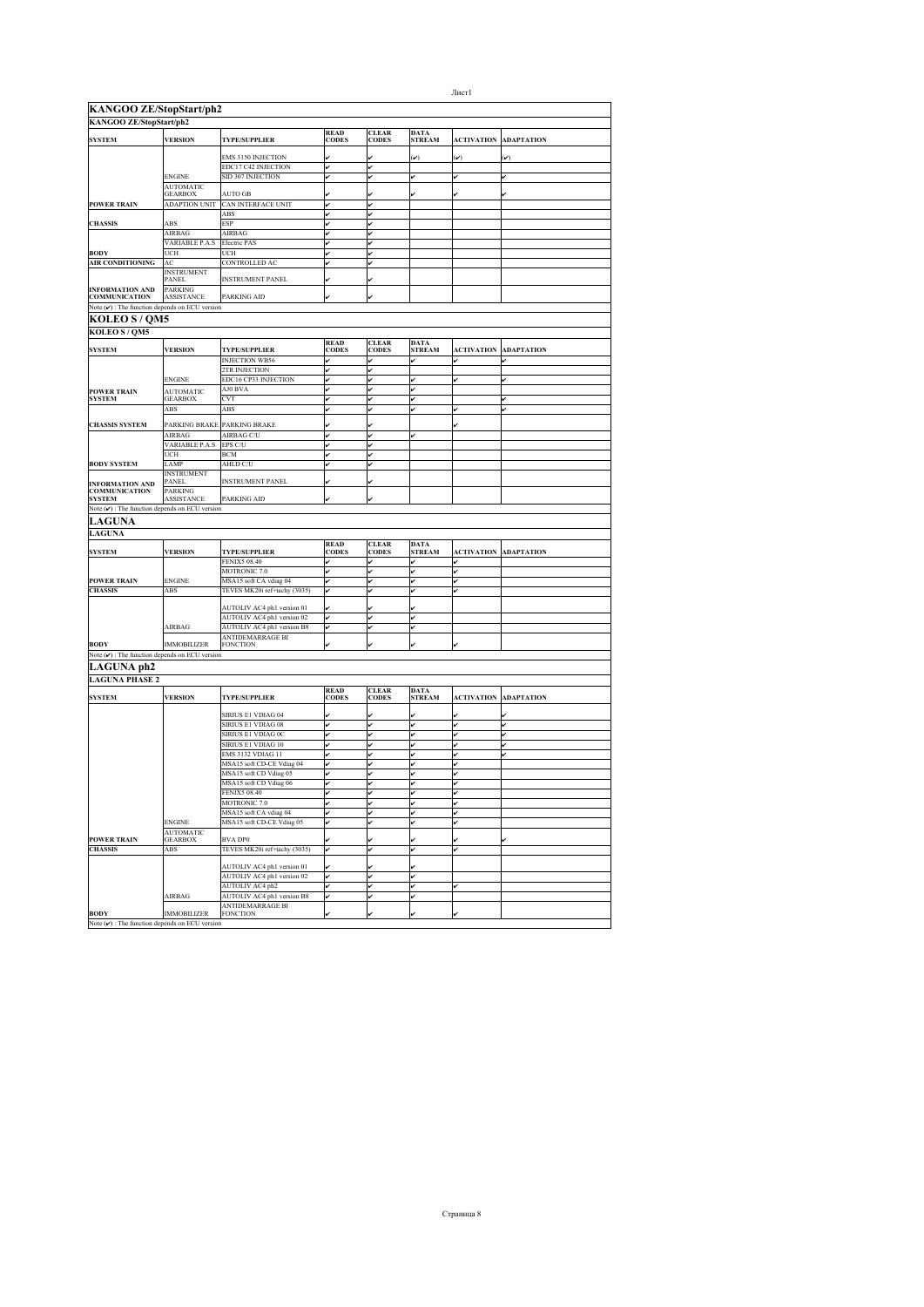| <b>LAGUNA II</b><br><b>LAGUNA II</b><br><b>READ</b><br><b>CLEAR</b><br><b>DATA</b><br><b>VERSION</b><br><b>CODES</b><br><b>CODES</b><br><b>ACTIVATION</b><br><b>SYSTEM</b><br><b>TYPE/SUPPLIER</b><br><b>STREAM</b><br><b>INSTRUMENT PANEL</b><br>EDC15 INJECTION<br>$(\checkmark)$<br>$(\check{\phantom{a}})$<br>v<br>INJ. S2000 TURBO<br>SIRIUS 35 INJECTION<br>✓<br><b>INJECTION S2000</b><br>↙<br>v<br>v<br>ME 7.4.6 INJECTION<br>v<br>EDC16 C3 INJECTION<br><b>ENGINE</b><br>v<br>DP0 Ta2000 AUTO TRANS<br><b>BVA SUI</b><br>v<br><b>AUTOMATIC</b><br><b>GEARBOX</b><br><b>BVA SUI</b><br><b>POWER TRAIN</b><br>✓<br>v<br>ABS<br><b>CHASSIS</b><br>ABS<br>ESP<br>v<br><b>AIRBAG</b><br>AIRBAG<br>$(\check{\mathbf{v}})$<br>UCH<br>UCH<br>v<br>v<br>LAD<br>v<br>v<br><b>DISCHARGE LAMP</b><br><b>BODY</b><br>LAMP<br>v<br>v<br>MANUAL AIR CONDITIONING<br>AIR CONDITIONING<br>CONTROLLED AC<br>AC<br><b>INSTRUMENT</b><br><b>INSTRUMENT PANEL</b><br><b>PANEL</b><br>v<br><b>INFORMATION AND</b><br><b>PARKING</b><br><b>COMMUNICATION</b><br>ASSISTANCE<br>PARKING AID<br>Note $(\nu)$ : The function depends on ECU version<br>LAGUNA II ph2<br><b>LAGUNA II PH2</b><br><b>READ</b><br><b>CLEAR</b><br><b>DATA</b><br><b>SYSTEM</b><br><b>VERSION</b><br><b>TYPE/SUPPLIER</b><br><b>CODES</b><br><b>CODES</b><br><b>STREAM</b><br><b>ACTIVATION</b><br>S3000 INJECTION<br>EDC16 C3 INJECTION<br>v<br>١v<br>EDC16 C36 INJECTION<br>v<br>EDC16 CP33 INJECTION<br>v<br>ME 7.4.6 INJECTION<br><b>ENGINE</b><br><b>EDC15 INJECTION</b><br><b>BVA SUI</b><br>Automatic Gearbox DP0 Ta2000 AUTO TRANS<br><b>POWER TRAIN</b><br>v<br>ABS<br>ESP<br>ABS<br>$(\check{\phantom{a}})$ | <b>ADAPTATION</b><br>v<br><b>ADAPTATION</b> |
|---------------------------------------------------------------------------------------------------------------------------------------------------------------------------------------------------------------------------------------------------------------------------------------------------------------------------------------------------------------------------------------------------------------------------------------------------------------------------------------------------------------------------------------------------------------------------------------------------------------------------------------------------------------------------------------------------------------------------------------------------------------------------------------------------------------------------------------------------------------------------------------------------------------------------------------------------------------------------------------------------------------------------------------------------------------------------------------------------------------------------------------------------------------------------------------------------------------------------------------------------------------------------------------------------------------------------------------------------------------------------------------------------------------------------------------------------------------------------------------------------------------------------------------------------------------------------------------------------------------------------------------------------------------------------------|---------------------------------------------|
|                                                                                                                                                                                                                                                                                                                                                                                                                                                                                                                                                                                                                                                                                                                                                                                                                                                                                                                                                                                                                                                                                                                                                                                                                                                                                                                                                                                                                                                                                                                                                                                                                                                                                 |                                             |
|                                                                                                                                                                                                                                                                                                                                                                                                                                                                                                                                                                                                                                                                                                                                                                                                                                                                                                                                                                                                                                                                                                                                                                                                                                                                                                                                                                                                                                                                                                                                                                                                                                                                                 |                                             |
|                                                                                                                                                                                                                                                                                                                                                                                                                                                                                                                                                                                                                                                                                                                                                                                                                                                                                                                                                                                                                                                                                                                                                                                                                                                                                                                                                                                                                                                                                                                                                                                                                                                                                 |                                             |
|                                                                                                                                                                                                                                                                                                                                                                                                                                                                                                                                                                                                                                                                                                                                                                                                                                                                                                                                                                                                                                                                                                                                                                                                                                                                                                                                                                                                                                                                                                                                                                                                                                                                                 |                                             |
|                                                                                                                                                                                                                                                                                                                                                                                                                                                                                                                                                                                                                                                                                                                                                                                                                                                                                                                                                                                                                                                                                                                                                                                                                                                                                                                                                                                                                                                                                                                                                                                                                                                                                 |                                             |
|                                                                                                                                                                                                                                                                                                                                                                                                                                                                                                                                                                                                                                                                                                                                                                                                                                                                                                                                                                                                                                                                                                                                                                                                                                                                                                                                                                                                                                                                                                                                                                                                                                                                                 |                                             |
|                                                                                                                                                                                                                                                                                                                                                                                                                                                                                                                                                                                                                                                                                                                                                                                                                                                                                                                                                                                                                                                                                                                                                                                                                                                                                                                                                                                                                                                                                                                                                                                                                                                                                 |                                             |
|                                                                                                                                                                                                                                                                                                                                                                                                                                                                                                                                                                                                                                                                                                                                                                                                                                                                                                                                                                                                                                                                                                                                                                                                                                                                                                                                                                                                                                                                                                                                                                                                                                                                                 |                                             |
|                                                                                                                                                                                                                                                                                                                                                                                                                                                                                                                                                                                                                                                                                                                                                                                                                                                                                                                                                                                                                                                                                                                                                                                                                                                                                                                                                                                                                                                                                                                                                                                                                                                                                 |                                             |
|                                                                                                                                                                                                                                                                                                                                                                                                                                                                                                                                                                                                                                                                                                                                                                                                                                                                                                                                                                                                                                                                                                                                                                                                                                                                                                                                                                                                                                                                                                                                                                                                                                                                                 |                                             |
|                                                                                                                                                                                                                                                                                                                                                                                                                                                                                                                                                                                                                                                                                                                                                                                                                                                                                                                                                                                                                                                                                                                                                                                                                                                                                                                                                                                                                                                                                                                                                                                                                                                                                 |                                             |
|                                                                                                                                                                                                                                                                                                                                                                                                                                                                                                                                                                                                                                                                                                                                                                                                                                                                                                                                                                                                                                                                                                                                                                                                                                                                                                                                                                                                                                                                                                                                                                                                                                                                                 |                                             |
|                                                                                                                                                                                                                                                                                                                                                                                                                                                                                                                                                                                                                                                                                                                                                                                                                                                                                                                                                                                                                                                                                                                                                                                                                                                                                                                                                                                                                                                                                                                                                                                                                                                                                 |                                             |
|                                                                                                                                                                                                                                                                                                                                                                                                                                                                                                                                                                                                                                                                                                                                                                                                                                                                                                                                                                                                                                                                                                                                                                                                                                                                                                                                                                                                                                                                                                                                                                                                                                                                                 |                                             |
|                                                                                                                                                                                                                                                                                                                                                                                                                                                                                                                                                                                                                                                                                                                                                                                                                                                                                                                                                                                                                                                                                                                                                                                                                                                                                                                                                                                                                                                                                                                                                                                                                                                                                 |                                             |
|                                                                                                                                                                                                                                                                                                                                                                                                                                                                                                                                                                                                                                                                                                                                                                                                                                                                                                                                                                                                                                                                                                                                                                                                                                                                                                                                                                                                                                                                                                                                                                                                                                                                                 |                                             |
|                                                                                                                                                                                                                                                                                                                                                                                                                                                                                                                                                                                                                                                                                                                                                                                                                                                                                                                                                                                                                                                                                                                                                                                                                                                                                                                                                                                                                                                                                                                                                                                                                                                                                 |                                             |
|                                                                                                                                                                                                                                                                                                                                                                                                                                                                                                                                                                                                                                                                                                                                                                                                                                                                                                                                                                                                                                                                                                                                                                                                                                                                                                                                                                                                                                                                                                                                                                                                                                                                                 |                                             |
|                                                                                                                                                                                                                                                                                                                                                                                                                                                                                                                                                                                                                                                                                                                                                                                                                                                                                                                                                                                                                                                                                                                                                                                                                                                                                                                                                                                                                                                                                                                                                                                                                                                                                 |                                             |
|                                                                                                                                                                                                                                                                                                                                                                                                                                                                                                                                                                                                                                                                                                                                                                                                                                                                                                                                                                                                                                                                                                                                                                                                                                                                                                                                                                                                                                                                                                                                                                                                                                                                                 |                                             |
|                                                                                                                                                                                                                                                                                                                                                                                                                                                                                                                                                                                                                                                                                                                                                                                                                                                                                                                                                                                                                                                                                                                                                                                                                                                                                                                                                                                                                                                                                                                                                                                                                                                                                 |                                             |
|                                                                                                                                                                                                                                                                                                                                                                                                                                                                                                                                                                                                                                                                                                                                                                                                                                                                                                                                                                                                                                                                                                                                                                                                                                                                                                                                                                                                                                                                                                                                                                                                                                                                                 |                                             |
|                                                                                                                                                                                                                                                                                                                                                                                                                                                                                                                                                                                                                                                                                                                                                                                                                                                                                                                                                                                                                                                                                                                                                                                                                                                                                                                                                                                                                                                                                                                                                                                                                                                                                 |                                             |
|                                                                                                                                                                                                                                                                                                                                                                                                                                                                                                                                                                                                                                                                                                                                                                                                                                                                                                                                                                                                                                                                                                                                                                                                                                                                                                                                                                                                                                                                                                                                                                                                                                                                                 |                                             |
|                                                                                                                                                                                                                                                                                                                                                                                                                                                                                                                                                                                                                                                                                                                                                                                                                                                                                                                                                                                                                                                                                                                                                                                                                                                                                                                                                                                                                                                                                                                                                                                                                                                                                 |                                             |
|                                                                                                                                                                                                                                                                                                                                                                                                                                                                                                                                                                                                                                                                                                                                                                                                                                                                                                                                                                                                                                                                                                                                                                                                                                                                                                                                                                                                                                                                                                                                                                                                                                                                                 |                                             |
|                                                                                                                                                                                                                                                                                                                                                                                                                                                                                                                                                                                                                                                                                                                                                                                                                                                                                                                                                                                                                                                                                                                                                                                                                                                                                                                                                                                                                                                                                                                                                                                                                                                                                 |                                             |
|                                                                                                                                                                                                                                                                                                                                                                                                                                                                                                                                                                                                                                                                                                                                                                                                                                                                                                                                                                                                                                                                                                                                                                                                                                                                                                                                                                                                                                                                                                                                                                                                                                                                                 |                                             |
|                                                                                                                                                                                                                                                                                                                                                                                                                                                                                                                                                                                                                                                                                                                                                                                                                                                                                                                                                                                                                                                                                                                                                                                                                                                                                                                                                                                                                                                                                                                                                                                                                                                                                 |                                             |
|                                                                                                                                                                                                                                                                                                                                                                                                                                                                                                                                                                                                                                                                                                                                                                                                                                                                                                                                                                                                                                                                                                                                                                                                                                                                                                                                                                                                                                                                                                                                                                                                                                                                                 |                                             |
|                                                                                                                                                                                                                                                                                                                                                                                                                                                                                                                                                                                                                                                                                                                                                                                                                                                                                                                                                                                                                                                                                                                                                                                                                                                                                                                                                                                                                                                                                                                                                                                                                                                                                 |                                             |
|                                                                                                                                                                                                                                                                                                                                                                                                                                                                                                                                                                                                                                                                                                                                                                                                                                                                                                                                                                                                                                                                                                                                                                                                                                                                                                                                                                                                                                                                                                                                                                                                                                                                                 |                                             |
|                                                                                                                                                                                                                                                                                                                                                                                                                                                                                                                                                                                                                                                                                                                                                                                                                                                                                                                                                                                                                                                                                                                                                                                                                                                                                                                                                                                                                                                                                                                                                                                                                                                                                 |                                             |
|                                                                                                                                                                                                                                                                                                                                                                                                                                                                                                                                                                                                                                                                                                                                                                                                                                                                                                                                                                                                                                                                                                                                                                                                                                                                                                                                                                                                                                                                                                                                                                                                                                                                                 |                                             |
|                                                                                                                                                                                                                                                                                                                                                                                                                                                                                                                                                                                                                                                                                                                                                                                                                                                                                                                                                                                                                                                                                                                                                                                                                                                                                                                                                                                                                                                                                                                                                                                                                                                                                 |                                             |
|                                                                                                                                                                                                                                                                                                                                                                                                                                                                                                                                                                                                                                                                                                                                                                                                                                                                                                                                                                                                                                                                                                                                                                                                                                                                                                                                                                                                                                                                                                                                                                                                                                                                                 |                                             |
|                                                                                                                                                                                                                                                                                                                                                                                                                                                                                                                                                                                                                                                                                                                                                                                                                                                                                                                                                                                                                                                                                                                                                                                                                                                                                                                                                                                                                                                                                                                                                                                                                                                                                 |                                             |
|                                                                                                                                                                                                                                                                                                                                                                                                                                                                                                                                                                                                                                                                                                                                                                                                                                                                                                                                                                                                                                                                                                                                                                                                                                                                                                                                                                                                                                                                                                                                                                                                                                                                                 |                                             |
|                                                                                                                                                                                                                                                                                                                                                                                                                                                                                                                                                                                                                                                                                                                                                                                                                                                                                                                                                                                                                                                                                                                                                                                                                                                                                                                                                                                                                                                                                                                                                                                                                                                                                 |                                             |
|                                                                                                                                                                                                                                                                                                                                                                                                                                                                                                                                                                                                                                                                                                                                                                                                                                                                                                                                                                                                                                                                                                                                                                                                                                                                                                                                                                                                                                                                                                                                                                                                                                                                                 |                                             |
|                                                                                                                                                                                                                                                                                                                                                                                                                                                                                                                                                                                                                                                                                                                                                                                                                                                                                                                                                                                                                                                                                                                                                                                                                                                                                                                                                                                                                                                                                                                                                                                                                                                                                 |                                             |
|                                                                                                                                                                                                                                                                                                                                                                                                                                                                                                                                                                                                                                                                                                                                                                                                                                                                                                                                                                                                                                                                                                                                                                                                                                                                                                                                                                                                                                                                                                                                                                                                                                                                                 |                                             |
| PARKING BRAKE PARKING BRAKE<br><b>CHASSIS</b>                                                                                                                                                                                                                                                                                                                                                                                                                                                                                                                                                                                                                                                                                                                                                                                                                                                                                                                                                                                                                                                                                                                                                                                                                                                                                                                                                                                                                                                                                                                                                                                                                                   |                                             |
| AIRBAG<br>AIRBAG                                                                                                                                                                                                                                                                                                                                                                                                                                                                                                                                                                                                                                                                                                                                                                                                                                                                                                                                                                                                                                                                                                                                                                                                                                                                                                                                                                                                                                                                                                                                                                                                                                                                |                                             |
| <b>BODY</b><br>UCH<br>UCH<br>$(\check{\phantom{a}})$                                                                                                                                                                                                                                                                                                                                                                                                                                                                                                                                                                                                                                                                                                                                                                                                                                                                                                                                                                                                                                                                                                                                                                                                                                                                                                                                                                                                                                                                                                                                                                                                                            |                                             |
| CONTROLLED AC<br>✓                                                                                                                                                                                                                                                                                                                                                                                                                                                                                                                                                                                                                                                                                                                                                                                                                                                                                                                                                                                                                                                                                                                                                                                                                                                                                                                                                                                                                                                                                                                                                                                                                                                              |                                             |
| MANUAL AIR CONDITIONING<br>AIR CONDITIONING<br>AC<br>ú<br>✓                                                                                                                                                                                                                                                                                                                                                                                                                                                                                                                                                                                                                                                                                                                                                                                                                                                                                                                                                                                                                                                                                                                                                                                                                                                                                                                                                                                                                                                                                                                                                                                                                     |                                             |
| <b>INSTRUMENT</b>                                                                                                                                                                                                                                                                                                                                                                                                                                                                                                                                                                                                                                                                                                                                                                                                                                                                                                                                                                                                                                                                                                                                                                                                                                                                                                                                                                                                                                                                                                                                                                                                                                                               |                                             |
| <b>PANEL</b><br><b>INSTRUMENT PANEL</b>                                                                                                                                                                                                                                                                                                                                                                                                                                                                                                                                                                                                                                                                                                                                                                                                                                                                                                                                                                                                                                                                                                                                                                                                                                                                                                                                                                                                                                                                                                                                                                                                                                         |                                             |
| <b>INFORMATION AND</b><br><b>PARKING</b>                                                                                                                                                                                                                                                                                                                                                                                                                                                                                                                                                                                                                                                                                                                                                                                                                                                                                                                                                                                                                                                                                                                                                                                                                                                                                                                                                                                                                                                                                                                                                                                                                                        |                                             |
| <b>COMMUNICATION</b><br><b>ASSISTANCE</b><br>PARKING AID<br>$(\check{\phantom{a}})$                                                                                                                                                                                                                                                                                                                                                                                                                                                                                                                                                                                                                                                                                                                                                                                                                                                                                                                                                                                                                                                                                                                                                                                                                                                                                                                                                                                                                                                                                                                                                                                             |                                             |
| Note $(\checkmark)$ : The function depends on ECU version                                                                                                                                                                                                                                                                                                                                                                                                                                                                                                                                                                                                                                                                                                                                                                                                                                                                                                                                                                                                                                                                                                                                                                                                                                                                                                                                                                                                                                                                                                                                                                                                                       |                                             |
| <b>LAGUNA III</b>                                                                                                                                                                                                                                                                                                                                                                                                                                                                                                                                                                                                                                                                                                                                                                                                                                                                                                                                                                                                                                                                                                                                                                                                                                                                                                                                                                                                                                                                                                                                                                                                                                                               |                                             |
| <b>LAGUNA III</b>                                                                                                                                                                                                                                                                                                                                                                                                                                                                                                                                                                                                                                                                                                                                                                                                                                                                                                                                                                                                                                                                                                                                                                                                                                                                                                                                                                                                                                                                                                                                                                                                                                                               |                                             |
| <b>READ</b><br><b>CLEAR</b><br><b>DATA</b>                                                                                                                                                                                                                                                                                                                                                                                                                                                                                                                                                                                                                                                                                                                                                                                                                                                                                                                                                                                                                                                                                                                                                                                                                                                                                                                                                                                                                                                                                                                                                                                                                                      |                                             |
| <b>SYSTEM</b><br><b>VERSION</b><br><b>TYPE/SUPPLIER</b><br><b>CODES</b><br><b>CODES</b><br><b>STREAM</b><br><b>ACTIVATION</b>                                                                                                                                                                                                                                                                                                                                                                                                                                                                                                                                                                                                                                                                                                                                                                                                                                                                                                                                                                                                                                                                                                                                                                                                                                                                                                                                                                                                                                                                                                                                                   | <b>ADAPTATION</b>                           |
|                                                                                                                                                                                                                                                                                                                                                                                                                                                                                                                                                                                                                                                                                                                                                                                                                                                                                                                                                                                                                                                                                                                                                                                                                                                                                                                                                                                                                                                                                                                                                                                                                                                                                 |                                             |
| SID 301 INJECTION                                                                                                                                                                                                                                                                                                                                                                                                                                                                                                                                                                                                                                                                                                                                                                                                                                                                                                                                                                                                                                                                                                                                                                                                                                                                                                                                                                                                                                                                                                                                                                                                                                                               |                                             |
| S3000 INJECTION<br>v                                                                                                                                                                                                                                                                                                                                                                                                                                                                                                                                                                                                                                                                                                                                                                                                                                                                                                                                                                                                                                                                                                                                                                                                                                                                                                                                                                                                                                                                                                                                                                                                                                                            |                                             |
| EDC16 CP33 INJECTION                                                                                                                                                                                                                                                                                                                                                                                                                                                                                                                                                                                                                                                                                                                                                                                                                                                                                                                                                                                                                                                                                                                                                                                                                                                                                                                                                                                                                                                                                                                                                                                                                                                            |                                             |
| <b>INJECTION WB56</b>                                                                                                                                                                                                                                                                                                                                                                                                                                                                                                                                                                                                                                                                                                                                                                                                                                                                                                                                                                                                                                                                                                                                                                                                                                                                                                                                                                                                                                                                                                                                                                                                                                                           |                                             |
| <b>INJECTION EWR 21</b>                                                                                                                                                                                                                                                                                                                                                                                                                                                                                                                                                                                                                                                                                                                                                                                                                                                                                                                                                                                                                                                                                                                                                                                                                                                                                                                                                                                                                                                                                                                                                                                                                                                         |                                             |
| EDC16CP42 INJECTION<br>v                                                                                                                                                                                                                                                                                                                                                                                                                                                                                                                                                                                                                                                                                                                                                                                                                                                                                                                                                                                                                                                                                                                                                                                                                                                                                                                                                                                                                                                                                                                                                                                                                                                        |                                             |
| SID 305 INJECTION<br>v<br>v<br>✓                                                                                                                                                                                                                                                                                                                                                                                                                                                                                                                                                                                                                                                                                                                                                                                                                                                                                                                                                                                                                                                                                                                                                                                                                                                                                                                                                                                                                                                                                                                                                                                                                                                | v                                           |
| SID 301 INJECTION<br>v                                                                                                                                                                                                                                                                                                                                                                                                                                                                                                                                                                                                                                                                                                                                                                                                                                                                                                                                                                                                                                                                                                                                                                                                                                                                                                                                                                                                                                                                                                                                                                                                                                                          |                                             |
| <b>EMS 3110 INJECTION</b>                                                                                                                                                                                                                                                                                                                                                                                                                                                                                                                                                                                                                                                                                                                                                                                                                                                                                                                                                                                                                                                                                                                                                                                                                                                                                                                                                                                                                                                                                                                                                                                                                                                       |                                             |
| EDC17 CP58 INJECTION<br><b>ENGINE</b><br>v                                                                                                                                                                                                                                                                                                                                                                                                                                                                                                                                                                                                                                                                                                                                                                                                                                                                                                                                                                                                                                                                                                                                                                                                                                                                                                                                                                                                                                                                                                                                                                                                                                      |                                             |
| <b>AUTO GB</b><br>v<br>v                                                                                                                                                                                                                                                                                                                                                                                                                                                                                                                                                                                                                                                                                                                                                                                                                                                                                                                                                                                                                                                                                                                                                                                                                                                                                                                                                                                                                                                                                                                                                                                                                                                        | ú                                           |
| <b>POWER TRAIN</b><br>Automatic Gearbox AJ0 BVA<br>v                                                                                                                                                                                                                                                                                                                                                                                                                                                                                                                                                                                                                                                                                                                                                                                                                                                                                                                                                                                                                                                                                                                                                                                                                                                                                                                                                                                                                                                                                                                                                                                                                            |                                             |
| ABS                                                                                                                                                                                                                                                                                                                                                                                                                                                                                                                                                                                                                                                                                                                                                                                                                                                                                                                                                                                                                                                                                                                                                                                                                                                                                                                                                                                                                                                                                                                                                                                                                                                                             |                                             |
| ABS<br><b>ESP</b>                                                                                                                                                                                                                                                                                                                                                                                                                                                                                                                                                                                                                                                                                                                                                                                                                                                                                                                                                                                                                                                                                                                                                                                                                                                                                                                                                                                                                                                                                                                                                                                                                                                               |                                             |
| <b>CHASSIS</b><br>PARKING BRAKE PARKING BRAKE                                                                                                                                                                                                                                                                                                                                                                                                                                                                                                                                                                                                                                                                                                                                                                                                                                                                                                                                                                                                                                                                                                                                                                                                                                                                                                                                                                                                                                                                                                                                                                                                                                   |                                             |
| AIRBAG<br>AIRBAG<br>v<br>lv                                                                                                                                                                                                                                                                                                                                                                                                                                                                                                                                                                                                                                                                                                                                                                                                                                                                                                                                                                                                                                                                                                                                                                                                                                                                                                                                                                                                                                                                                                                                                                                                                                                     |                                             |
| <b>VARIABLE P.A.S</b><br>PAS PUMP ASS.<br>v<br>lں                                                                                                                                                                                                                                                                                                                                                                                                                                                                                                                                                                                                                                                                                                                                                                                                                                                                                                                                                                                                                                                                                                                                                                                                                                                                                                                                                                                                                                                                                                                                                                                                                               |                                             |
| UCH<br><b>BODY</b><br>UCH<br>v<br>ú                                                                                                                                                                                                                                                                                                                                                                                                                                                                                                                                                                                                                                                                                                                                                                                                                                                                                                                                                                                                                                                                                                                                                                                                                                                                                                                                                                                                                                                                                                                                                                                                                                             |                                             |
| <b>AIR CONDITIONING</b><br>AIR CONDITIONING<br>AC                                                                                                                                                                                                                                                                                                                                                                                                                                                                                                                                                                                                                                                                                                                                                                                                                                                                                                                                                                                                                                                                                                                                                                                                                                                                                                                                                                                                                                                                                                                                                                                                                               |                                             |
|                                                                                                                                                                                                                                                                                                                                                                                                                                                                                                                                                                                                                                                                                                                                                                                                                                                                                                                                                                                                                                                                                                                                                                                                                                                                                                                                                                                                                                                                                                                                                                                                                                                                                 |                                             |
|                                                                                                                                                                                                                                                                                                                                                                                                                                                                                                                                                                                                                                                                                                                                                                                                                                                                                                                                                                                                                                                                                                                                                                                                                                                                                                                                                                                                                                                                                                                                                                                                                                                                                 |                                             |
| <b>INSTRUMENT</b><br><b>PANEL</b><br><b>INSTRUMENT PANEL</b>                                                                                                                                                                                                                                                                                                                                                                                                                                                                                                                                                                                                                                                                                                                                                                                                                                                                                                                                                                                                                                                                                                                                                                                                                                                                                                                                                                                                                                                                                                                                                                                                                    |                                             |
| <b>INFORMATION AND</b><br><b>PARKING</b><br><b>COMMUNICATION</b><br>ASSISTANCE<br>PARKING AID                                                                                                                                                                                                                                                                                                                                                                                                                                                                                                                                                                                                                                                                                                                                                                                                                                                                                                                                                                                                                                                                                                                                                                                                                                                                                                                                                                                                                                                                                                                                                                                   |                                             |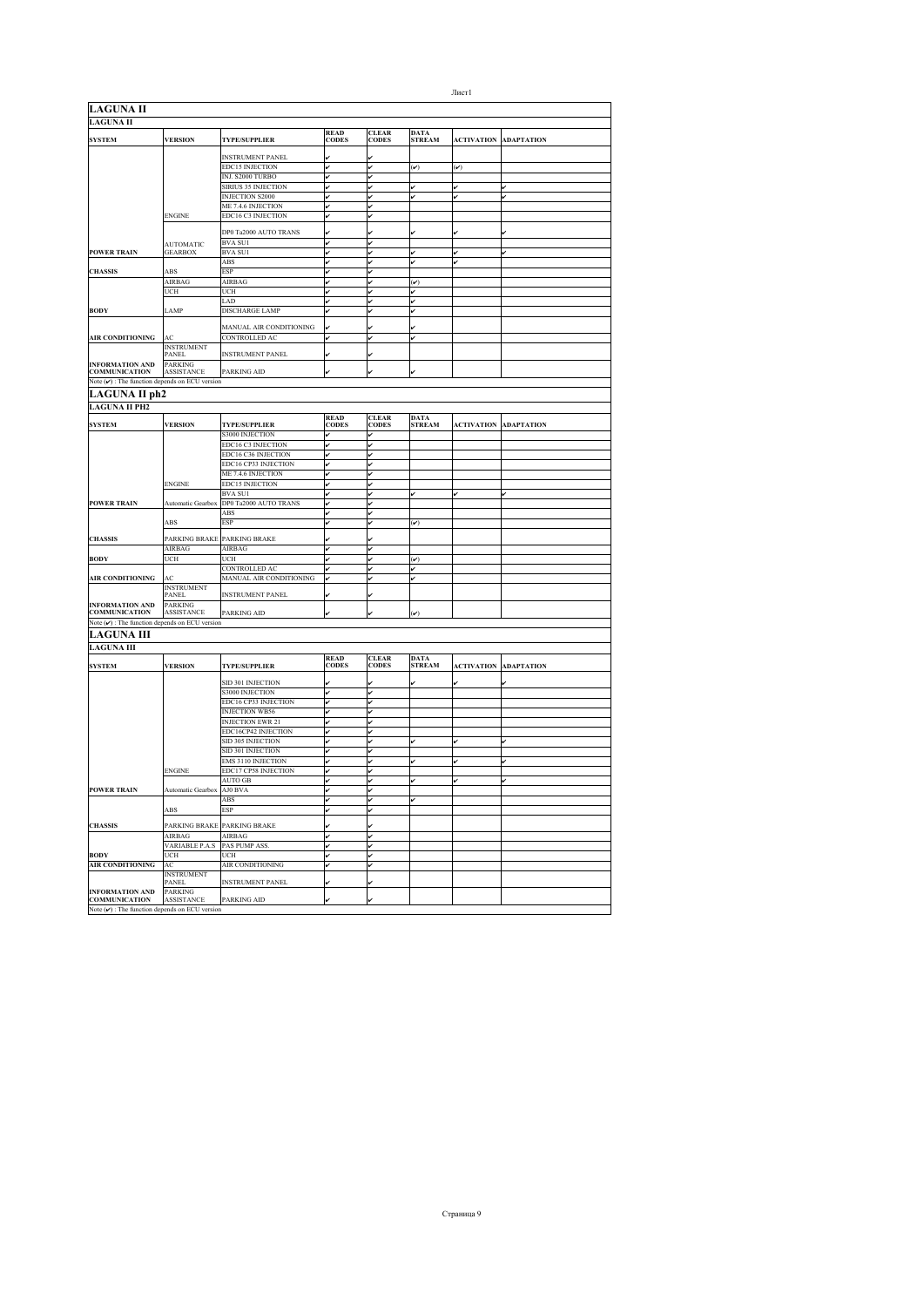| <b>LATTIUDE/SM5</b>                                                                                                                                                                                                                                                                                                      |                                   |                             |                             |                              |                              |                   |                        |
|--------------------------------------------------------------------------------------------------------------------------------------------------------------------------------------------------------------------------------------------------------------------------------------------------------------------------|-----------------------------------|-----------------------------|-----------------------------|------------------------------|------------------------------|-------------------|------------------------|
| <b>SYSTEM</b>                                                                                                                                                                                                                                                                                                            | <b>VERSION</b>                    | TYPE/SUPPLIER               | <b>READ<br/>CODES</b>       | <b>CLEAR</b><br>CODES        | DATA<br>STREAM               | <b>ACTIVATION</b> | <b>ADAPTATION</b>      |
|                                                                                                                                                                                                                                                                                                                          |                                   | SID 305 INJECTION           |                             |                              |                              |                   |                        |
|                                                                                                                                                                                                                                                                                                                          |                                   | <b>EDC16 CP33 INJECTION</b> | V                           | lv                           | v                            | ú                 | v                      |
|                                                                                                                                                                                                                                                                                                                          |                                   | <b>INJECTION WB56</b>       | v                           | v                            | v                            | v                 | v                      |
|                                                                                                                                                                                                                                                                                                                          |                                   | <b>EMS 3110 INJECTION</b>   | v                           | v                            | v                            | v                 | v                      |
|                                                                                                                                                                                                                                                                                                                          |                                   | <b>INJECTION EWR 21</b>     | v                           | v                            | v                            |                   | v                      |
|                                                                                                                                                                                                                                                                                                                          |                                   | EDC16CP42 INJECTION         | v                           |                              | v                            |                   | v                      |
|                                                                                                                                                                                                                                                                                                                          |                                   | EDC17 CP58 INJECTION        | v                           | v                            | v                            |                   | v                      |
|                                                                                                                                                                                                                                                                                                                          | <b>ENGINE</b>                     | <b>EMS 3150 INJECTION</b>   | v                           | v                            | v                            | v                 | ú                      |
|                                                                                                                                                                                                                                                                                                                          |                                   | AJ0 BVA                     | v                           | v                            | v                            | ú                 |                        |
|                                                                                                                                                                                                                                                                                                                          | <b>AUTOMATIC</b>                  | AUTO TRANSMISSION CVT       | v                           | v                            | v                            |                   |                        |
| <b>POWER TRAIN</b>                                                                                                                                                                                                                                                                                                       | <b>GEARBOX</b>                    | AUTO GB                     | v                           | v                            | v                            | v                 | v                      |
|                                                                                                                                                                                                                                                                                                                          |                                   | ABS                         | v                           |                              | v                            |                   |                        |
|                                                                                                                                                                                                                                                                                                                          | ABS                               | ESP                         |                             |                              |                              |                   |                        |
| <b>CHASSIS</b>                                                                                                                                                                                                                                                                                                           | PARKING BRAKE                     | PARKING BRAKE               |                             |                              |                              |                   |                        |
|                                                                                                                                                                                                                                                                                                                          | AIRBAG                            | AIRBAG                      | v                           |                              |                              |                   |                        |
|                                                                                                                                                                                                                                                                                                                          | VARIABLE P.A.S                    | PAS PUMP ASS.               | v                           | v                            |                              |                   |                        |
| <b>BODY</b>                                                                                                                                                                                                                                                                                                              | UCH                               | UCH                         | v                           | v                            |                              |                   |                        |
| <b>AIR CONDITIONING</b>                                                                                                                                                                                                                                                                                                  | AC                                | AIR CONDITIONING            | v                           | ú                            |                              |                   |                        |
|                                                                                                                                                                                                                                                                                                                          | <b>INSTRUMENT</b>                 |                             |                             |                              |                              |                   |                        |
|                                                                                                                                                                                                                                                                                                                          | <b>PANEL</b>                      | <b>INSTRUMENT PANEL</b>     |                             | v                            |                              |                   |                        |
| <b>INFORMATION AND</b>                                                                                                                                                                                                                                                                                                   | PARKING                           |                             |                             |                              |                              |                   |                        |
| <b>COMMUNICATION</b>                                                                                                                                                                                                                                                                                                     | ASSISTANCE                        | PARKING AID                 |                             |                              |                              |                   |                        |
| Note $(\nu)$ : The function depends on ECU version                                                                                                                                                                                                                                                                       |                                   |                             |                             |                              |                              |                   |                        |
| <b>LODGY</b>                                                                                                                                                                                                                                                                                                             |                                   |                             |                             |                              |                              |                   |                        |
| <b>LODGY</b>                                                                                                                                                                                                                                                                                                             |                                   |                             |                             |                              |                              |                   |                        |
|                                                                                                                                                                                                                                                                                                                          |                                   |                             | <b>READ</b><br>CODES        | <b>CLEAR</b>                 | <b>DATA</b><br>STREAM        |                   |                        |
| <b>SYSTEM</b>                                                                                                                                                                                                                                                                                                            | <b>VERSION</b>                    | <b>TYPE/SUPPLIER</b>        |                             | <b>CODES</b>                 |                              | <b>ACTIVATION</b> | <b>ADAPTATION</b>      |
|                                                                                                                                                                                                                                                                                                                          |                                   | V42 INJECTION               | v                           | V                            |                              |                   |                        |
|                                                                                                                                                                                                                                                                                                                          |                                   | EMS 3150 INJECTION          | v                           | v                            | v                            |                   |                        |
|                                                                                                                                                                                                                                                                                                                          |                                   | INJECTION DCM 3.4           | v                           | ú                            |                              |                   |                        |
|                                                                                                                                                                                                                                                                                                                          |                                   | EDC17 C42 INJECTION         | v                           | ú                            |                              |                   |                        |
| <b>POWER TRAIN</b>                                                                                                                                                                                                                                                                                                       | <b>ENGINE</b>                     | SID 306 INJECTION           | v                           | ر                            |                              |                   |                        |
|                                                                                                                                                                                                                                                                                                                          | ABS                               | ESP<br>ABS                  | v                           | v                            |                              |                   |                        |
| <b>CHASSIS</b>                                                                                                                                                                                                                                                                                                           |                                   |                             | v                           | v                            |                              |                   |                        |
|                                                                                                                                                                                                                                                                                                                          | AIRBAG                            | AIRBAG                      | v                           | v                            |                              |                   |                        |
| <b>BODY</b>                                                                                                                                                                                                                                                                                                              | VARIABLE P.A.S<br>UCH             | PAS PUMP ASS.<br>UCH        | v<br>v                      | v<br>v                       |                              |                   |                        |
| <b>INFORMATION AND</b>                                                                                                                                                                                                                                                                                                   | <b>INSTRUMENT</b>                 |                             |                             |                              |                              |                   |                        |
| <b>COMMUNICATION</b>                                                                                                                                                                                                                                                                                                     | PANEL                             | <b>INSTRUMENT PANEL</b>     |                             |                              |                              |                   |                        |
| Note $(\checkmark)$ : The function depends on ECU version                                                                                                                                                                                                                                                                |                                   |                             |                             |                              |                              |                   |                        |
| <b>LOGAN</b>                                                                                                                                                                                                                                                                                                             |                                   |                             |                             |                              |                              |                   |                        |
|                                                                                                                                                                                                                                                                                                                          |                                   |                             |                             |                              |                              |                   |                        |
| <b>LOGAN</b>                                                                                                                                                                                                                                                                                                             |                                   |                             |                             |                              |                              |                   |                        |
| <b>SYSTEM</b>                                                                                                                                                                                                                                                                                                            | <b>VERSION</b>                    | <b>TYPE/SUPPLIER</b>        | <b>READ</b><br><b>CODES</b> | <b>CLEAR</b><br><b>CODES</b> | <b>DATA</b><br><b>STREAM</b> | <b>ACTIVATION</b> | <b>ADAPTATION</b>      |
|                                                                                                                                                                                                                                                                                                                          |                                   | V42 INJECTION               | v                           | v                            |                              |                   |                        |
|                                                                                                                                                                                                                                                                                                                          |                                   | <b>INJECTION DCM 3.4</b>    | v                           | v                            |                              |                   |                        |
|                                                                                                                                                                                                                                                                                                                          |                                   | <b>INJECTION DCM 1.2</b>    | v                           | ر                            | $(\check{\mathbf{v}})$       |                   |                        |
|                                                                                                                                                                                                                                                                                                                          |                                   | SIM 32 INJECTOR             | v                           | v                            |                              |                   |                        |
|                                                                                                                                                                                                                                                                                                                          |                                   | <b>SIRIUS 32 INJECTION</b>  | v                           | v                            | v                            | v                 | v                      |
|                                                                                                                                                                                                                                                                                                                          |                                   | <b>SIRIUS 35 INJECTION</b>  | v                           | v                            |                              |                   |                        |
|                                                                                                                                                                                                                                                                                                                          |                                   | <b>SIRIUS 32 INJECTION</b>  | v                           | v                            |                              |                   |                        |
|                                                                                                                                                                                                                                                                                                                          |                                   |                             | v                           | ú                            |                              |                   |                        |
|                                                                                                                                                                                                                                                                                                                          | <b>ENGINE</b>                     | <b>EMS 3130 INJECTION</b>   |                             |                              |                              |                   |                        |
|                                                                                                                                                                                                                                                                                                                          | <b>AUTOMATIC</b>                  |                             |                             |                              |                              |                   |                        |
|                                                                                                                                                                                                                                                                                                                          | <b>GEARBOX</b>                    | DPO TA2005 ATX              |                             |                              |                              |                   |                        |
|                                                                                                                                                                                                                                                                                                                          | ABS                               | ABS                         | v                           | ✓                            |                              |                   |                        |
|                                                                                                                                                                                                                                                                                                                          | AIRBAG                            | AIRBAG                      | v                           | v                            |                              |                   |                        |
|                                                                                                                                                                                                                                                                                                                          | VARIABLE P.A.S                    | <b>PAS PUMP ASS</b>         |                             |                              |                              |                   |                        |
|                                                                                                                                                                                                                                                                                                                          | UCH                               | <b>UCH</b>                  | v                           | lں                           |                              |                   |                        |
|                                                                                                                                                                                                                                                                                                                          |                                   |                             |                             |                              |                              |                   |                        |
|                                                                                                                                                                                                                                                                                                                          |                                   |                             |                             |                              |                              |                   |                        |
|                                                                                                                                                                                                                                                                                                                          |                                   |                             |                             |                              |                              |                   |                        |
|                                                                                                                                                                                                                                                                                                                          |                                   |                             |                             |                              |                              |                   |                        |
|                                                                                                                                                                                                                                                                                                                          | <b>VERSION</b>                    | <b>TYPE/SUPPLIER</b>        | <b>READ</b><br><b>CODES</b> | <b>CLEAR</b><br><b>CODES</b> | <b>DATA</b><br>STREAM        | <b>ACTIVATION</b> | <b>ADAPTATION</b>      |
|                                                                                                                                                                                                                                                                                                                          |                                   | V42 INJECTION               | lv                          | v                            |                              |                   |                        |
|                                                                                                                                                                                                                                                                                                                          |                                   | <b>INJECTION DCM 3.4</b>    | v                           | v                            |                              |                   |                        |
|                                                                                                                                                                                                                                                                                                                          |                                   | EDC17 C42 INJECTION         | v                           | ✓                            |                              |                   |                        |
|                                                                                                                                                                                                                                                                                                                          |                                   | <b>EMS 3110 INJECTION</b>   | v                           | ✓                            | $(\checkmark)$               | $(\checkmark)$    | $(\check{\mathbf{v}})$ |
|                                                                                                                                                                                                                                                                                                                          | <b>ENGINE</b>                     | V50 INJECTION               | v                           |                              |                              |                   |                        |
|                                                                                                                                                                                                                                                                                                                          | ABS                               | ABS                         | v                           | v                            |                              |                   |                        |
|                                                                                                                                                                                                                                                                                                                          | <b>AIRBAG</b>                     | <b>AIRBAG</b>               | v                           | v                            |                              |                   |                        |
|                                                                                                                                                                                                                                                                                                                          | <b>VARIABLE P.A.S</b>             | PAS PUMP ASS                | v                           | v                            |                              |                   |                        |
|                                                                                                                                                                                                                                                                                                                          | UCH                               | <b>UCH</b>                  | v                           | v                            |                              |                   |                        |
|                                                                                                                                                                                                                                                                                                                          | AC                                | AIR CONDITIONING            | v                           | v                            |                              |                   |                        |
| <b>POWER TRAIN</b><br><b>CHASSIS</b><br><b>BODY</b><br>Note $(v)$ : The function depends on ECU version<br><b>LOGAN II/SANDERO II</b><br><b>LOGAN II/SANDERO II</b><br><b>SYSTEM</b><br><b>POWER TRAIN</b><br><b>CHASSIS</b><br><b>BODY</b><br><b>AIR CONDITIONING</b><br><b>INFORMATION AND</b><br><b>COMMUNICATION</b> | <b>INSTRUMENT</b><br><b>PANEL</b> | <b>INSTRUMENT PANEL</b>     |                             |                              |                              |                   |                        |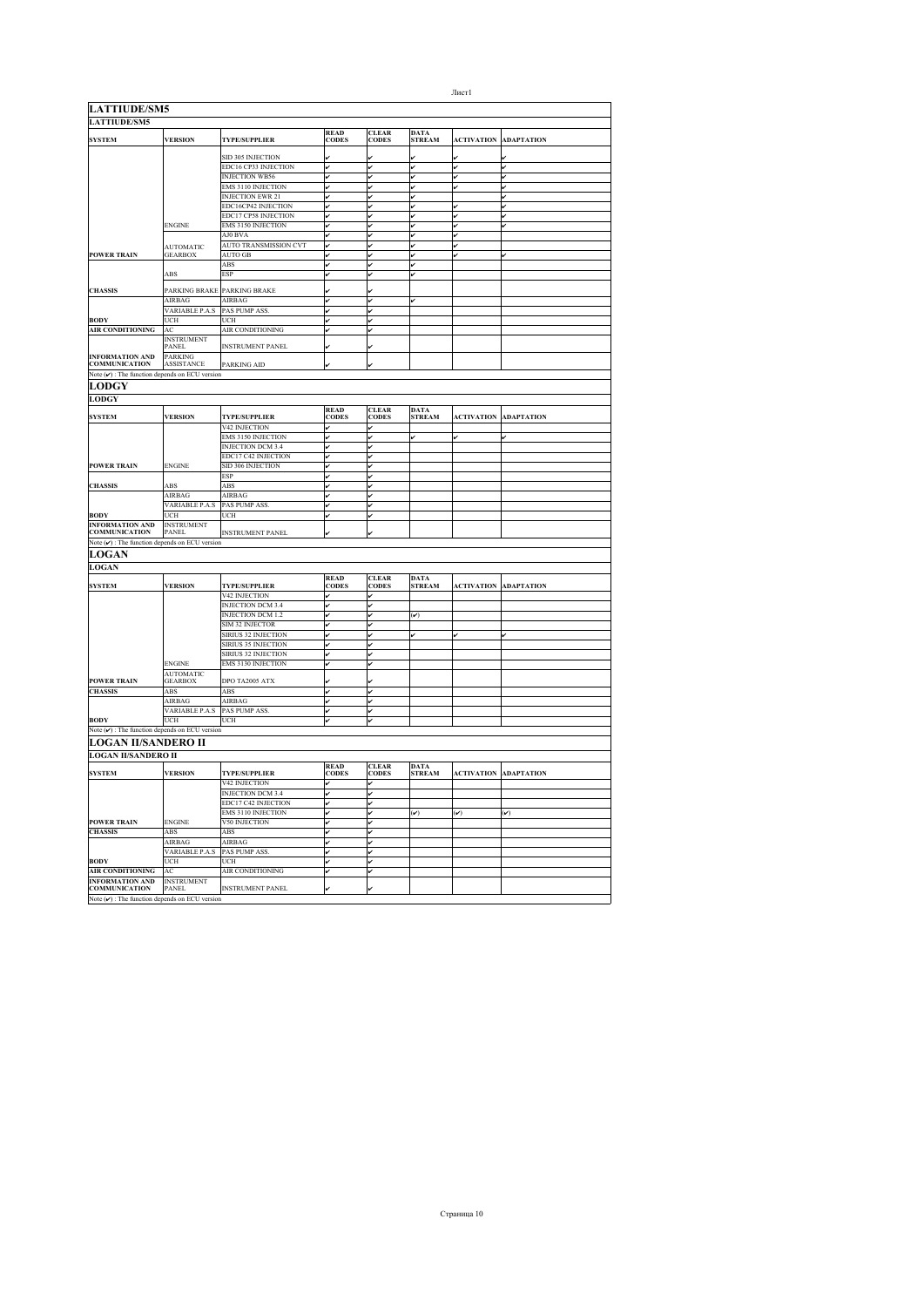| <b>MASTER</b>                                                            |                                     |                                                           |                             |                              |                              |                   |                   |
|--------------------------------------------------------------------------|-------------------------------------|-----------------------------------------------------------|-----------------------------|------------------------------|------------------------------|-------------------|-------------------|
| <b>MASTER</b>                                                            |                                     |                                                           |                             |                              |                              |                   |                   |
| <b>SYSTEM</b>                                                            | <b>VERSION</b>                      | TYPE/SUPPLIER                                             | <b>READ<br/>CODES</b>       | <b>CLEAR</b><br><b>CODES</b> | <b>DATA</b><br><b>STREAM</b> | <b>ACTIVATION</b> | <b>ADAPTATION</b> |
|                                                                          |                                     |                                                           |                             |                              |                              |                   |                   |
|                                                                          |                                     | EDC 15C - Vdiag 18 VB0 - IMA<br>MSA15 soft CD-CE Vdiag 04 |                             |                              |                              |                   |                   |
|                                                                          |                                     | MSA15 soft CD Vdiag 05                                    |                             |                              | v                            |                   |                   |
|                                                                          |                                     | MSA15 soft CD Vdiag 06                                    | ر                           |                              | v                            |                   |                   |
|                                                                          |                                     | MM EGR X70                                                |                             |                              | v                            |                   |                   |
| <b>POWER TRAIN</b>                                                       | <b>ENGINE</b>                       | MSA15 soft CD-CE Vdiag 05<br>EDC 15C - Vdiag 19 VB0 - IMA | v                           | v                            | v                            | v                 |                   |
|                                                                          |                                     |                                                           |                             |                              |                              |                   |                   |
|                                                                          |                                     | AUTOLIV AC4 ph1 version 01                                |                             |                              |                              |                   |                   |
|                                                                          |                                     | AUTOLIV AC4 ph1 version 02<br>AUTOLIV AC4 ph2             | ✓                           | v                            | v<br>v                       |                   |                   |
|                                                                          | AIRBAG                              | AUTOLIV AC4 ph1 version B8                                |                             |                              | v                            |                   |                   |
|                                                                          |                                     | ANTIDEMARRAGE BMT N1aN4                                   |                             |                              |                              |                   |                   |
| <b>BODY</b><br>Note $(\checkmark)$ : The function depends on ECU version | <b>IMMOBILIZER</b>                  | N5aN6                                                     |                             |                              |                              |                   |                   |
| <b>MASTER</b> ph2                                                        |                                     |                                                           |                             |                              |                              |                   |                   |
| <b>MASTER PH2</b>                                                        |                                     |                                                           |                             |                              |                              |                   |                   |
|                                                                          |                                     |                                                           | <b>READ</b>                 | <b>CLEAR</b>                 | <b>DATA</b>                  |                   |                   |
| <b>SYSTEM</b>                                                            | <b>VERSION</b>                      | <b>TYPE/SUPPLIER</b>                                      | <b>CODES</b>                | <b>CODES</b>                 | <b>STREAM</b>                | <b>ACTIVATION</b> | ADAPTATION        |
|                                                                          | Automatic Gearbox BVR-X70 X83       |                                                           |                             |                              |                              |                   |                   |
| <b>POWER TRAIN</b>                                                       | Adaption Unit                       | CAN interface                                             |                             |                              | v                            |                   |                   |
| <b>BODY</b>                                                              | <b>AIRBAG</b>                       | ACU3 MK2 X70                                              |                             |                              | v                            |                   |                   |
| Note $(\nu)$ : The function depends on ECU version                       |                                     |                                                           |                             |                              |                              |                   |                   |
| MASTER ph3                                                               |                                     |                                                           |                             |                              |                              |                   |                   |
| <b>MASTER PH3</b>                                                        |                                     |                                                           |                             |                              |                              |                   |                   |
| <b>SYSTEM</b>                                                            | <b>VERSION</b>                      | <b>TYPE/SUPPLIER</b>                                      | <b>READ</b><br><b>CODES</b> | <b>CLEAR</b><br><b>CODES</b> | <b>DATA</b><br><b>STREAM</b> | <b>ACTIVATION</b> | ADAPTATION        |
|                                                                          |                                     |                                                           |                             |                              |                              |                   |                   |
|                                                                          | <b>ENGINE</b>                       | EDC16 C36 INJECTION<br><b>EDC15 INJECTION</b>             |                             |                              | $(\checkmark)$               | $(\checkmark)$    | $(\checkmark)$    |
|                                                                          | <b>AUTOMATIC</b>                    |                                                           |                             |                              |                              |                   |                   |
|                                                                          | <b>GEARBOX</b>                      | <b>BVR PA</b>                                             |                             |                              |                              |                   |                   |
| <b>POWER TRAIN</b>                                                       | <b>ADAPTION UNIT</b>                | <b>ADAPTATION UNIT</b><br>ABS                             |                             |                              |                              |                   |                   |
| <b>CHASSIS</b>                                                           | ABS                                 | <b>ESP</b>                                                | v                           | v                            |                              |                   |                   |
|                                                                          | AIRBAG                              | AIRBAG                                                    | v                           | J                            | v                            |                   |                   |
| <b>BODY</b>                                                              | UCH                                 | UCH                                                       |                             |                              |                              |                   |                   |
| <b>INFORMATION AND</b><br><b>COMMUNICATION</b>                           | <b>PARKING</b><br><b>ASSISTANCE</b> | PARKING AID                                               |                             |                              |                              |                   |                   |
| Note $(\mathbf{v})$ : The function depends on ECU version                |                                     |                                                           |                             |                              |                              |                   |                   |
| <b>MASTER RWD</b>                                                        |                                     |                                                           |                             |                              |                              |                   |                   |
| <b>MASTER RWD</b>                                                        |                                     |                                                           |                             |                              |                              |                   |                   |
|                                                                          |                                     |                                                           | <b>READ</b>                 | <b>CLEAR</b>                 | <b>DATA</b>                  |                   |                   |
| <b>SYSTEM</b>                                                            | <b>VERSION</b><br>AIRBAG            | <b>TYPE/SUPPLIER</b><br>AUTOLIV AC4 ph2                   | <b>CODES</b>                | <b>CODES</b>                 | <b>STREAM</b><br>v           | <b>ACTIVATION</b> | <b>ADAPTATION</b> |
|                                                                          |                                     | ANTIDEMARRAGE BMT N1aN4                                   |                             |                              |                              |                   |                   |
|                                                                          | <b>IMMOBILIZER</b>                  | N5aN6                                                     |                             |                              |                              |                   |                   |
| <b>BODY</b>                                                              | UCH                                 | HABITACLE BOITIER<br><b>DECODEUR</b>                      |                             |                              |                              |                   |                   |
| Note $(v)$ : The function depends on ECU version                         |                                     |                                                           |                             |                              |                              |                   |                   |
| <b>MASTER RWD PH2</b>                                                    |                                     |                                                           |                             |                              |                              |                   |                   |
| <b>MASTER RWD PH2</b>                                                    |                                     |                                                           |                             |                              |                              |                   |                   |
| <b>SYSTEM</b>                                                            | <b>VERSION</b>                      | <b>TYPE/SUPPLIER</b>                                      | <b>READ</b><br><b>CODES</b> | <b>CLEAR</b><br><b>CODES</b> | <b>DATA</b><br><b>STREAM</b> | <b>ACTIVATION</b> | <b>ADAPTATION</b> |
| <b>POWER TRAIN</b>                                                       | <b>ADAPTION UNIT</b>                | CAN interface                                             |                             |                              | v                            |                   |                   |
| <b>BODY</b>                                                              | AIRBAG                              | ACU3 MK2 X70                                              |                             |                              | v                            |                   |                   |
| Note $(v)$ : The function depends on ECU version                         |                                     |                                                           |                             |                              |                              |                   |                   |
| MASTER RWD PH3                                                           |                                     |                                                           |                             |                              |                              |                   |                   |
| <b>MASTER RWD PH3</b>                                                    |                                     |                                                           |                             |                              |                              |                   |                   |
| <b>SYSTEM</b>                                                            | <b>VERSION</b>                      | <b>TYPE/SUPPLIER</b>                                      | <b>READ</b><br><b>CODES</b> | <b>CLEAR</b><br><b>CODES</b> | <b>DATA</b><br><b>STREAM</b> | <b>ACTIVATION</b> | <b>ADAPTATION</b> |
|                                                                          |                                     |                                                           |                             |                              |                              |                   |                   |
|                                                                          | <b>ENGINE</b>                       | EDC16 C41 INJECTION                                       |                             |                              |                              |                   |                   |
| <b>POWER TRAIN</b><br><b>CHASSIS</b>                                     | <b>ADAPTION UNIT</b><br>ABS         | <b>ADAPTATION UNIT</b><br>ABS                             | v<br>v                      | v                            | v                            |                   |                   |
|                                                                          | AIRBAG                              | AIRBAG                                                    |                             |                              |                              |                   |                   |
| <b>BODY</b>                                                              | UCH                                 | UCH                                                       |                             |                              |                              |                   |                   |
| Note $(\checkmark)$ : The function depends on ECU version                |                                     |                                                           |                             |                              |                              |                   |                   |
| <b>MASTER III</b>                                                        |                                     |                                                           |                             |                              |                              |                   |                   |
| <b>MASTER III</b>                                                        |                                     |                                                           |                             |                              |                              |                   |                   |
| <b>SYSTEM</b>                                                            | <b>VERSION</b>                      | <b>TYPE/SUPPLIER</b>                                      | <b>READ</b><br><b>CODES</b> | <b>CLEAR</b><br><b>CODES</b> | <b>DATA</b><br><b>STREAM</b> | <b>ACTIVATION</b> | <b>ADAPTATION</b> |
|                                                                          |                                     |                                                           |                             |                              |                              |                   |                   |
|                                                                          |                                     | EDC17 C11 INJECTION                                       |                             |                              |                              |                   |                   |
|                                                                          | ENGINE<br><b>AUTOMATIC</b>          | EDC17 C42 INJECTION<br><b>BVR PA</b>                      |                             |                              |                              |                   |                   |
|                                                                          | <b>GEARBOX</b>                      | ROBOTIZED GEARBOX ZA                                      |                             |                              |                              |                   |                   |
| <b>POWER TRAIN</b>                                                       | <b>ADAPTION UNIT</b>                | <b>CAN INTERFACE UNIT</b>                                 |                             |                              |                              |                   |                   |
|                                                                          |                                     | $\overline{ABS}$<br><b>ESP</b>                            |                             |                              |                              |                   |                   |
| <b>CHASSIS</b>                                                           | ABS<br>AIRBAG                       | AIRBAG                                                    | v                           |                              |                              |                   |                   |
| <b>BODY</b>                                                              | UCH                                 | UCH                                                       | v                           |                              |                              |                   |                   |
| <b>AIR CONDITIONING</b>                                                  | AC                                  | AIR CONDITIONING                                          | v                           | ✓                            |                              |                   |                   |
|                                                                          | <b>INSTRUMENT</b><br>PANEL          | <b>INSTRUMENT PANEL</b>                                   |                             |                              |                              |                   |                   |
| INFORMATION AND                                                          | <b>OPARKING</b>                     |                                                           |                             |                              |                              |                   |                   |
| <b>COMMUNICATION</b>                                                     | <b>ASSISTANCE</b>                   | PARKING AID                                               |                             |                              |                              |                   |                   |
| Note $(\nu)$ : The function depends on ECU version                       |                                     |                                                           |                             |                              |                              |                   |                   |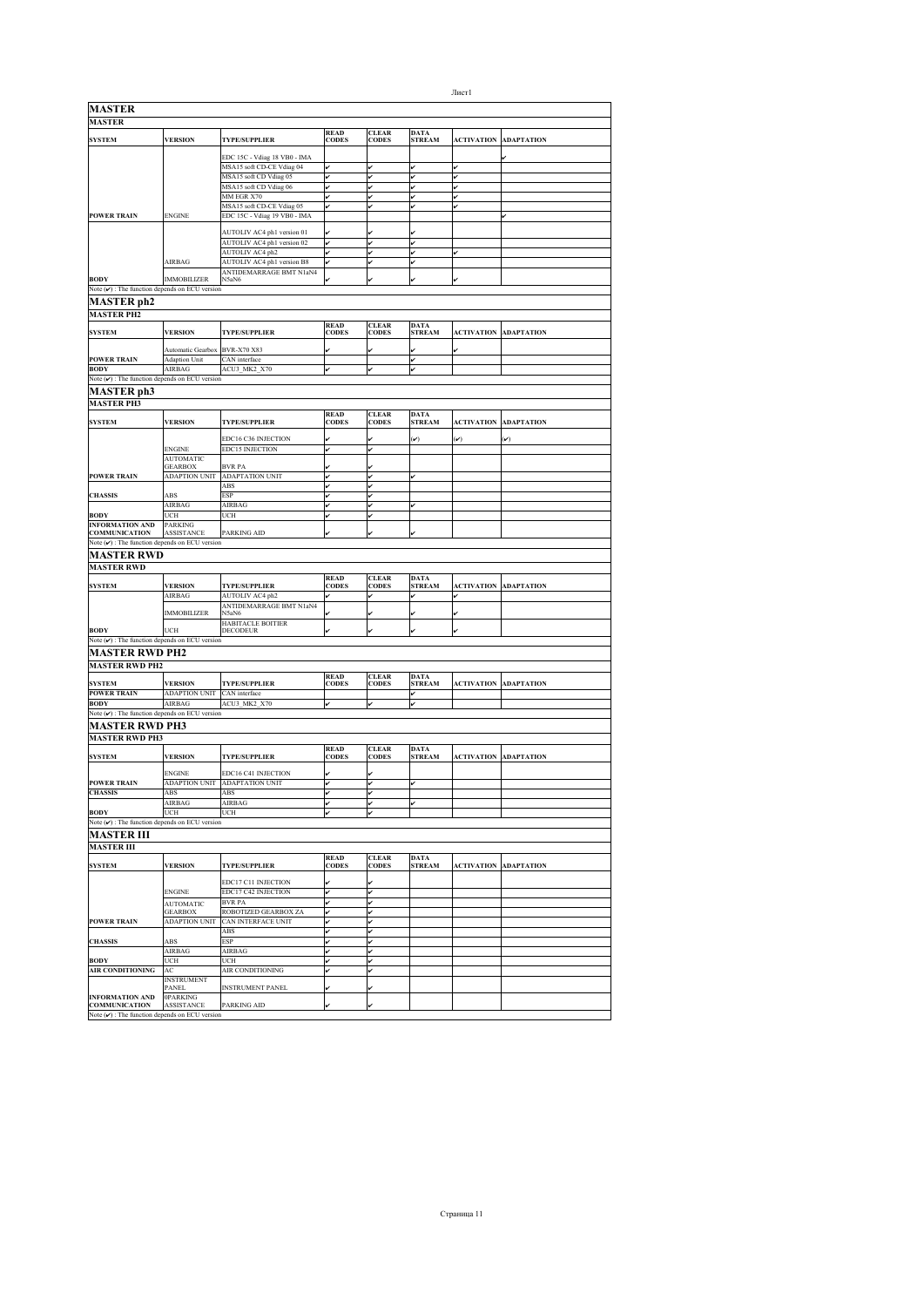| <b>MEGANE / SCENIC</b>                                    |                                     |                                 |                             |                       |                              |                         |                         |
|-----------------------------------------------------------|-------------------------------------|---------------------------------|-----------------------------|-----------------------|------------------------------|-------------------------|-------------------------|
| <b>MEGANE / SCENIC</b>                                    |                                     |                                 |                             |                       |                              |                         |                         |
| <b>SYSTEM</b>                                             | <b>VERSION</b>                      | <b>TYPE/SUPPLIER</b>            | <b>READ</b><br><b>CODES</b> | <b>CLEAR</b><br>CODES | <b>DATA</b><br><b>STREAM</b> | <b>ACTIVATION</b>       | <b>ADAPTATION</b>       |
|                                                           |                                     | EDC 15C - Vdiag08-MEGANE        |                             |                       |                              |                         |                         |
|                                                           |                                     | EDC 15C - Vdiag 18 VB0 - IMA    |                             |                       |                              |                         | v                       |
|                                                           |                                     | SIRIUS E1 VDIAG 04              | v                           | v                     | v                            | v                       | ر                       |
|                                                           |                                     | SIRIUS E1 VDIAG 08              | v                           | v                     | v                            | v                       |                         |
|                                                           |                                     | SIRIUS E1 VDIAG 0C              | v                           | v                     | v                            | v                       | v                       |
|                                                           |                                     | SIRIUS E1 VDIAG 10              | v                           | ✓                     | v                            | v                       | v                       |
|                                                           |                                     | <b>Sirius 34 E553</b>           | v                           | v                     | v                            | ú                       | v                       |
|                                                           |                                     | <b>Sirius 34 E565</b>           | v                           | v                     | v                            | v                       | v                       |
|                                                           |                                     | EMS 3132 VDIAG 11               | v                           | ú                     | v                            | v                       |                         |
|                                                           |                                     | LUCAS DCU 3R vdiag 9            | v                           | v                     | v                            | ú                       |                         |
|                                                           |                                     | MSA15 soft CD-CE Vdiag 04       | v                           | v                     | v                            | v                       |                         |
|                                                           |                                     | MSA15 soft CD Vdiag 05          | v                           | v                     | v                            | v                       |                         |
|                                                           |                                     | MSA15 soft CD Vdiag 06          | v                           | v                     | v                            | v                       |                         |
|                                                           |                                     | LUCAS DCU3R Vdiag 0             | v                           |                       | v                            | v                       |                         |
|                                                           |                                     | LUCAS DCU 3R Vdiag04            | v                           | v                     | v                            | v                       |                         |
|                                                           |                                     | <b>FENIX5 07.50</b>             | v                           | v                     | v                            | v                       |                         |
|                                                           |                                     | <b>FENIX5 08.40</b>             | v                           | v                     | v                            | v                       |                         |
|                                                           |                                     | MSA15 soft C9 Vdiag 04          | v                           |                       | v                            | v                       |                         |
|                                                           |                                     | MSA15 soft CA vdiag 04          | v                           | v                     | v                            | v                       |                         |
|                                                           |                                     | MSA15 soft CE Vdiag 04          | v                           | v                     | v                            | v                       |                         |
|                                                           |                                     | MSA15 soft CD-CE Vdiag 05       | J                           | v                     | v                            | v                       |                         |
|                                                           | <b>ENGINE</b>                       | EDC 15C - Vdiag 19 VB0 - IMA    |                             |                       |                              |                         |                         |
|                                                           |                                     |                                 |                             |                       |                              |                         |                         |
|                                                           |                                     | DP0-TA2000-APV Vdiag 4          |                             |                       | v                            |                         |                         |
|                                                           | <b>AUTOMATIC</b>                    | DP0-TA2000-APV soft82           | V                           | v                     | v                            | v                       | v                       |
| <b>POWER TRAIN</b>                                        | <b>GEARBOX</b>                      | <b>BVA DP0</b>                  | J                           | ú                     | v                            | ◡                       | v                       |
|                                                           |                                     |                                 |                             |                       |                              |                         |                         |
|                                                           |                                     | TEVES MK4GI X64 (3205)          |                             |                       |                              |                         |                         |
|                                                           |                                     | <b>BOSCH 5.3 + REF (2315)</b>   | v                           | v                     | v                            | v                       |                         |
|                                                           |                                     | <b>BOSCH 5.3 + TACHY (2335)</b> | v                           | v                     | v                            | v                       |                         |
|                                                           |                                     | BOSCH 5.3 + TACHY X64 (2225)    | v                           | v                     | v                            | v                       |                         |
| <b>CHASSIS</b>                                            | ABS                                 | ESPJ64 PSP Bosch 5.7            | v                           | v                     | v                            | v                       |                         |
|                                                           |                                     |                                 |                             |                       | v                            |                         |                         |
|                                                           |                                     | AUTOLIV AC4 ph1 version 01      | v                           |                       | v                            |                         |                         |
|                                                           |                                     | AUTOLIV AC4 ph1 version 02      |                             | v<br>v                |                              |                         |                         |
|                                                           |                                     | AUTOLIV AC4 ph2                 | v<br>v                      |                       | v<br>v                       |                         |                         |
|                                                           |                                     | ACU3_Renault_x64_x06_v2         |                             | v                     |                              |                         |                         |
| <b>BODY</b>                                               | AIRBAG                              | AUTOLIV AC4 ph1 version B8      | v                           | v                     | v                            |                         |                         |
|                                                           |                                     | CLIM BAC-ECO                    | v                           | v                     | v                            |                         |                         |
| <b>AIR CONDITIONING</b>                                   | AC                                  | CLIM REGULEE J64                | v                           |                       | v                            | v                       |                         |
| Note $(\checkmark)$ : The function depends on ECU version |                                     |                                 |                             |                       |                              |                         |                         |
| <b>MEGANE II</b>                                          |                                     |                                 |                             |                       |                              |                         |                         |
| <b>MEGANE II</b>                                          |                                     |                                 |                             |                       |                              |                         |                         |
|                                                           |                                     |                                 | <b>READ</b>                 | <b>CLEAR</b>          | <b>DATA</b>                  |                         |                         |
| <b>SYSTEM</b>                                             | <b>VERSION</b>                      | <b>TYPE/SUPPLIER</b>            | <b>CODES</b>                | <b>CODES</b>          | <b>STREAM</b>                | <b>ACTIVATION</b>       | <b>ADAPTATION</b>       |
|                                                           |                                     | <b>S3000 INJECTION</b>          | v                           | v                     | $(\checkmark)$               | $(\check{\phantom{a}})$ | $(\checkmark)$          |
|                                                           |                                     | <b>EDC16 C3 INJECTION</b>       | v                           |                       | $\mathcal{V}$                | $(\check{v})$           | $(\check{\mathbf{v}})$  |
|                                                           |                                     | <b>DDCR INJECTION</b>           | v                           |                       | $\mathcal{L}$                | $(\check{v})$           | $(\check{\mathbf{v}})$  |
|                                                           |                                     | EDC16 CP33 INJECTION            | v                           |                       | $(\check{\phantom{a}})$      | $(\checkmark)$          | $\mathcal{V}$           |
|                                                           |                                     | SID 301 INJECTION               | v                           | v                     | $(\check{\phantom{a}})$      | $(\check{\phantom{a}})$ | $(\check{\mathbf{v}})$  |
|                                                           |                                     | <b>INJECTION DCM 1.2</b>        | v                           | v                     | $(\checkmark)$               | $(\checkmark)$          | $(\checkmark)$          |
|                                                           |                                     | SID 304 INJECTION               | v                           | v                     |                              |                         |                         |
|                                                           |                                     | EDC16 C36 INJECTION             | v                           | v                     |                              |                         |                         |
|                                                           | <b>ENGINE</b>                       | <b>DDCR INJECTION</b>           | v                           | v                     | v                            | v                       | v                       |
|                                                           | <b>AUTOMATIC</b>                    |                                 |                             |                       |                              |                         |                         |
| POWER TRAIN                                               | <b>GEARBOX</b>                      | DP0 Ta2000 AUTO TRANS           |                             |                       | $\mathbf{v}$                 | $(\checkmark)$          | Ø                       |
|                                                           |                                     | ESP 8.0 V2                      | v                           | v                     |                              |                         |                         |
|                                                           |                                     | ESP 8.0 V3                      | v                           | v                     | $(\boldsymbol{\mathcal{v}})$ | $(\check{\mathbf{v}})$  | $(\check{\mathbf{v}})$  |
|                                                           |                                     | ABS 8.0                         | v                           | v                     | v                            | v                       |                         |
|                                                           |                                     | <b>ESP 8.0</b>                  | v                           | v                     |                              |                         |                         |
|                                                           |                                     | ABS 8.0 V2                      | v                           | ✓                     | v                            | v                       |                         |
| <b>CHASSIS</b>                                            | ABS                                 | ABS 8.0 V3                      | v                           | v                     | $(\check{v})$                | $(\check{v})$           |                         |
|                                                           |                                     |                                 |                             |                       |                              |                         |                         |
|                                                           |                                     | AIRBAG ACU4 MK2                 |                             |                       |                              |                         |                         |
|                                                           |                                     | <b>ACU4 AIRBAG</b>              | v                           | ✓                     | $(\boldsymbol{\mathcal{v}})$ |                         |                         |
|                                                           | AIRBAG                              | AIRBAG                          | v                           |                       |                              |                         |                         |
|                                                           | <b>VARIABLE P.A.S</b>               | <b>Electric PAS</b>             | v                           | v                     | $\mathcal{V}$                |                         |                         |
|                                                           | UCH                                 | UCH                             | v                           | v                     | $(\check{\phantom{a}})$      | $(\checkmark)$          | $(\check{\phantom{a}})$ |
| <b>BODY</b>                                               | LAMP                                | LAD                             | v                           | v                     |                              |                         |                         |
| <b>AIR CONDITIONING</b>                                   | AC                                  | <b>CONTROLLED AC</b>            | v                           | v                     | v                            |                         |                         |
|                                                           | <b>INSTRUMENT</b>                   |                                 |                             |                       |                              |                         |                         |
|                                                           | <b>PANEL</b>                        | <b>INSTRUMENT PANEL</b>         |                             |                       | $(\check{\phantom{a}})$      |                         |                         |
| <b>INFORMATION AND</b><br><b>COMMUNICATION</b>            | <b>PARKING</b><br><b>ASSISTANCE</b> | PARKING AID                     |                             |                       | $(\check{\phantom{a}})$      |                         |                         |
| Note $(v)$ : The function depends on ECU version          |                                     |                                 |                             |                       |                              |                         |                         |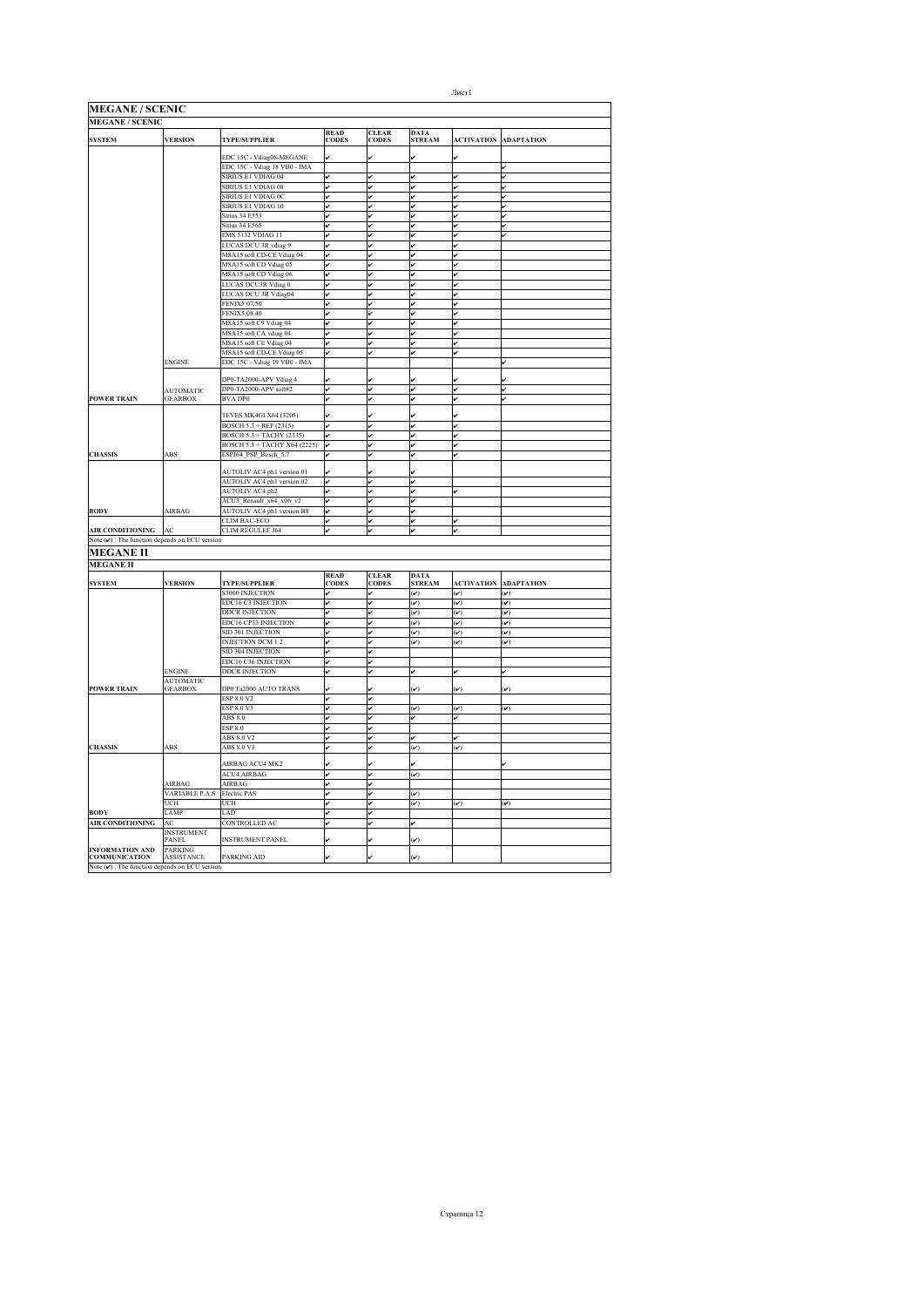| <b>SCENIC II</b>                                    |                              |                             |                             |                              |                              |                         |                         |
|-----------------------------------------------------|------------------------------|-----------------------------|-----------------------------|------------------------------|------------------------------|-------------------------|-------------------------|
| <b>SCENIC II</b>                                    |                              |                             |                             |                              |                              |                         |                         |
| <b>SYSTEM</b>                                       | <b>VERSION</b>               | <b>TYPE/SUPPLIER</b>        | <b>READ</b><br><b>CODES</b> | <b>CLEAR</b><br><b>CODES</b> | <b>DATA</b><br><b>STREAM</b> | <b>ACTIVATION</b>       | <b>ADAPTATION</b>       |
|                                                     |                              | <b>S3000 INJECTION</b>      | v                           |                              | $(\check{\phantom{a}})$      | $(\checkmark)$          | $(\checkmark)$          |
|                                                     |                              | EDC16 C3 INJECTION          | v                           | ú                            | $(\check{\mathbf{v}})$       | $(\checkmark)$          | $(\check{\mathbf{v}})$  |
|                                                     |                              | <b>DDCR INJECTION</b>       | v                           |                              | $(\checkmark)$               | $(\checkmark)$          | $(\check{\phantom{a}})$ |
|                                                     |                              | EDC16 CP33 INJECTION        | v                           | v                            | $(\check{v})$                | $(\checkmark)$          | $(\checkmark)$          |
|                                                     |                              | SID 301 INJECTION           | v                           | lv                           | $(\check{v})$                | $(\checkmark)$          | $(\checkmark)$          |
|                                                     |                              | <b>INJECTION DCM 1.2</b>    | v                           | lv                           | $(\check{v})$                | $(\checkmark)$          | $(\checkmark)$          |
|                                                     |                              | SID 304 INJECTION           | v                           | ú                            |                              |                         |                         |
|                                                     | ENGINE                       | EDC16 C36 INJECTION         | v                           |                              |                              |                         |                         |
|                                                     |                              |                             |                             |                              |                              |                         |                         |
|                                                     | <b>AUTOMATIC</b>             | DP0 Ta2000 AUTO TRANS       |                             |                              | $(\checkmark)$               | $(\checkmark)$          | $(\checkmark)$          |
| <b>POWER TRAIN</b>                                  | <b>GEARBOX</b>               | AJ0 BVA<br>ESP 8.0 V2       | v<br>v                      | v<br>v                       |                              |                         |                         |
|                                                     |                              | ESP 8.0 V3                  | v                           | u                            | $(\checkmark)$               | $(\checkmark)$          | $(\checkmark)$          |
|                                                     |                              | ABS 8.0                     | v                           |                              |                              |                         |                         |
|                                                     |                              | <b>ESP 8.0</b>              |                             |                              |                              |                         |                         |
|                                                     |                              | ABS 8.0 V2                  |                             |                              |                              |                         |                         |
|                                                     | ABS                          | ABS 8.0 V3                  | v                           | v                            | $(\check{\phantom{a}})$      | $\bar{(\mathbf{v})}$    |                         |
|                                                     |                              |                             |                             |                              |                              |                         |                         |
| <b>CHASSIS</b>                                      |                              | PARKING BRAKE PARKING BRAKE |                             |                              |                              | $(\checkmark)$          |                         |
|                                                     |                              | AIRBAG ACU4 MK2             |                             |                              |                              |                         |                         |
|                                                     |                              | <b>ACU4 AIRBAG</b>          | v                           | v                            | $(\check{\phantom{a}})$      |                         |                         |
|                                                     | AIRBAG                       | AIRBAG                      | v                           |                              |                              |                         |                         |
|                                                     | VARIABLE P.A.S               | <b>Electric PAS</b>         | v                           | l۳                           | $(\check{v})$                |                         |                         |
|                                                     | UCH                          | UCH                         | v                           |                              | $(\check{\phantom{a}})$      |                         |                         |
| <b>BODY</b>                                         | LAMP                         | LAD                         | v                           | v                            | v                            |                         |                         |
| AIR CONDITIONING                                    | AC                           | CONTROLLED AC               | v                           |                              | v                            |                         |                         |
|                                                     | <b>INSTRUMENT</b>            |                             |                             |                              |                              |                         |                         |
|                                                     | <b>PANEL</b>                 | <b>INSTRUMENT PANEL</b>     |                             |                              | $(\checkmark)$               |                         |                         |
| <b>INFORMATION AND</b><br><b>COMMUNICATION</b>      | <b>PARKING</b><br>ASSISTANCE | PARKING AID                 | v                           |                              |                              |                         |                         |
| Note $(\nu)$ : The function depends on ECU version  |                              |                             |                             |                              | $(\check{\mathbf{v}})$       |                         |                         |
|                                                     |                              |                             |                             |                              |                              |                         |                         |
| <b>MEGANE III / SCENIC III</b>                      |                              |                             |                             |                              |                              |                         |                         |
| <b>MEGANE / SCENIC III</b>                          |                              |                             |                             |                              |                              |                         |                         |
|                                                     |                              |                             | <b>READ</b>                 | <b>CLEAR</b>                 | <b>DATA</b>                  |                         |                         |
| <b>SYSTEM</b>                                       | <b>VERSION</b>               | <b>TYPE/SUPPLIER</b>        | <b>CODES</b>                | <b>CODES</b>                 | <b>STREAM</b>                | <b>ACTIVATION</b>       | <b>ADAPTATION</b>       |
|                                                     |                              | EDC16 C36 INJECTION         |                             |                              |                              |                         |                         |
|                                                     |                              | SID 305 INJECTION           | v                           | v                            | v                            |                         | ✓                       |
|                                                     |                              | EMS 3110 INJECTION          | v                           | v                            | v                            |                         | v                       |
|                                                     |                              | <b>INJECTION DCM 3.4</b>    | v                           | l۳                           | v                            |                         | ر                       |
|                                                     |                              | V40 INJECTION               | ú                           |                              | v                            |                         |                         |
|                                                     |                              | EDC17 CP19 INJECTION        | v                           |                              |                              |                         |                         |
|                                                     |                              | EDC17 C42 INJECTION         | v                           |                              | v                            |                         | v                       |
|                                                     |                              | SID 307 INJECTION           |                             |                              |                              |                         |                         |
|                                                     | <b>ENGINE</b>                | EMS 3150 INJECTION          | v                           |                              |                              |                         |                         |
|                                                     |                              | <b>AUTO GB</b>              | v                           |                              | ✓                            |                         | v                       |
|                                                     | <b>AUTOMATIC</b>             | AJ0 BVA                     | v                           |                              | ✓                            |                         |                         |
| <b>POWER TRAIN</b>                                  | GEARBOX                      | AUTO TRANSMISSION CVT       | v                           |                              | $(\boldsymbol{\mathcal{v}})$ | $(\check{\phantom{a}})$ | $(\checkmark)$          |
|                                                     |                              | ABS                         | v                           |                              |                              |                         |                         |
|                                                     | ABS                          | <b>ESP</b>                  | J                           | v                            | $(\boldsymbol{\mathcal{V}})$ |                         |                         |
|                                                     |                              | PARKING BRAKE PARKING BRAKE |                             |                              |                              |                         |                         |
| <b>CHASSIS</b>                                      | AIRBAG                       | <b>AIRBAG</b>               | v                           |                              | ✓                            | $(\checkmark)$          |                         |
|                                                     | <b>VARIABLE P.A.S</b>        | VARIABLE P.A.S.             | v                           |                              |                              |                         |                         |
| <b>BODY</b>                                         | UCH                          | <b>UCH</b>                  | v                           | v                            |                              |                         |                         |
| AIR CONDITIONING                                    | AC                           | AIR CONDITIONING            | v                           |                              |                              |                         |                         |
|                                                     | <b>INSTRUMENT</b>            |                             |                             |                              |                              |                         |                         |
|                                                     | PANEL                        | <b>INSTRUMENT PANEL</b>     | v                           | ú                            |                              |                         |                         |
| <b>INFORMATION AND</b>                              | <b>PARKING</b>               |                             |                             |                              |                              |                         |                         |
| <b>COMMUNICATION</b>                                | ASSISTANCE                   | PARKING AID                 |                             |                              |                              |                         |                         |
| Note $(\nu)$ : The function depends on ECU version  |                              |                             |                             |                              |                              |                         |                         |
| MODUS                                               |                              |                             |                             |                              |                              |                         |                         |
| <b>MODUS</b>                                        |                              |                             |                             |                              |                              |                         |                         |
|                                                     |                              |                             | <b>READ</b>                 | <b>CLEAR</b>                 | <b>DATA</b>                  |                         |                         |
| <b>SYSTEM</b>                                       | VERSION                      | <b>TYPE/SUPPLIER</b>        | <b>CODES</b>                | <b>CODES</b>                 | <b>STREAM</b>                | <b>ACTIVATION</b>       | <b>ADAPTATION</b>       |
|                                                     |                              | SIM 32 INJECTOR             | v                           | v                            |                              |                         |                         |
|                                                     |                              | <b>S3000 INJECTION</b>      | v                           | lv                           | v                            | v                       | v                       |
|                                                     |                              | <b>INJECTION DCM 1.2</b>    | v                           |                              | $(\check{\mathbf{v}})$       | $(\check{\mathbf{v}})$  | $(\checkmark)$          |
|                                                     |                              | S3000 INJECTION             | ú                           |                              | $(\check{\mathbf{v}})$       | $(\checkmark)$          | $(\check{\mathbf{v}})$  |
|                                                     |                              | SID 301 INJECTION           | v                           |                              | $(\checkmark)$               | $(\checkmark)$          | $(\check{\mathbf{v}})$  |
|                                                     |                              | SID 304 INJECTION           | v<br>v                      | v                            |                              | $(\checkmark)$          |                         |
|                                                     |                              | INJECTION DCM 3.4           |                             |                              |                              | v                       |                         |
|                                                     | <b>ENGINE</b>                | <b>EMS 3110 INJECTION</b>   |                             | v                            |                              |                         |                         |
|                                                     | <b>AUTOMATIC</b>             | DP0 Ta2000 AUTO TRANS       |                             |                              | $\boldsymbol{\nu})$          |                         |                         |
| <b>POWER TRAIN</b>                                  | <b>GEARBOX</b>               | JA AUTO. GEARBOX            | v                           |                              |                              |                         |                         |
|                                                     |                              | VSU                         | v                           | ú                            |                              |                         |                         |
|                                                     |                              | ABS                         | v                           |                              |                              |                         |                         |
| <b>CHASSIS</b>                                      | ABS                          | ABS 8.0 X77                 | v                           | ú                            |                              |                         |                         |
|                                                     |                              | AB9 AIRBAG                  | v                           |                              |                              |                         |                         |
|                                                     | AIRBAG                       | AIRBAG                      | v                           |                              |                              |                         |                         |
|                                                     | <b>VARIABLE P.A.S</b>        | Electric PAS                | v                           | v                            |                              |                         |                         |
| <b>BODY</b>                                         | UCH                          | <b>UCH MODUS</b>            | v                           | v                            |                              |                         |                         |
| <b>AIR CONDITIONING</b>                             | AC                           | AIR CONDITIONING            | v                           | l۳                           | $(\check{\phantom{a}})$      |                         |                         |
|                                                     | <b>INSTRUMENT</b>            |                             |                             |                              |                              |                         |                         |
|                                                     | <b>PANEL</b>                 | <b>INSTRUMENT PANEL</b>     |                             |                              |                              |                         |                         |
| <b>INFORMATION AND</b><br><b>COMMUNICATION</b>      | PARKING<br><b>ASSISTANCE</b> | PARKING AID                 |                             |                              | $(\check{\phantom{a}})$      |                         |                         |
| Note $(\vee)$ : The function depends on ECU version |                              |                             |                             |                              |                              |                         |                         |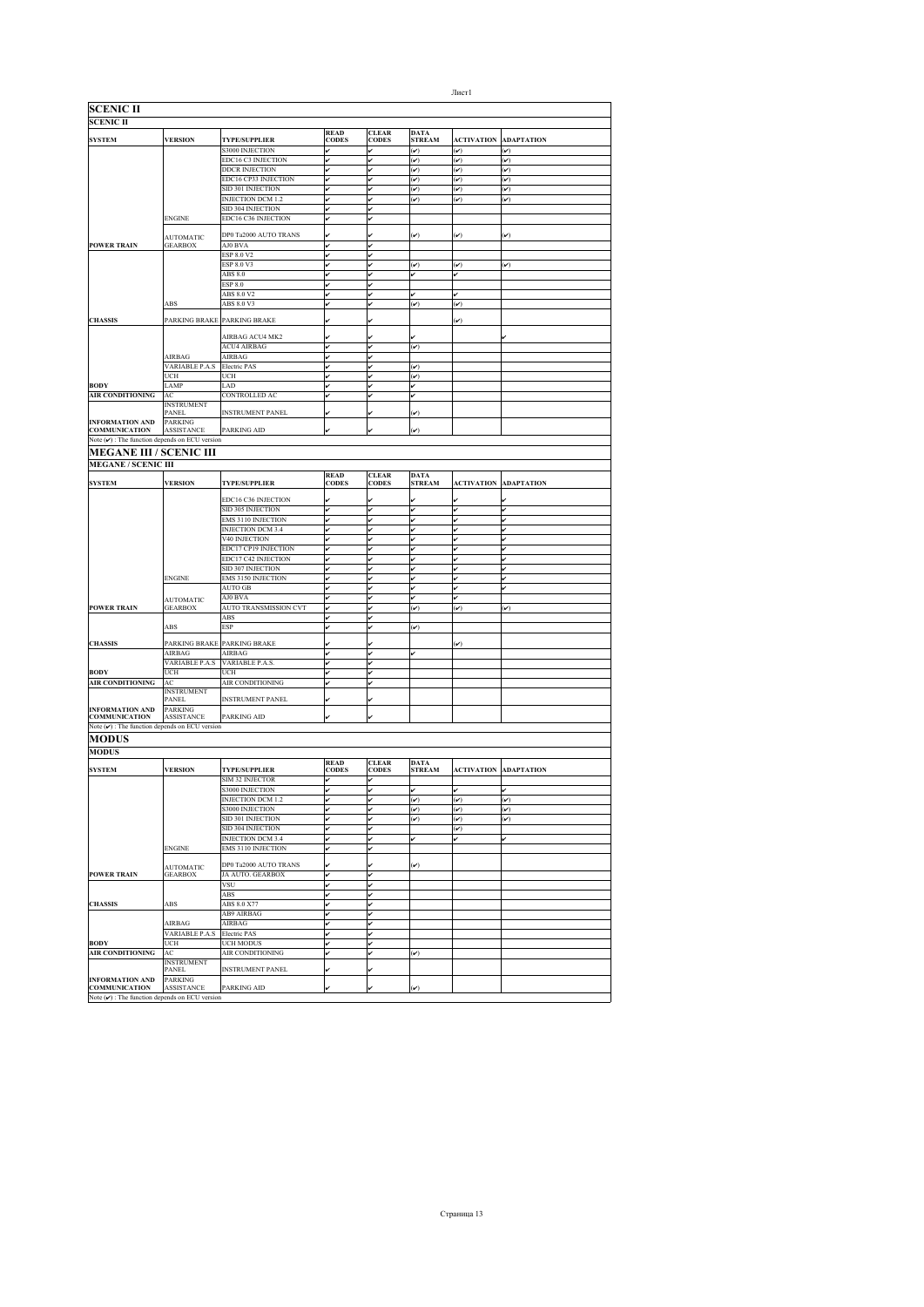| <b>NEW SM3 / FLUENCE</b><br><b>READ</b><br><b>CLEAR</b><br><b>DATA</b><br><b>VERSION</b><br><b>SYSTEM</b><br><b>TYPE/SUPPLIER</b><br><b>CODES</b><br><b>CODES</b><br><b>STREAM</b><br><b>ACTIVATION</b><br><b>ADAPTATION</b><br>SID 305 INJECTION<br>u<br>v<br><b>EMS 3110 INJECTION</b><br>v<br>$(\check{v})$<br>u<br>$(\check{v})$<br>$(\checkmark)$<br><b>INJECTION DCM 3.4</b><br>v<br>v<br>V40 INJECTION<br>v<br>v<br>v<br>v<br>EDC17 C42 INJECTION<br><b>ENGINE</b><br>v<br>v<br>v<br><b>AUTO GB</b><br>v<br>DPO TA2005 ATX<br>v<br>v<br>ر<br><b>AUTOMATIC</b><br><b>POWER TRAIN</b><br><b>GEARBOX</b><br><b>AUTO TRANSMISSION CVT</b><br>lu<br>ú<br>$(\checkmark)$<br>ABS<br>ESP<br>v<br>v<br><b>VSU</b><br>ABS<br>lv<br>v<br>PARKING BRAKE PARKING BRAKE<br><b>CHASSIS</b><br>v<br><b>AIRBAG</b><br>AIRBAG<br>ú<br>v<br><b>VARIABLE P.A.S</b><br>VARIABLE P.A.S.<br>v<br><b>BODY</b><br>UCH<br>UCH<br>v<br><b>AIR CONDITIONING</b><br>AC<br>AIR CONDITIONING<br><b>INSTRUMENT</b><br><b>INSTRUMENT PANEL</b><br>PANEL<br><b>PARKING</b><br><b>INFORMATION AND</b><br><b>COMMUNICATION</b><br><b>ASSISTANCE</b><br>PARKING AID<br>Note $(\mathbf{v})$ : The function depends on ECU version<br><b>SAFRANE 2.0/SM5 - DFE</b><br><b>SANDERO</b><br><b>SANDERO</b><br><b>READ</b><br><b>CLEAR</b><br><b>DATA</b><br><b>SYSTEM</b><br><b>VERSION</b><br><b>CODES</b><br><b>CODES</b><br><b>TYPE/SUPPLIER</b><br><b>STREAM</b><br><b>ACTIVATION</b><br><b>ADAPTATION</b><br>INJECTION DCM 3.4<br>V42 INJECTION<br>v<br><b>INJECTION DCM 1.2</b><br>v<br>ú<br>$(\check{v})$<br><b>SIM 32 INJECTOR</b><br>v<br>ر<br>SIRIUS 32 INJECTION<br>v<br>v<br>v<br>ú<br>SIRIUS 35 INJECTION<br>lu<br><b>EMS 3130 INJECTION</b><br><b>ENGINE</b><br><b>AUTOMATIC</b><br><b>POWER TRAIN</b><br><b>GEARBOX</b><br>DPO TA2005 ATX<br><b>CHASSIS</b><br>ABS<br>ABS<br>v<br>AIRBAG<br>AIRBAG<br>ú<br>v<br>PAS PUMP ASS.<br>VARIABLE P.A.S<br>v<br>v<br><b>BODY</b><br>UCH<br>UCH<br>v<br>Note $(\nu)$ : The function depends on ECU version<br><b>SM7 - L47</b><br><b>SM7 - L47</b><br><b>READ</b><br><b>CLEAR</b><br><b>DATA</b><br><b>VERSION</b><br><b>CODES</b><br><b>CODES</b><br><b>SYSTEM</b><br><b>STREAM</b><br><b>ACTIVATION</b><br><b>TYPE/SUPPLIER</b><br>ADAPTATION<br><b>INJECTION EWR 21</b><br><b>ENGINE</b><br><b>AUTO GB</b><br>v<br>v<br>ú<br>v<br><b>AUTOMATIC</b><br><b>POWER TRAIN</b><br><b>GEARBOX</b><br>AJ0 BVA<br>v<br><b>ESP</b><br>ABS<br>v<br>$(\check{v})$<br><b>CHASSIS</b><br>PARKING BRAKE PARKING BRAKE<br>AIRBAG<br>AIRBAG<br>v<br>ú<br><b>BODY</b><br>UCH<br>UCH<br>ú<br><b>AIR CONDITIONING</b><br>AIR CONDITIONING<br>AC<br>v<br><b>INSTRUMENT</b><br>PANEL<br><b>INSTRUMENT PANEL</b><br>v<br>PARKING<br><b>INFORMATION AND</b> | <b>NEW SM3 / FLUENCE</b> |                   |             |  |  |  |
|----------------------------------------------------------------------------------------------------------------------------------------------------------------------------------------------------------------------------------------------------------------------------------------------------------------------------------------------------------------------------------------------------------------------------------------------------------------------------------------------------------------------------------------------------------------------------------------------------------------------------------------------------------------------------------------------------------------------------------------------------------------------------------------------------------------------------------------------------------------------------------------------------------------------------------------------------------------------------------------------------------------------------------------------------------------------------------------------------------------------------------------------------------------------------------------------------------------------------------------------------------------------------------------------------------------------------------------------------------------------------------------------------------------------------------------------------------------------------------------------------------------------------------------------------------------------------------------------------------------------------------------------------------------------------------------------------------------------------------------------------------------------------------------------------------------------------------------------------------------------------------------------------------------------------------------------------------------------------------------------------------------------------------------------------------------------------------------------------------------------------------------------------------------------------------------------------------------------------------------------------------------------------------------------------------------------------------------------------------------------------------------------------------------------------------------------------------------------------------------------------------------------------------------------------------------------------------------------------------------------------------------------------------------------------------------------------------------------------------------------------------|--------------------------|-------------------|-------------|--|--|--|
|                                                                                                                                                                                                                                                                                                                                                                                                                                                                                                                                                                                                                                                                                                                                                                                                                                                                                                                                                                                                                                                                                                                                                                                                                                                                                                                                                                                                                                                                                                                                                                                                                                                                                                                                                                                                                                                                                                                                                                                                                                                                                                                                                                                                                                                                                                                                                                                                                                                                                                                                                                                                                                                                                                                                                          |                          |                   |             |  |  |  |
|                                                                                                                                                                                                                                                                                                                                                                                                                                                                                                                                                                                                                                                                                                                                                                                                                                                                                                                                                                                                                                                                                                                                                                                                                                                                                                                                                                                                                                                                                                                                                                                                                                                                                                                                                                                                                                                                                                                                                                                                                                                                                                                                                                                                                                                                                                                                                                                                                                                                                                                                                                                                                                                                                                                                                          |                          |                   |             |  |  |  |
|                                                                                                                                                                                                                                                                                                                                                                                                                                                                                                                                                                                                                                                                                                                                                                                                                                                                                                                                                                                                                                                                                                                                                                                                                                                                                                                                                                                                                                                                                                                                                                                                                                                                                                                                                                                                                                                                                                                                                                                                                                                                                                                                                                                                                                                                                                                                                                                                                                                                                                                                                                                                                                                                                                                                                          |                          |                   |             |  |  |  |
|                                                                                                                                                                                                                                                                                                                                                                                                                                                                                                                                                                                                                                                                                                                                                                                                                                                                                                                                                                                                                                                                                                                                                                                                                                                                                                                                                                                                                                                                                                                                                                                                                                                                                                                                                                                                                                                                                                                                                                                                                                                                                                                                                                                                                                                                                                                                                                                                                                                                                                                                                                                                                                                                                                                                                          |                          |                   |             |  |  |  |
|                                                                                                                                                                                                                                                                                                                                                                                                                                                                                                                                                                                                                                                                                                                                                                                                                                                                                                                                                                                                                                                                                                                                                                                                                                                                                                                                                                                                                                                                                                                                                                                                                                                                                                                                                                                                                                                                                                                                                                                                                                                                                                                                                                                                                                                                                                                                                                                                                                                                                                                                                                                                                                                                                                                                                          |                          |                   |             |  |  |  |
|                                                                                                                                                                                                                                                                                                                                                                                                                                                                                                                                                                                                                                                                                                                                                                                                                                                                                                                                                                                                                                                                                                                                                                                                                                                                                                                                                                                                                                                                                                                                                                                                                                                                                                                                                                                                                                                                                                                                                                                                                                                                                                                                                                                                                                                                                                                                                                                                                                                                                                                                                                                                                                                                                                                                                          |                          |                   |             |  |  |  |
|                                                                                                                                                                                                                                                                                                                                                                                                                                                                                                                                                                                                                                                                                                                                                                                                                                                                                                                                                                                                                                                                                                                                                                                                                                                                                                                                                                                                                                                                                                                                                                                                                                                                                                                                                                                                                                                                                                                                                                                                                                                                                                                                                                                                                                                                                                                                                                                                                                                                                                                                                                                                                                                                                                                                                          |                          |                   |             |  |  |  |
|                                                                                                                                                                                                                                                                                                                                                                                                                                                                                                                                                                                                                                                                                                                                                                                                                                                                                                                                                                                                                                                                                                                                                                                                                                                                                                                                                                                                                                                                                                                                                                                                                                                                                                                                                                                                                                                                                                                                                                                                                                                                                                                                                                                                                                                                                                                                                                                                                                                                                                                                                                                                                                                                                                                                                          |                          |                   |             |  |  |  |
|                                                                                                                                                                                                                                                                                                                                                                                                                                                                                                                                                                                                                                                                                                                                                                                                                                                                                                                                                                                                                                                                                                                                                                                                                                                                                                                                                                                                                                                                                                                                                                                                                                                                                                                                                                                                                                                                                                                                                                                                                                                                                                                                                                                                                                                                                                                                                                                                                                                                                                                                                                                                                                                                                                                                                          |                          |                   |             |  |  |  |
|                                                                                                                                                                                                                                                                                                                                                                                                                                                                                                                                                                                                                                                                                                                                                                                                                                                                                                                                                                                                                                                                                                                                                                                                                                                                                                                                                                                                                                                                                                                                                                                                                                                                                                                                                                                                                                                                                                                                                                                                                                                                                                                                                                                                                                                                                                                                                                                                                                                                                                                                                                                                                                                                                                                                                          |                          |                   |             |  |  |  |
|                                                                                                                                                                                                                                                                                                                                                                                                                                                                                                                                                                                                                                                                                                                                                                                                                                                                                                                                                                                                                                                                                                                                                                                                                                                                                                                                                                                                                                                                                                                                                                                                                                                                                                                                                                                                                                                                                                                                                                                                                                                                                                                                                                                                                                                                                                                                                                                                                                                                                                                                                                                                                                                                                                                                                          |                          |                   |             |  |  |  |
|                                                                                                                                                                                                                                                                                                                                                                                                                                                                                                                                                                                                                                                                                                                                                                                                                                                                                                                                                                                                                                                                                                                                                                                                                                                                                                                                                                                                                                                                                                                                                                                                                                                                                                                                                                                                                                                                                                                                                                                                                                                                                                                                                                                                                                                                                                                                                                                                                                                                                                                                                                                                                                                                                                                                                          |                          |                   |             |  |  |  |
|                                                                                                                                                                                                                                                                                                                                                                                                                                                                                                                                                                                                                                                                                                                                                                                                                                                                                                                                                                                                                                                                                                                                                                                                                                                                                                                                                                                                                                                                                                                                                                                                                                                                                                                                                                                                                                                                                                                                                                                                                                                                                                                                                                                                                                                                                                                                                                                                                                                                                                                                                                                                                                                                                                                                                          |                          |                   |             |  |  |  |
|                                                                                                                                                                                                                                                                                                                                                                                                                                                                                                                                                                                                                                                                                                                                                                                                                                                                                                                                                                                                                                                                                                                                                                                                                                                                                                                                                                                                                                                                                                                                                                                                                                                                                                                                                                                                                                                                                                                                                                                                                                                                                                                                                                                                                                                                                                                                                                                                                                                                                                                                                                                                                                                                                                                                                          |                          |                   |             |  |  |  |
|                                                                                                                                                                                                                                                                                                                                                                                                                                                                                                                                                                                                                                                                                                                                                                                                                                                                                                                                                                                                                                                                                                                                                                                                                                                                                                                                                                                                                                                                                                                                                                                                                                                                                                                                                                                                                                                                                                                                                                                                                                                                                                                                                                                                                                                                                                                                                                                                                                                                                                                                                                                                                                                                                                                                                          |                          |                   |             |  |  |  |
|                                                                                                                                                                                                                                                                                                                                                                                                                                                                                                                                                                                                                                                                                                                                                                                                                                                                                                                                                                                                                                                                                                                                                                                                                                                                                                                                                                                                                                                                                                                                                                                                                                                                                                                                                                                                                                                                                                                                                                                                                                                                                                                                                                                                                                                                                                                                                                                                                                                                                                                                                                                                                                                                                                                                                          |                          |                   |             |  |  |  |
|                                                                                                                                                                                                                                                                                                                                                                                                                                                                                                                                                                                                                                                                                                                                                                                                                                                                                                                                                                                                                                                                                                                                                                                                                                                                                                                                                                                                                                                                                                                                                                                                                                                                                                                                                                                                                                                                                                                                                                                                                                                                                                                                                                                                                                                                                                                                                                                                                                                                                                                                                                                                                                                                                                                                                          |                          |                   |             |  |  |  |
|                                                                                                                                                                                                                                                                                                                                                                                                                                                                                                                                                                                                                                                                                                                                                                                                                                                                                                                                                                                                                                                                                                                                                                                                                                                                                                                                                                                                                                                                                                                                                                                                                                                                                                                                                                                                                                                                                                                                                                                                                                                                                                                                                                                                                                                                                                                                                                                                                                                                                                                                                                                                                                                                                                                                                          |                          |                   |             |  |  |  |
|                                                                                                                                                                                                                                                                                                                                                                                                                                                                                                                                                                                                                                                                                                                                                                                                                                                                                                                                                                                                                                                                                                                                                                                                                                                                                                                                                                                                                                                                                                                                                                                                                                                                                                                                                                                                                                                                                                                                                                                                                                                                                                                                                                                                                                                                                                                                                                                                                                                                                                                                                                                                                                                                                                                                                          |                          |                   |             |  |  |  |
|                                                                                                                                                                                                                                                                                                                                                                                                                                                                                                                                                                                                                                                                                                                                                                                                                                                                                                                                                                                                                                                                                                                                                                                                                                                                                                                                                                                                                                                                                                                                                                                                                                                                                                                                                                                                                                                                                                                                                                                                                                                                                                                                                                                                                                                                                                                                                                                                                                                                                                                                                                                                                                                                                                                                                          |                          |                   |             |  |  |  |
|                                                                                                                                                                                                                                                                                                                                                                                                                                                                                                                                                                                                                                                                                                                                                                                                                                                                                                                                                                                                                                                                                                                                                                                                                                                                                                                                                                                                                                                                                                                                                                                                                                                                                                                                                                                                                                                                                                                                                                                                                                                                                                                                                                                                                                                                                                                                                                                                                                                                                                                                                                                                                                                                                                                                                          |                          |                   |             |  |  |  |
|                                                                                                                                                                                                                                                                                                                                                                                                                                                                                                                                                                                                                                                                                                                                                                                                                                                                                                                                                                                                                                                                                                                                                                                                                                                                                                                                                                                                                                                                                                                                                                                                                                                                                                                                                                                                                                                                                                                                                                                                                                                                                                                                                                                                                                                                                                                                                                                                                                                                                                                                                                                                                                                                                                                                                          |                          |                   |             |  |  |  |
|                                                                                                                                                                                                                                                                                                                                                                                                                                                                                                                                                                                                                                                                                                                                                                                                                                                                                                                                                                                                                                                                                                                                                                                                                                                                                                                                                                                                                                                                                                                                                                                                                                                                                                                                                                                                                                                                                                                                                                                                                                                                                                                                                                                                                                                                                                                                                                                                                                                                                                                                                                                                                                                                                                                                                          |                          |                   |             |  |  |  |
|                                                                                                                                                                                                                                                                                                                                                                                                                                                                                                                                                                                                                                                                                                                                                                                                                                                                                                                                                                                                                                                                                                                                                                                                                                                                                                                                                                                                                                                                                                                                                                                                                                                                                                                                                                                                                                                                                                                                                                                                                                                                                                                                                                                                                                                                                                                                                                                                                                                                                                                                                                                                                                                                                                                                                          |                          |                   |             |  |  |  |
|                                                                                                                                                                                                                                                                                                                                                                                                                                                                                                                                                                                                                                                                                                                                                                                                                                                                                                                                                                                                                                                                                                                                                                                                                                                                                                                                                                                                                                                                                                                                                                                                                                                                                                                                                                                                                                                                                                                                                                                                                                                                                                                                                                                                                                                                                                                                                                                                                                                                                                                                                                                                                                                                                                                                                          |                          |                   |             |  |  |  |
|                                                                                                                                                                                                                                                                                                                                                                                                                                                                                                                                                                                                                                                                                                                                                                                                                                                                                                                                                                                                                                                                                                                                                                                                                                                                                                                                                                                                                                                                                                                                                                                                                                                                                                                                                                                                                                                                                                                                                                                                                                                                                                                                                                                                                                                                                                                                                                                                                                                                                                                                                                                                                                                                                                                                                          |                          |                   |             |  |  |  |
|                                                                                                                                                                                                                                                                                                                                                                                                                                                                                                                                                                                                                                                                                                                                                                                                                                                                                                                                                                                                                                                                                                                                                                                                                                                                                                                                                                                                                                                                                                                                                                                                                                                                                                                                                                                                                                                                                                                                                                                                                                                                                                                                                                                                                                                                                                                                                                                                                                                                                                                                                                                                                                                                                                                                                          |                          |                   |             |  |  |  |
|                                                                                                                                                                                                                                                                                                                                                                                                                                                                                                                                                                                                                                                                                                                                                                                                                                                                                                                                                                                                                                                                                                                                                                                                                                                                                                                                                                                                                                                                                                                                                                                                                                                                                                                                                                                                                                                                                                                                                                                                                                                                                                                                                                                                                                                                                                                                                                                                                                                                                                                                                                                                                                                                                                                                                          |                          |                   |             |  |  |  |
|                                                                                                                                                                                                                                                                                                                                                                                                                                                                                                                                                                                                                                                                                                                                                                                                                                                                                                                                                                                                                                                                                                                                                                                                                                                                                                                                                                                                                                                                                                                                                                                                                                                                                                                                                                                                                                                                                                                                                                                                                                                                                                                                                                                                                                                                                                                                                                                                                                                                                                                                                                                                                                                                                                                                                          |                          |                   |             |  |  |  |
|                                                                                                                                                                                                                                                                                                                                                                                                                                                                                                                                                                                                                                                                                                                                                                                                                                                                                                                                                                                                                                                                                                                                                                                                                                                                                                                                                                                                                                                                                                                                                                                                                                                                                                                                                                                                                                                                                                                                                                                                                                                                                                                                                                                                                                                                                                                                                                                                                                                                                                                                                                                                                                                                                                                                                          |                          |                   |             |  |  |  |
|                                                                                                                                                                                                                                                                                                                                                                                                                                                                                                                                                                                                                                                                                                                                                                                                                                                                                                                                                                                                                                                                                                                                                                                                                                                                                                                                                                                                                                                                                                                                                                                                                                                                                                                                                                                                                                                                                                                                                                                                                                                                                                                                                                                                                                                                                                                                                                                                                                                                                                                                                                                                                                                                                                                                                          |                          |                   |             |  |  |  |
|                                                                                                                                                                                                                                                                                                                                                                                                                                                                                                                                                                                                                                                                                                                                                                                                                                                                                                                                                                                                                                                                                                                                                                                                                                                                                                                                                                                                                                                                                                                                                                                                                                                                                                                                                                                                                                                                                                                                                                                                                                                                                                                                                                                                                                                                                                                                                                                                                                                                                                                                                                                                                                                                                                                                                          |                          |                   |             |  |  |  |
|                                                                                                                                                                                                                                                                                                                                                                                                                                                                                                                                                                                                                                                                                                                                                                                                                                                                                                                                                                                                                                                                                                                                                                                                                                                                                                                                                                                                                                                                                                                                                                                                                                                                                                                                                                                                                                                                                                                                                                                                                                                                                                                                                                                                                                                                                                                                                                                                                                                                                                                                                                                                                                                                                                                                                          |                          |                   |             |  |  |  |
|                                                                                                                                                                                                                                                                                                                                                                                                                                                                                                                                                                                                                                                                                                                                                                                                                                                                                                                                                                                                                                                                                                                                                                                                                                                                                                                                                                                                                                                                                                                                                                                                                                                                                                                                                                                                                                                                                                                                                                                                                                                                                                                                                                                                                                                                                                                                                                                                                                                                                                                                                                                                                                                                                                                                                          |                          |                   |             |  |  |  |
|                                                                                                                                                                                                                                                                                                                                                                                                                                                                                                                                                                                                                                                                                                                                                                                                                                                                                                                                                                                                                                                                                                                                                                                                                                                                                                                                                                                                                                                                                                                                                                                                                                                                                                                                                                                                                                                                                                                                                                                                                                                                                                                                                                                                                                                                                                                                                                                                                                                                                                                                                                                                                                                                                                                                                          |                          |                   |             |  |  |  |
|                                                                                                                                                                                                                                                                                                                                                                                                                                                                                                                                                                                                                                                                                                                                                                                                                                                                                                                                                                                                                                                                                                                                                                                                                                                                                                                                                                                                                                                                                                                                                                                                                                                                                                                                                                                                                                                                                                                                                                                                                                                                                                                                                                                                                                                                                                                                                                                                                                                                                                                                                                                                                                                                                                                                                          |                          |                   |             |  |  |  |
|                                                                                                                                                                                                                                                                                                                                                                                                                                                                                                                                                                                                                                                                                                                                                                                                                                                                                                                                                                                                                                                                                                                                                                                                                                                                                                                                                                                                                                                                                                                                                                                                                                                                                                                                                                                                                                                                                                                                                                                                                                                                                                                                                                                                                                                                                                                                                                                                                                                                                                                                                                                                                                                                                                                                                          |                          |                   |             |  |  |  |
|                                                                                                                                                                                                                                                                                                                                                                                                                                                                                                                                                                                                                                                                                                                                                                                                                                                                                                                                                                                                                                                                                                                                                                                                                                                                                                                                                                                                                                                                                                                                                                                                                                                                                                                                                                                                                                                                                                                                                                                                                                                                                                                                                                                                                                                                                                                                                                                                                                                                                                                                                                                                                                                                                                                                                          |                          |                   |             |  |  |  |
|                                                                                                                                                                                                                                                                                                                                                                                                                                                                                                                                                                                                                                                                                                                                                                                                                                                                                                                                                                                                                                                                                                                                                                                                                                                                                                                                                                                                                                                                                                                                                                                                                                                                                                                                                                                                                                                                                                                                                                                                                                                                                                                                                                                                                                                                                                                                                                                                                                                                                                                                                                                                                                                                                                                                                          |                          |                   |             |  |  |  |
|                                                                                                                                                                                                                                                                                                                                                                                                                                                                                                                                                                                                                                                                                                                                                                                                                                                                                                                                                                                                                                                                                                                                                                                                                                                                                                                                                                                                                                                                                                                                                                                                                                                                                                                                                                                                                                                                                                                                                                                                                                                                                                                                                                                                                                                                                                                                                                                                                                                                                                                                                                                                                                                                                                                                                          |                          |                   |             |  |  |  |
|                                                                                                                                                                                                                                                                                                                                                                                                                                                                                                                                                                                                                                                                                                                                                                                                                                                                                                                                                                                                                                                                                                                                                                                                                                                                                                                                                                                                                                                                                                                                                                                                                                                                                                                                                                                                                                                                                                                                                                                                                                                                                                                                                                                                                                                                                                                                                                                                                                                                                                                                                                                                                                                                                                                                                          |                          |                   |             |  |  |  |
|                                                                                                                                                                                                                                                                                                                                                                                                                                                                                                                                                                                                                                                                                                                                                                                                                                                                                                                                                                                                                                                                                                                                                                                                                                                                                                                                                                                                                                                                                                                                                                                                                                                                                                                                                                                                                                                                                                                                                                                                                                                                                                                                                                                                                                                                                                                                                                                                                                                                                                                                                                                                                                                                                                                                                          |                          |                   |             |  |  |  |
|                                                                                                                                                                                                                                                                                                                                                                                                                                                                                                                                                                                                                                                                                                                                                                                                                                                                                                                                                                                                                                                                                                                                                                                                                                                                                                                                                                                                                                                                                                                                                                                                                                                                                                                                                                                                                                                                                                                                                                                                                                                                                                                                                                                                                                                                                                                                                                                                                                                                                                                                                                                                                                                                                                                                                          |                          |                   |             |  |  |  |
|                                                                                                                                                                                                                                                                                                                                                                                                                                                                                                                                                                                                                                                                                                                                                                                                                                                                                                                                                                                                                                                                                                                                                                                                                                                                                                                                                                                                                                                                                                                                                                                                                                                                                                                                                                                                                                                                                                                                                                                                                                                                                                                                                                                                                                                                                                                                                                                                                                                                                                                                                                                                                                                                                                                                                          |                          |                   |             |  |  |  |
|                                                                                                                                                                                                                                                                                                                                                                                                                                                                                                                                                                                                                                                                                                                                                                                                                                                                                                                                                                                                                                                                                                                                                                                                                                                                                                                                                                                                                                                                                                                                                                                                                                                                                                                                                                                                                                                                                                                                                                                                                                                                                                                                                                                                                                                                                                                                                                                                                                                                                                                                                                                                                                                                                                                                                          |                          |                   |             |  |  |  |
|                                                                                                                                                                                                                                                                                                                                                                                                                                                                                                                                                                                                                                                                                                                                                                                                                                                                                                                                                                                                                                                                                                                                                                                                                                                                                                                                                                                                                                                                                                                                                                                                                                                                                                                                                                                                                                                                                                                                                                                                                                                                                                                                                                                                                                                                                                                                                                                                                                                                                                                                                                                                                                                                                                                                                          |                          |                   |             |  |  |  |
|                                                                                                                                                                                                                                                                                                                                                                                                                                                                                                                                                                                                                                                                                                                                                                                                                                                                                                                                                                                                                                                                                                                                                                                                                                                                                                                                                                                                                                                                                                                                                                                                                                                                                                                                                                                                                                                                                                                                                                                                                                                                                                                                                                                                                                                                                                                                                                                                                                                                                                                                                                                                                                                                                                                                                          |                          |                   |             |  |  |  |
|                                                                                                                                                                                                                                                                                                                                                                                                                                                                                                                                                                                                                                                                                                                                                                                                                                                                                                                                                                                                                                                                                                                                                                                                                                                                                                                                                                                                                                                                                                                                                                                                                                                                                                                                                                                                                                                                                                                                                                                                                                                                                                                                                                                                                                                                                                                                                                                                                                                                                                                                                                                                                                                                                                                                                          |                          |                   |             |  |  |  |
|                                                                                                                                                                                                                                                                                                                                                                                                                                                                                                                                                                                                                                                                                                                                                                                                                                                                                                                                                                                                                                                                                                                                                                                                                                                                                                                                                                                                                                                                                                                                                                                                                                                                                                                                                                                                                                                                                                                                                                                                                                                                                                                                                                                                                                                                                                                                                                                                                                                                                                                                                                                                                                                                                                                                                          |                          |                   |             |  |  |  |
|                                                                                                                                                                                                                                                                                                                                                                                                                                                                                                                                                                                                                                                                                                                                                                                                                                                                                                                                                                                                                                                                                                                                                                                                                                                                                                                                                                                                                                                                                                                                                                                                                                                                                                                                                                                                                                                                                                                                                                                                                                                                                                                                                                                                                                                                                                                                                                                                                                                                                                                                                                                                                                                                                                                                                          |                          |                   |             |  |  |  |
|                                                                                                                                                                                                                                                                                                                                                                                                                                                                                                                                                                                                                                                                                                                                                                                                                                                                                                                                                                                                                                                                                                                                                                                                                                                                                                                                                                                                                                                                                                                                                                                                                                                                                                                                                                                                                                                                                                                                                                                                                                                                                                                                                                                                                                                                                                                                                                                                                                                                                                                                                                                                                                                                                                                                                          |                          |                   |             |  |  |  |
|                                                                                                                                                                                                                                                                                                                                                                                                                                                                                                                                                                                                                                                                                                                                                                                                                                                                                                                                                                                                                                                                                                                                                                                                                                                                                                                                                                                                                                                                                                                                                                                                                                                                                                                                                                                                                                                                                                                                                                                                                                                                                                                                                                                                                                                                                                                                                                                                                                                                                                                                                                                                                                                                                                                                                          | <b>COMMUNICATION</b>     | <b>ASSISTANCE</b> | PARKING AID |  |  |  |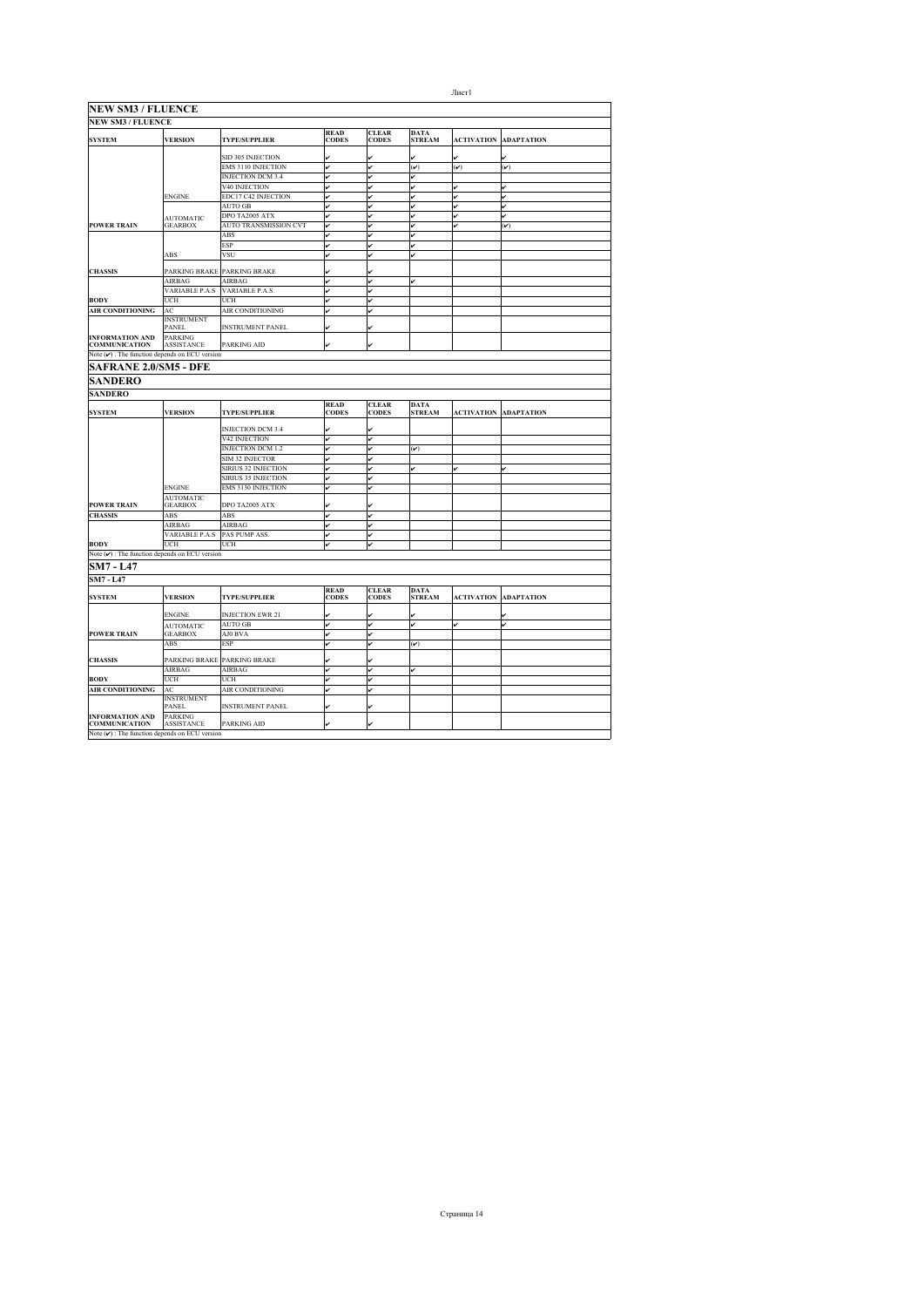| <b>THALIA / SYMBL</b><br><b>READ</b><br><b>CLEAR</b><br><b>DATA</b><br><b>VERSION</b><br><b>SYSTEM</b><br><b>TYPE/SUPPLIER</b><br><b>CODES</b><br><b>CODES</b><br><b>STREAM</b><br><b>ACTIVATION</b><br><b>ADAPTATION</b><br>SIM 32 INJECTOR<br>v<br>v<br>SIRIUS E1 VDIAG 04<br>v<br>ر<br>v<br>ú<br>ر<br>SIRIUS E1 VDIAG 08<br>ر<br>v<br>ر<br>SIRIUS E1 VDIAG 0C<br>v<br>ر<br>v<br>ú<br>SIRIUS E1 VDIAG 10<br>v<br>v<br>ú<br>ر<br>ú<br>5NR X06-X65 Ph1 soft 24-25 OBD<br>v<br>5NR SOFT25 (non MUX)<br>v<br>J<br>v<br>J<br>ú<br>EMS 3132 VDIAG 11<br>v<br>v<br>ú<br>v<br><b>EMS 3132 VDIAG 15</b><br>J<br>v<br>J<br>J<br>Sim 32 RD420<br>v<br>DDCR BE Vdiag18 X65 X76<br>v<br>v<br>J<br>ú<br>ú<br>DCM1.2 L4C Vdiag08 X65 X76<br>X90<br><b>INJECTION DCM 1.2</b><br>v<br>v<br>$(\check{\mathbf{v}})$<br>DDCR BE Vdiag04 X65 X76<br>v<br>ر<br>v<br>J<br>lں<br>DDCR BE Vdiag08 X65 X76<br>v<br>ر<br>v<br>v<br><b>ENGINE</b><br>DDCR BE Vdiag14 X65 X76<br>v<br>v<br>ر<br>DP0-TA2000-APV Vdiag 4<br>DP0-TA2000-APV soft82<br>v<br>ú<br>v<br>ر<br>ú<br><b>AUTOMATIC</b><br><b>BVA DP0</b><br><b>POWER TRAIN</b><br><b>GEARBOX</b><br>v<br>v<br>v<br>v<br>v<br>BOSCH 5.3 + REF (2315)<br>BOSCH 5.3 + TACHY (2225)<br>v<br>v<br>v<br>v<br>ABS 8.0 X06 x65 x76 v2<br>v<br>v<br>J<br>ú<br>BOSCH 5.3 (2205)<br><b>CHASSIS</b><br>BOSCH 5.3 + REF (2215)<br>ABS<br>v<br>v<br><b>BOSCH AB8.0</b><br>v<br>v<br>v<br>v<br><b>BOSCH AB8.1</b><br>v<br>u<br>v<br>ú<br>AIRBAG<br><b>BOSCH AB7.0</b><br>$\overline{\phantom{a}}$<br>ر<br>v<br>J<br><b>ANTIDEMARRAGE BMT N1aN4</b><br><b>IMMOBILIZER</b><br>N5aN6<br>UCH X65 Export<br>v<br>v<br>v<br>UCH X65 Mexique<br>v<br>v<br>v<br>J<br>UCH X65 Export Vdiag08<br>v<br>ر<br>v<br>UCH X65 Mexique Vdiag08<br>J<br>v<br>ú<br>J.<br>HABITACLE BMT N1aN4 N5aN6<br>v<br>ú<br>v<br>٠<br>UCH x65 hdg trans 7.0 (BIC)<br>v<br>v<br>ú<br>ر<br>UCH X65 Mexique type03<br>v<br>v<br>v<br>✓<br>UCH<br>UCH X65 Mexique Vdiag08 type03<br><b>CLIM BAC-ECO</b><br>v<br>v<br>ر<br>ر<br>X65<br><b>AIR CONDITIONING</b><br>AC<br>v<br>v<br>v<br>Note $(v)$ : The function depends on ECU version<br>THALIA / SYMBL 2<br>THALIA / SYMBL 2<br><b>READ</b><br><b>CLEAR</b><br><b>DATA</b><br><b>SYSTEM</b><br><b>VERSION</b><br><b>TYPE/SUPPLIER</b><br><b>CODES</b><br><b>CODES</b><br><b>STREAM</b><br><b>ACTIVATION</b><br><b>ADAPTATION</b><br><b>V42 INJECTION</b><br>v<br>v<br><b>INJECTION DCM 1.2</b><br>v<br>ر<br>$(\check{v})$<br>SIM 32 INJECTOR<br>ر<br>J<br>SIRIUS 32 INJECTION<br>v<br>ú<br>v<br>J<br>v<br>SIRIUS 35 INJECTION<br>v<br>ú<br>DDCR INJECTION<br>v<br>SIRIUS 32 INJECTION<br>v<br><b>ENGINE</b><br>ر<br><b>AUTOMATIC</b><br><b>GEARBOX</b><br>DPO TA2005 ATX<br>ABS<br>ABS<br>v<br>AIRBAG<br>AIRBAG<br>v<br>$(\check{\mathbf{v}})$<br>$(\checkmark)$<br>VARIABLE P.A.S<br>PAS PUMP ASS.<br>v<br>v<br><b>BODY</b><br>UCH<br>UCH<br>v<br>ر<br>AIR CONDITIONING<br><b>AIR CONDITIONING</b><br>$\mathbf{A}\mathbf{C}$<br>Note $(\checkmark)$ : The function depends on ECU version | <b>THALIA / SYMBL</b> |  |  |  |  |
|-----------------------------------------------------------------------------------------------------------------------------------------------------------------------------------------------------------------------------------------------------------------------------------------------------------------------------------------------------------------------------------------------------------------------------------------------------------------------------------------------------------------------------------------------------------------------------------------------------------------------------------------------------------------------------------------------------------------------------------------------------------------------------------------------------------------------------------------------------------------------------------------------------------------------------------------------------------------------------------------------------------------------------------------------------------------------------------------------------------------------------------------------------------------------------------------------------------------------------------------------------------------------------------------------------------------------------------------------------------------------------------------------------------------------------------------------------------------------------------------------------------------------------------------------------------------------------------------------------------------------------------------------------------------------------------------------------------------------------------------------------------------------------------------------------------------------------------------------------------------------------------------------------------------------------------------------------------------------------------------------------------------------------------------------------------------------------------------------------------------------------------------------------------------------------------------------------------------------------------------------------------------------------------------------------------------------------------------------------------------------------------------------------------------------------------------------------------------------------------------------------------------------------------------------------------------------------------------------------------------------------------------------------------------------------------------------------------------------------------------------------------------------------------------------------------------------------------------------------------------------------------------------------------------------------------------------------------------------------------------------------------------------|-----------------------|--|--|--|--|
|                                                                                                                                                                                                                                                                                                                                                                                                                                                                                                                                                                                                                                                                                                                                                                                                                                                                                                                                                                                                                                                                                                                                                                                                                                                                                                                                                                                                                                                                                                                                                                                                                                                                                                                                                                                                                                                                                                                                                                                                                                                                                                                                                                                                                                                                                                                                                                                                                                                                                                                                                                                                                                                                                                                                                                                                                                                                                                                                                                                                                       |                       |  |  |  |  |
|                                                                                                                                                                                                                                                                                                                                                                                                                                                                                                                                                                                                                                                                                                                                                                                                                                                                                                                                                                                                                                                                                                                                                                                                                                                                                                                                                                                                                                                                                                                                                                                                                                                                                                                                                                                                                                                                                                                                                                                                                                                                                                                                                                                                                                                                                                                                                                                                                                                                                                                                                                                                                                                                                                                                                                                                                                                                                                                                                                                                                       |                       |  |  |  |  |
|                                                                                                                                                                                                                                                                                                                                                                                                                                                                                                                                                                                                                                                                                                                                                                                                                                                                                                                                                                                                                                                                                                                                                                                                                                                                                                                                                                                                                                                                                                                                                                                                                                                                                                                                                                                                                                                                                                                                                                                                                                                                                                                                                                                                                                                                                                                                                                                                                                                                                                                                                                                                                                                                                                                                                                                                                                                                                                                                                                                                                       |                       |  |  |  |  |
|                                                                                                                                                                                                                                                                                                                                                                                                                                                                                                                                                                                                                                                                                                                                                                                                                                                                                                                                                                                                                                                                                                                                                                                                                                                                                                                                                                                                                                                                                                                                                                                                                                                                                                                                                                                                                                                                                                                                                                                                                                                                                                                                                                                                                                                                                                                                                                                                                                                                                                                                                                                                                                                                                                                                                                                                                                                                                                                                                                                                                       |                       |  |  |  |  |
|                                                                                                                                                                                                                                                                                                                                                                                                                                                                                                                                                                                                                                                                                                                                                                                                                                                                                                                                                                                                                                                                                                                                                                                                                                                                                                                                                                                                                                                                                                                                                                                                                                                                                                                                                                                                                                                                                                                                                                                                                                                                                                                                                                                                                                                                                                                                                                                                                                                                                                                                                                                                                                                                                                                                                                                                                                                                                                                                                                                                                       |                       |  |  |  |  |
|                                                                                                                                                                                                                                                                                                                                                                                                                                                                                                                                                                                                                                                                                                                                                                                                                                                                                                                                                                                                                                                                                                                                                                                                                                                                                                                                                                                                                                                                                                                                                                                                                                                                                                                                                                                                                                                                                                                                                                                                                                                                                                                                                                                                                                                                                                                                                                                                                                                                                                                                                                                                                                                                                                                                                                                                                                                                                                                                                                                                                       |                       |  |  |  |  |
|                                                                                                                                                                                                                                                                                                                                                                                                                                                                                                                                                                                                                                                                                                                                                                                                                                                                                                                                                                                                                                                                                                                                                                                                                                                                                                                                                                                                                                                                                                                                                                                                                                                                                                                                                                                                                                                                                                                                                                                                                                                                                                                                                                                                                                                                                                                                                                                                                                                                                                                                                                                                                                                                                                                                                                                                                                                                                                                                                                                                                       |                       |  |  |  |  |
|                                                                                                                                                                                                                                                                                                                                                                                                                                                                                                                                                                                                                                                                                                                                                                                                                                                                                                                                                                                                                                                                                                                                                                                                                                                                                                                                                                                                                                                                                                                                                                                                                                                                                                                                                                                                                                                                                                                                                                                                                                                                                                                                                                                                                                                                                                                                                                                                                                                                                                                                                                                                                                                                                                                                                                                                                                                                                                                                                                                                                       |                       |  |  |  |  |
|                                                                                                                                                                                                                                                                                                                                                                                                                                                                                                                                                                                                                                                                                                                                                                                                                                                                                                                                                                                                                                                                                                                                                                                                                                                                                                                                                                                                                                                                                                                                                                                                                                                                                                                                                                                                                                                                                                                                                                                                                                                                                                                                                                                                                                                                                                                                                                                                                                                                                                                                                                                                                                                                                                                                                                                                                                                                                                                                                                                                                       |                       |  |  |  |  |
|                                                                                                                                                                                                                                                                                                                                                                                                                                                                                                                                                                                                                                                                                                                                                                                                                                                                                                                                                                                                                                                                                                                                                                                                                                                                                                                                                                                                                                                                                                                                                                                                                                                                                                                                                                                                                                                                                                                                                                                                                                                                                                                                                                                                                                                                                                                                                                                                                                                                                                                                                                                                                                                                                                                                                                                                                                                                                                                                                                                                                       |                       |  |  |  |  |
|                                                                                                                                                                                                                                                                                                                                                                                                                                                                                                                                                                                                                                                                                                                                                                                                                                                                                                                                                                                                                                                                                                                                                                                                                                                                                                                                                                                                                                                                                                                                                                                                                                                                                                                                                                                                                                                                                                                                                                                                                                                                                                                                                                                                                                                                                                                                                                                                                                                                                                                                                                                                                                                                                                                                                                                                                                                                                                                                                                                                                       |                       |  |  |  |  |
|                                                                                                                                                                                                                                                                                                                                                                                                                                                                                                                                                                                                                                                                                                                                                                                                                                                                                                                                                                                                                                                                                                                                                                                                                                                                                                                                                                                                                                                                                                                                                                                                                                                                                                                                                                                                                                                                                                                                                                                                                                                                                                                                                                                                                                                                                                                                                                                                                                                                                                                                                                                                                                                                                                                                                                                                                                                                                                                                                                                                                       |                       |  |  |  |  |
|                                                                                                                                                                                                                                                                                                                                                                                                                                                                                                                                                                                                                                                                                                                                                                                                                                                                                                                                                                                                                                                                                                                                                                                                                                                                                                                                                                                                                                                                                                                                                                                                                                                                                                                                                                                                                                                                                                                                                                                                                                                                                                                                                                                                                                                                                                                                                                                                                                                                                                                                                                                                                                                                                                                                                                                                                                                                                                                                                                                                                       |                       |  |  |  |  |
|                                                                                                                                                                                                                                                                                                                                                                                                                                                                                                                                                                                                                                                                                                                                                                                                                                                                                                                                                                                                                                                                                                                                                                                                                                                                                                                                                                                                                                                                                                                                                                                                                                                                                                                                                                                                                                                                                                                                                                                                                                                                                                                                                                                                                                                                                                                                                                                                                                                                                                                                                                                                                                                                                                                                                                                                                                                                                                                                                                                                                       |                       |  |  |  |  |
|                                                                                                                                                                                                                                                                                                                                                                                                                                                                                                                                                                                                                                                                                                                                                                                                                                                                                                                                                                                                                                                                                                                                                                                                                                                                                                                                                                                                                                                                                                                                                                                                                                                                                                                                                                                                                                                                                                                                                                                                                                                                                                                                                                                                                                                                                                                                                                                                                                                                                                                                                                                                                                                                                                                                                                                                                                                                                                                                                                                                                       |                       |  |  |  |  |
|                                                                                                                                                                                                                                                                                                                                                                                                                                                                                                                                                                                                                                                                                                                                                                                                                                                                                                                                                                                                                                                                                                                                                                                                                                                                                                                                                                                                                                                                                                                                                                                                                                                                                                                                                                                                                                                                                                                                                                                                                                                                                                                                                                                                                                                                                                                                                                                                                                                                                                                                                                                                                                                                                                                                                                                                                                                                                                                                                                                                                       |                       |  |  |  |  |
|                                                                                                                                                                                                                                                                                                                                                                                                                                                                                                                                                                                                                                                                                                                                                                                                                                                                                                                                                                                                                                                                                                                                                                                                                                                                                                                                                                                                                                                                                                                                                                                                                                                                                                                                                                                                                                                                                                                                                                                                                                                                                                                                                                                                                                                                                                                                                                                                                                                                                                                                                                                                                                                                                                                                                                                                                                                                                                                                                                                                                       |                       |  |  |  |  |
|                                                                                                                                                                                                                                                                                                                                                                                                                                                                                                                                                                                                                                                                                                                                                                                                                                                                                                                                                                                                                                                                                                                                                                                                                                                                                                                                                                                                                                                                                                                                                                                                                                                                                                                                                                                                                                                                                                                                                                                                                                                                                                                                                                                                                                                                                                                                                                                                                                                                                                                                                                                                                                                                                                                                                                                                                                                                                                                                                                                                                       |                       |  |  |  |  |
|                                                                                                                                                                                                                                                                                                                                                                                                                                                                                                                                                                                                                                                                                                                                                                                                                                                                                                                                                                                                                                                                                                                                                                                                                                                                                                                                                                                                                                                                                                                                                                                                                                                                                                                                                                                                                                                                                                                                                                                                                                                                                                                                                                                                                                                                                                                                                                                                                                                                                                                                                                                                                                                                                                                                                                                                                                                                                                                                                                                                                       |                       |  |  |  |  |
|                                                                                                                                                                                                                                                                                                                                                                                                                                                                                                                                                                                                                                                                                                                                                                                                                                                                                                                                                                                                                                                                                                                                                                                                                                                                                                                                                                                                                                                                                                                                                                                                                                                                                                                                                                                                                                                                                                                                                                                                                                                                                                                                                                                                                                                                                                                                                                                                                                                                                                                                                                                                                                                                                                                                                                                                                                                                                                                                                                                                                       |                       |  |  |  |  |
|                                                                                                                                                                                                                                                                                                                                                                                                                                                                                                                                                                                                                                                                                                                                                                                                                                                                                                                                                                                                                                                                                                                                                                                                                                                                                                                                                                                                                                                                                                                                                                                                                                                                                                                                                                                                                                                                                                                                                                                                                                                                                                                                                                                                                                                                                                                                                                                                                                                                                                                                                                                                                                                                                                                                                                                                                                                                                                                                                                                                                       |                       |  |  |  |  |
|                                                                                                                                                                                                                                                                                                                                                                                                                                                                                                                                                                                                                                                                                                                                                                                                                                                                                                                                                                                                                                                                                                                                                                                                                                                                                                                                                                                                                                                                                                                                                                                                                                                                                                                                                                                                                                                                                                                                                                                                                                                                                                                                                                                                                                                                                                                                                                                                                                                                                                                                                                                                                                                                                                                                                                                                                                                                                                                                                                                                                       |                       |  |  |  |  |
|                                                                                                                                                                                                                                                                                                                                                                                                                                                                                                                                                                                                                                                                                                                                                                                                                                                                                                                                                                                                                                                                                                                                                                                                                                                                                                                                                                                                                                                                                                                                                                                                                                                                                                                                                                                                                                                                                                                                                                                                                                                                                                                                                                                                                                                                                                                                                                                                                                                                                                                                                                                                                                                                                                                                                                                                                                                                                                                                                                                                                       |                       |  |  |  |  |
|                                                                                                                                                                                                                                                                                                                                                                                                                                                                                                                                                                                                                                                                                                                                                                                                                                                                                                                                                                                                                                                                                                                                                                                                                                                                                                                                                                                                                                                                                                                                                                                                                                                                                                                                                                                                                                                                                                                                                                                                                                                                                                                                                                                                                                                                                                                                                                                                                                                                                                                                                                                                                                                                                                                                                                                                                                                                                                                                                                                                                       |                       |  |  |  |  |
|                                                                                                                                                                                                                                                                                                                                                                                                                                                                                                                                                                                                                                                                                                                                                                                                                                                                                                                                                                                                                                                                                                                                                                                                                                                                                                                                                                                                                                                                                                                                                                                                                                                                                                                                                                                                                                                                                                                                                                                                                                                                                                                                                                                                                                                                                                                                                                                                                                                                                                                                                                                                                                                                                                                                                                                                                                                                                                                                                                                                                       |                       |  |  |  |  |
|                                                                                                                                                                                                                                                                                                                                                                                                                                                                                                                                                                                                                                                                                                                                                                                                                                                                                                                                                                                                                                                                                                                                                                                                                                                                                                                                                                                                                                                                                                                                                                                                                                                                                                                                                                                                                                                                                                                                                                                                                                                                                                                                                                                                                                                                                                                                                                                                                                                                                                                                                                                                                                                                                                                                                                                                                                                                                                                                                                                                                       |                       |  |  |  |  |
|                                                                                                                                                                                                                                                                                                                                                                                                                                                                                                                                                                                                                                                                                                                                                                                                                                                                                                                                                                                                                                                                                                                                                                                                                                                                                                                                                                                                                                                                                                                                                                                                                                                                                                                                                                                                                                                                                                                                                                                                                                                                                                                                                                                                                                                                                                                                                                                                                                                                                                                                                                                                                                                                                                                                                                                                                                                                                                                                                                                                                       |                       |  |  |  |  |
|                                                                                                                                                                                                                                                                                                                                                                                                                                                                                                                                                                                                                                                                                                                                                                                                                                                                                                                                                                                                                                                                                                                                                                                                                                                                                                                                                                                                                                                                                                                                                                                                                                                                                                                                                                                                                                                                                                                                                                                                                                                                                                                                                                                                                                                                                                                                                                                                                                                                                                                                                                                                                                                                                                                                                                                                                                                                                                                                                                                                                       |                       |  |  |  |  |
|                                                                                                                                                                                                                                                                                                                                                                                                                                                                                                                                                                                                                                                                                                                                                                                                                                                                                                                                                                                                                                                                                                                                                                                                                                                                                                                                                                                                                                                                                                                                                                                                                                                                                                                                                                                                                                                                                                                                                                                                                                                                                                                                                                                                                                                                                                                                                                                                                                                                                                                                                                                                                                                                                                                                                                                                                                                                                                                                                                                                                       |                       |  |  |  |  |
|                                                                                                                                                                                                                                                                                                                                                                                                                                                                                                                                                                                                                                                                                                                                                                                                                                                                                                                                                                                                                                                                                                                                                                                                                                                                                                                                                                                                                                                                                                                                                                                                                                                                                                                                                                                                                                                                                                                                                                                                                                                                                                                                                                                                                                                                                                                                                                                                                                                                                                                                                                                                                                                                                                                                                                                                                                                                                                                                                                                                                       |                       |  |  |  |  |
|                                                                                                                                                                                                                                                                                                                                                                                                                                                                                                                                                                                                                                                                                                                                                                                                                                                                                                                                                                                                                                                                                                                                                                                                                                                                                                                                                                                                                                                                                                                                                                                                                                                                                                                                                                                                                                                                                                                                                                                                                                                                                                                                                                                                                                                                                                                                                                                                                                                                                                                                                                                                                                                                                                                                                                                                                                                                                                                                                                                                                       |                       |  |  |  |  |
|                                                                                                                                                                                                                                                                                                                                                                                                                                                                                                                                                                                                                                                                                                                                                                                                                                                                                                                                                                                                                                                                                                                                                                                                                                                                                                                                                                                                                                                                                                                                                                                                                                                                                                                                                                                                                                                                                                                                                                                                                                                                                                                                                                                                                                                                                                                                                                                                                                                                                                                                                                                                                                                                                                                                                                                                                                                                                                                                                                                                                       |                       |  |  |  |  |
|                                                                                                                                                                                                                                                                                                                                                                                                                                                                                                                                                                                                                                                                                                                                                                                                                                                                                                                                                                                                                                                                                                                                                                                                                                                                                                                                                                                                                                                                                                                                                                                                                                                                                                                                                                                                                                                                                                                                                                                                                                                                                                                                                                                                                                                                                                                                                                                                                                                                                                                                                                                                                                                                                                                                                                                                                                                                                                                                                                                                                       |                       |  |  |  |  |
|                                                                                                                                                                                                                                                                                                                                                                                                                                                                                                                                                                                                                                                                                                                                                                                                                                                                                                                                                                                                                                                                                                                                                                                                                                                                                                                                                                                                                                                                                                                                                                                                                                                                                                                                                                                                                                                                                                                                                                                                                                                                                                                                                                                                                                                                                                                                                                                                                                                                                                                                                                                                                                                                                                                                                                                                                                                                                                                                                                                                                       |                       |  |  |  |  |
|                                                                                                                                                                                                                                                                                                                                                                                                                                                                                                                                                                                                                                                                                                                                                                                                                                                                                                                                                                                                                                                                                                                                                                                                                                                                                                                                                                                                                                                                                                                                                                                                                                                                                                                                                                                                                                                                                                                                                                                                                                                                                                                                                                                                                                                                                                                                                                                                                                                                                                                                                                                                                                                                                                                                                                                                                                                                                                                                                                                                                       |                       |  |  |  |  |
|                                                                                                                                                                                                                                                                                                                                                                                                                                                                                                                                                                                                                                                                                                                                                                                                                                                                                                                                                                                                                                                                                                                                                                                                                                                                                                                                                                                                                                                                                                                                                                                                                                                                                                                                                                                                                                                                                                                                                                                                                                                                                                                                                                                                                                                                                                                                                                                                                                                                                                                                                                                                                                                                                                                                                                                                                                                                                                                                                                                                                       |                       |  |  |  |  |
|                                                                                                                                                                                                                                                                                                                                                                                                                                                                                                                                                                                                                                                                                                                                                                                                                                                                                                                                                                                                                                                                                                                                                                                                                                                                                                                                                                                                                                                                                                                                                                                                                                                                                                                                                                                                                                                                                                                                                                                                                                                                                                                                                                                                                                                                                                                                                                                                                                                                                                                                                                                                                                                                                                                                                                                                                                                                                                                                                                                                                       |                       |  |  |  |  |
|                                                                                                                                                                                                                                                                                                                                                                                                                                                                                                                                                                                                                                                                                                                                                                                                                                                                                                                                                                                                                                                                                                                                                                                                                                                                                                                                                                                                                                                                                                                                                                                                                                                                                                                                                                                                                                                                                                                                                                                                                                                                                                                                                                                                                                                                                                                                                                                                                                                                                                                                                                                                                                                                                                                                                                                                                                                                                                                                                                                                                       | <b>BODY</b>           |  |  |  |  |
|                                                                                                                                                                                                                                                                                                                                                                                                                                                                                                                                                                                                                                                                                                                                                                                                                                                                                                                                                                                                                                                                                                                                                                                                                                                                                                                                                                                                                                                                                                                                                                                                                                                                                                                                                                                                                                                                                                                                                                                                                                                                                                                                                                                                                                                                                                                                                                                                                                                                                                                                                                                                                                                                                                                                                                                                                                                                                                                                                                                                                       |                       |  |  |  |  |
|                                                                                                                                                                                                                                                                                                                                                                                                                                                                                                                                                                                                                                                                                                                                                                                                                                                                                                                                                                                                                                                                                                                                                                                                                                                                                                                                                                                                                                                                                                                                                                                                                                                                                                                                                                                                                                                                                                                                                                                                                                                                                                                                                                                                                                                                                                                                                                                                                                                                                                                                                                                                                                                                                                                                                                                                                                                                                                                                                                                                                       |                       |  |  |  |  |
|                                                                                                                                                                                                                                                                                                                                                                                                                                                                                                                                                                                                                                                                                                                                                                                                                                                                                                                                                                                                                                                                                                                                                                                                                                                                                                                                                                                                                                                                                                                                                                                                                                                                                                                                                                                                                                                                                                                                                                                                                                                                                                                                                                                                                                                                                                                                                                                                                                                                                                                                                                                                                                                                                                                                                                                                                                                                                                                                                                                                                       |                       |  |  |  |  |
|                                                                                                                                                                                                                                                                                                                                                                                                                                                                                                                                                                                                                                                                                                                                                                                                                                                                                                                                                                                                                                                                                                                                                                                                                                                                                                                                                                                                                                                                                                                                                                                                                                                                                                                                                                                                                                                                                                                                                                                                                                                                                                                                                                                                                                                                                                                                                                                                                                                                                                                                                                                                                                                                                                                                                                                                                                                                                                                                                                                                                       |                       |  |  |  |  |
|                                                                                                                                                                                                                                                                                                                                                                                                                                                                                                                                                                                                                                                                                                                                                                                                                                                                                                                                                                                                                                                                                                                                                                                                                                                                                                                                                                                                                                                                                                                                                                                                                                                                                                                                                                                                                                                                                                                                                                                                                                                                                                                                                                                                                                                                                                                                                                                                                                                                                                                                                                                                                                                                                                                                                                                                                                                                                                                                                                                                                       |                       |  |  |  |  |
|                                                                                                                                                                                                                                                                                                                                                                                                                                                                                                                                                                                                                                                                                                                                                                                                                                                                                                                                                                                                                                                                                                                                                                                                                                                                                                                                                                                                                                                                                                                                                                                                                                                                                                                                                                                                                                                                                                                                                                                                                                                                                                                                                                                                                                                                                                                                                                                                                                                                                                                                                                                                                                                                                                                                                                                                                                                                                                                                                                                                                       |                       |  |  |  |  |
|                                                                                                                                                                                                                                                                                                                                                                                                                                                                                                                                                                                                                                                                                                                                                                                                                                                                                                                                                                                                                                                                                                                                                                                                                                                                                                                                                                                                                                                                                                                                                                                                                                                                                                                                                                                                                                                                                                                                                                                                                                                                                                                                                                                                                                                                                                                                                                                                                                                                                                                                                                                                                                                                                                                                                                                                                                                                                                                                                                                                                       |                       |  |  |  |  |
|                                                                                                                                                                                                                                                                                                                                                                                                                                                                                                                                                                                                                                                                                                                                                                                                                                                                                                                                                                                                                                                                                                                                                                                                                                                                                                                                                                                                                                                                                                                                                                                                                                                                                                                                                                                                                                                                                                                                                                                                                                                                                                                                                                                                                                                                                                                                                                                                                                                                                                                                                                                                                                                                                                                                                                                                                                                                                                                                                                                                                       |                       |  |  |  |  |
|                                                                                                                                                                                                                                                                                                                                                                                                                                                                                                                                                                                                                                                                                                                                                                                                                                                                                                                                                                                                                                                                                                                                                                                                                                                                                                                                                                                                                                                                                                                                                                                                                                                                                                                                                                                                                                                                                                                                                                                                                                                                                                                                                                                                                                                                                                                                                                                                                                                                                                                                                                                                                                                                                                                                                                                                                                                                                                                                                                                                                       |                       |  |  |  |  |
|                                                                                                                                                                                                                                                                                                                                                                                                                                                                                                                                                                                                                                                                                                                                                                                                                                                                                                                                                                                                                                                                                                                                                                                                                                                                                                                                                                                                                                                                                                                                                                                                                                                                                                                                                                                                                                                                                                                                                                                                                                                                                                                                                                                                                                                                                                                                                                                                                                                                                                                                                                                                                                                                                                                                                                                                                                                                                                                                                                                                                       |                       |  |  |  |  |
|                                                                                                                                                                                                                                                                                                                                                                                                                                                                                                                                                                                                                                                                                                                                                                                                                                                                                                                                                                                                                                                                                                                                                                                                                                                                                                                                                                                                                                                                                                                                                                                                                                                                                                                                                                                                                                                                                                                                                                                                                                                                                                                                                                                                                                                                                                                                                                                                                                                                                                                                                                                                                                                                                                                                                                                                                                                                                                                                                                                                                       |                       |  |  |  |  |
|                                                                                                                                                                                                                                                                                                                                                                                                                                                                                                                                                                                                                                                                                                                                                                                                                                                                                                                                                                                                                                                                                                                                                                                                                                                                                                                                                                                                                                                                                                                                                                                                                                                                                                                                                                                                                                                                                                                                                                                                                                                                                                                                                                                                                                                                                                                                                                                                                                                                                                                                                                                                                                                                                                                                                                                                                                                                                                                                                                                                                       |                       |  |  |  |  |
|                                                                                                                                                                                                                                                                                                                                                                                                                                                                                                                                                                                                                                                                                                                                                                                                                                                                                                                                                                                                                                                                                                                                                                                                                                                                                                                                                                                                                                                                                                                                                                                                                                                                                                                                                                                                                                                                                                                                                                                                                                                                                                                                                                                                                                                                                                                                                                                                                                                                                                                                                                                                                                                                                                                                                                                                                                                                                                                                                                                                                       |                       |  |  |  |  |
|                                                                                                                                                                                                                                                                                                                                                                                                                                                                                                                                                                                                                                                                                                                                                                                                                                                                                                                                                                                                                                                                                                                                                                                                                                                                                                                                                                                                                                                                                                                                                                                                                                                                                                                                                                                                                                                                                                                                                                                                                                                                                                                                                                                                                                                                                                                                                                                                                                                                                                                                                                                                                                                                                                                                                                                                                                                                                                                                                                                                                       |                       |  |  |  |  |
|                                                                                                                                                                                                                                                                                                                                                                                                                                                                                                                                                                                                                                                                                                                                                                                                                                                                                                                                                                                                                                                                                                                                                                                                                                                                                                                                                                                                                                                                                                                                                                                                                                                                                                                                                                                                                                                                                                                                                                                                                                                                                                                                                                                                                                                                                                                                                                                                                                                                                                                                                                                                                                                                                                                                                                                                                                                                                                                                                                                                                       | <b>POWER TRAIN</b>    |  |  |  |  |
|                                                                                                                                                                                                                                                                                                                                                                                                                                                                                                                                                                                                                                                                                                                                                                                                                                                                                                                                                                                                                                                                                                                                                                                                                                                                                                                                                                                                                                                                                                                                                                                                                                                                                                                                                                                                                                                                                                                                                                                                                                                                                                                                                                                                                                                                                                                                                                                                                                                                                                                                                                                                                                                                                                                                                                                                                                                                                                                                                                                                                       | <b>CHASSIS</b>        |  |  |  |  |
|                                                                                                                                                                                                                                                                                                                                                                                                                                                                                                                                                                                                                                                                                                                                                                                                                                                                                                                                                                                                                                                                                                                                                                                                                                                                                                                                                                                                                                                                                                                                                                                                                                                                                                                                                                                                                                                                                                                                                                                                                                                                                                                                                                                                                                                                                                                                                                                                                                                                                                                                                                                                                                                                                                                                                                                                                                                                                                                                                                                                                       |                       |  |  |  |  |
|                                                                                                                                                                                                                                                                                                                                                                                                                                                                                                                                                                                                                                                                                                                                                                                                                                                                                                                                                                                                                                                                                                                                                                                                                                                                                                                                                                                                                                                                                                                                                                                                                                                                                                                                                                                                                                                                                                                                                                                                                                                                                                                                                                                                                                                                                                                                                                                                                                                                                                                                                                                                                                                                                                                                                                                                                                                                                                                                                                                                                       |                       |  |  |  |  |
|                                                                                                                                                                                                                                                                                                                                                                                                                                                                                                                                                                                                                                                                                                                                                                                                                                                                                                                                                                                                                                                                                                                                                                                                                                                                                                                                                                                                                                                                                                                                                                                                                                                                                                                                                                                                                                                                                                                                                                                                                                                                                                                                                                                                                                                                                                                                                                                                                                                                                                                                                                                                                                                                                                                                                                                                                                                                                                                                                                                                                       |                       |  |  |  |  |
|                                                                                                                                                                                                                                                                                                                                                                                                                                                                                                                                                                                                                                                                                                                                                                                                                                                                                                                                                                                                                                                                                                                                                                                                                                                                                                                                                                                                                                                                                                                                                                                                                                                                                                                                                                                                                                                                                                                                                                                                                                                                                                                                                                                                                                                                                                                                                                                                                                                                                                                                                                                                                                                                                                                                                                                                                                                                                                                                                                                                                       |                       |  |  |  |  |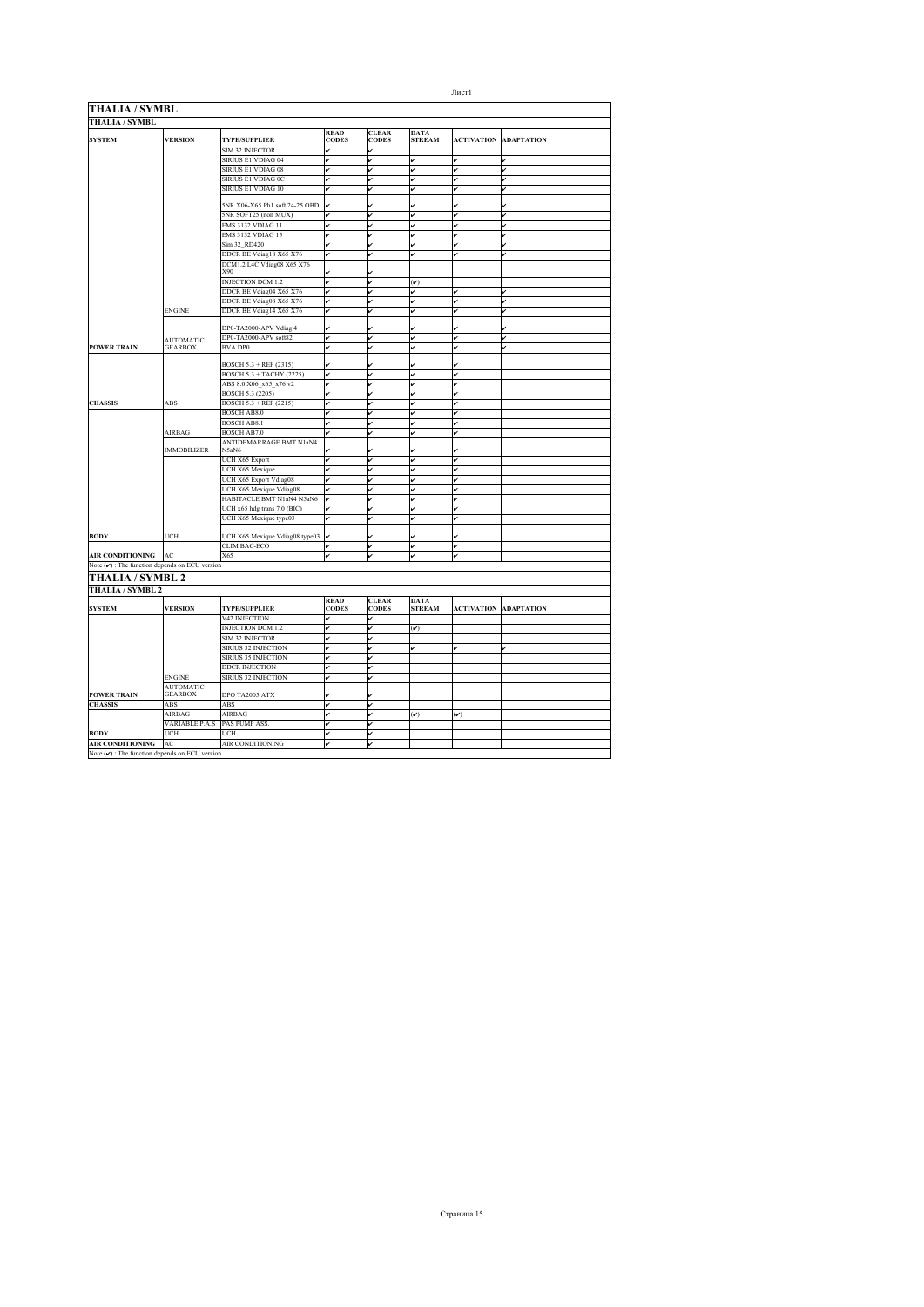| <b>TRAFIC II</b>                                                |                                     |                                |                             |                              |                              |                              |                             |
|-----------------------------------------------------------------|-------------------------------------|--------------------------------|-----------------------------|------------------------------|------------------------------|------------------------------|-----------------------------|
| <b>TRAFIC II</b>                                                |                                     |                                |                             |                              |                              |                              |                             |
| <b>SYSTEM</b>                                                   | <b>VERSION</b>                      | <b>TYPE/SUPPLIER</b>           | <b>READ</b><br><b>CODES</b> | <b>CLEAR</b><br><b>CODES</b> | DATA<br><b>STREAM</b>        | <b>ACTIVATION</b>            | <b>ADAPTATION</b>           |
|                                                                 |                                     | SIRIUS E1 VDIAG 04             |                             |                              |                              |                              |                             |
|                                                                 |                                     | <b>SIRIUS E1 VDIAG 08</b>      | v                           | v                            | v                            | v                            | lv                          |
|                                                                 |                                     | SIRIUS E1 VDIAG 0C             | v                           | v                            | v                            | v                            | lv                          |
|                                                                 |                                     | SIRIUS E1 VDIAG 10             | v                           | ú                            | v                            | ı.                           | ر                           |
|                                                                 |                                     | S2000 - A3 60 - Vdiag 0C       | v                           | ú                            | v                            | lv                           | ✓                           |
|                                                                 |                                     | <b>EMS 3132 VDIAG 11</b>       | v                           | v                            | v                            | lv                           | v                           |
|                                                                 |                                     | EDC 15C - Vdiag 18 VB0 - IMA   |                             |                              |                              |                              | ر                           |
|                                                                 |                                     | EDC 15C - Vd 18-X83 softO12    | v                           |                              | v                            |                              | v                           |
|                                                                 |                                     | EDC 15C - Vd 19-X83            |                             |                              | v                            |                              |                             |
|                                                                 |                                     | EDC 15C - Vdiag 19 VB0 - IMA   |                             |                              |                              |                              | v                           |
|                                                                 |                                     | EDC 15C - Vd 22-X83            |                             |                              |                              |                              | v                           |
|                                                                 | ENGINE                              | EDC 15C - Vd 23-X83            | v                           |                              | v                            |                              | ú                           |
| <b>POWER TRAIN</b>                                              | <b>AUTOMATIC</b><br><b>GEARBOX</b>  | BVR-X70 X83                    |                             |                              |                              |                              |                             |
|                                                                 | <b>AIRBAG</b>                       | ACU3 Renault X83               |                             |                              |                              |                              |                             |
|                                                                 |                                     | UCH X83_03 (ANT)               | v                           |                              | v                            |                              |                             |
| <b>BODY</b>                                                     | <b>IMMOBILIZER</b>                  | <b>UCH X83 ALARME</b>          | v                           | ر                            | v                            | lv                           |                             |
| Note $(\boldsymbol{\nu})$ : The function depends on ECU version |                                     |                                |                             |                              |                              |                              |                             |
| TRAFIC II P2/3                                                  |                                     |                                |                             |                              |                              |                              |                             |
| <b>TRAFIC II P2/3</b>                                           |                                     |                                |                             |                              |                              |                              |                             |
|                                                                 | <b>VERSION</b>                      |                                | <b>READ</b><br>CODES        | <b>CLEAR</b><br>CODES        | <b>DATA</b><br>STREAM        |                              |                             |
| <b>SYSTEM</b>                                                   |                                     | <b>TYPE/SUPPLIER</b>           |                             |                              |                              | <b>ACTIVATION</b>            | <b>ADAPTATION</b>           |
|                                                                 |                                     | <b>S3000 INJECTION</b>         | v                           | v                            |                              |                              |                             |
|                                                                 |                                     | EDC16 C36 INJECTION            | v                           | v                            | $(\boldsymbol{\mathcal{v}})$ | $(\boldsymbol{\mathcal{v}})$ | $(\boldsymbol{\mathsf{v}})$ |
|                                                                 |                                     | EDC16 CP33 INJECTION           | v                           | v                            |                              |                              |                             |
|                                                                 |                                     | EDC17 C11 INJECTION            | v                           | v                            |                              |                              |                             |
|                                                                 | <b>ENGINE</b>                       | <b>EDC15 INJECTION</b>         | v                           | v                            |                              |                              |                             |
|                                                                 | <b>AUTOMATIC</b>                    |                                |                             |                              |                              |                              |                             |
|                                                                 | <b>GEARBOX</b>                      | <b>BVR PA</b>                  |                             |                              | $(\checkmark)$               | $(\boldsymbol{\mathcal{v}})$ | $(\check{v})$               |
| <b>POWER TRAIN</b>                                              | <b>ADAPTION UNIT</b>                | <b>ADAPTATION UNIT</b>         | v                           | v                            | v                            |                              |                             |
|                                                                 |                                     | ABS                            | v                           | ú                            |                              |                              |                             |
| <b>CHASSIS</b>                                                  | <b>ABS</b>                          | <b>ESP</b>                     | v                           | ر                            |                              |                              |                             |
|                                                                 | AIRBAG                              | <b>AIRBAG</b>                  | v                           | ر                            |                              |                              |                             |
| <b>BODY</b>                                                     | UCH                                 | UCH                            | v                           | ú                            |                              |                              |                             |
| <b>AIR CONDITIONING</b>                                         | AC                                  | <b>AIR CONDITIONING</b>        | v                           | ú                            |                              |                              |                             |
|                                                                 | <b>INSTRUMENT</b><br>PANEL          | <b>INSTRUMENT PANEL</b>        |                             |                              |                              |                              |                             |
| INFORMATION AND<br><b>COMMUNICATION</b>                         | <b>PARKING</b><br><b>ASSISTANCE</b> | PARKING AID                    |                             |                              | $(\check{v})$                |                              |                             |
| Note $(\checkmark)$ : The function depends on ECU version       |                                     |                                |                             |                              |                              |                              |                             |
|                                                                 |                                     |                                |                             |                              |                              |                              |                             |
| <b>TWINGO phase 2</b>                                           |                                     |                                |                             |                              |                              |                              |                             |
| <b>TWINGO PHASE 2</b>                                           |                                     |                                |                             |                              |                              |                              |                             |
| <b>SYSTEM</b>                                                   | <b>VERSION</b>                      | <b>TYPE/SUPPLIER</b>           | <b>READ</b><br><b>CODES</b> | <b>CLEAR</b><br><b>CODES</b> | <b>DATA</b><br>STREAM        | <b>ACTIVATION</b>            | <b>ADAPTATION</b>           |
|                                                                 |                                     | <b>SIM 32 INJECTOR</b>         | ✓                           | v                            |                              |                              |                             |
|                                                                 |                                     | SIRIUS E1 VDIAG 04             |                             | v                            | v                            |                              |                             |
|                                                                 |                                     | SIRIUS E1 VDIAG 08             | v                           | v                            | v                            |                              | v                           |
|                                                                 |                                     | SIRIUS E1 VDIAG 0C             | v                           | v                            | v                            |                              | lv                          |
|                                                                 |                                     | S2000 - A3 60 - Vdiag 04       | v                           | v                            | v                            |                              | v                           |
|                                                                 |                                     | SIRIUS E1 VDIAG 10             |                             |                              |                              |                              |                             |
|                                                                 |                                     |                                |                             |                              |                              |                              |                             |
|                                                                 |                                     | 5NR X06-X65 Ph1 soft 24-25 OBD |                             |                              |                              |                              |                             |
|                                                                 |                                     | 5NR SOFT25 (non MUX)           | v                           | ú                            | v                            | ú                            | v                           |
|                                                                 |                                     | <b>EMS 3132 VDIAG 11</b>       | v                           | v                            | v                            | v                            | v                           |
|                                                                 |                                     | <b>EMS 3132 VDIAG 15</b>       | v                           | v                            | v                            | v                            | v                           |
|                                                                 |                                     | Sim 32_RD420                   | ✓                           | ú                            | v                            |                              | ú                           |
|                                                                 |                                     | <b>Sirius 34 E932</b>          |                             | v                            | v                            |                              | v                           |
|                                                                 | <b>ENGINE</b>                       | Sirius 34 E5BO                 |                             | v                            | v                            |                              | v                           |
|                                                                 | <b>AUTOMATIC</b>                    | <b>BVR</b>                     |                             | ú                            | v                            |                              | ú                           |
| <b>POWER TRAIN</b>                                              | <b>GEARBOX</b>                      | <b>BVR D4F</b>                 |                             |                              |                              |                              |                             |
| <b>CHASSIS</b>                                                  | ABS                                 | ABS 8.0 X06 x65 x76 v2         |                             |                              |                              |                              |                             |
|                                                                 |                                     |                                |                             |                              |                              |                              |                             |
|                                                                 |                                     | AUTOLIV AC4 ph1 version 01     |                             |                              |                              |                              |                             |
|                                                                 |                                     | AUTOLIV AC4 ph1 version 02     | v                           |                              | v                            |                              |                             |
|                                                                 |                                     | AUTOLIV AC4 ph2                | v                           | v                            | v                            | v                            |                             |
|                                                                 |                                     | ACU3_Renault_x64_x06_v2        | v                           | v                            | v                            |                              |                             |
|                                                                 | AIRBAG                              | AUTOLIV AC4 ph1 version B8     | v                           | v                            | v                            |                              |                             |
|                                                                 |                                     | ANTIDEMARRAGE BMT N1aN4        |                             |                              |                              |                              |                             |
| <b>BODY</b>                                                     | <b>IMMOBILIZER</b>                  | N5aN6                          |                             |                              |                              |                              |                             |
| Note $(v)$ : The function depends on ECU version                |                                     |                                |                             |                              |                              |                              |                             |